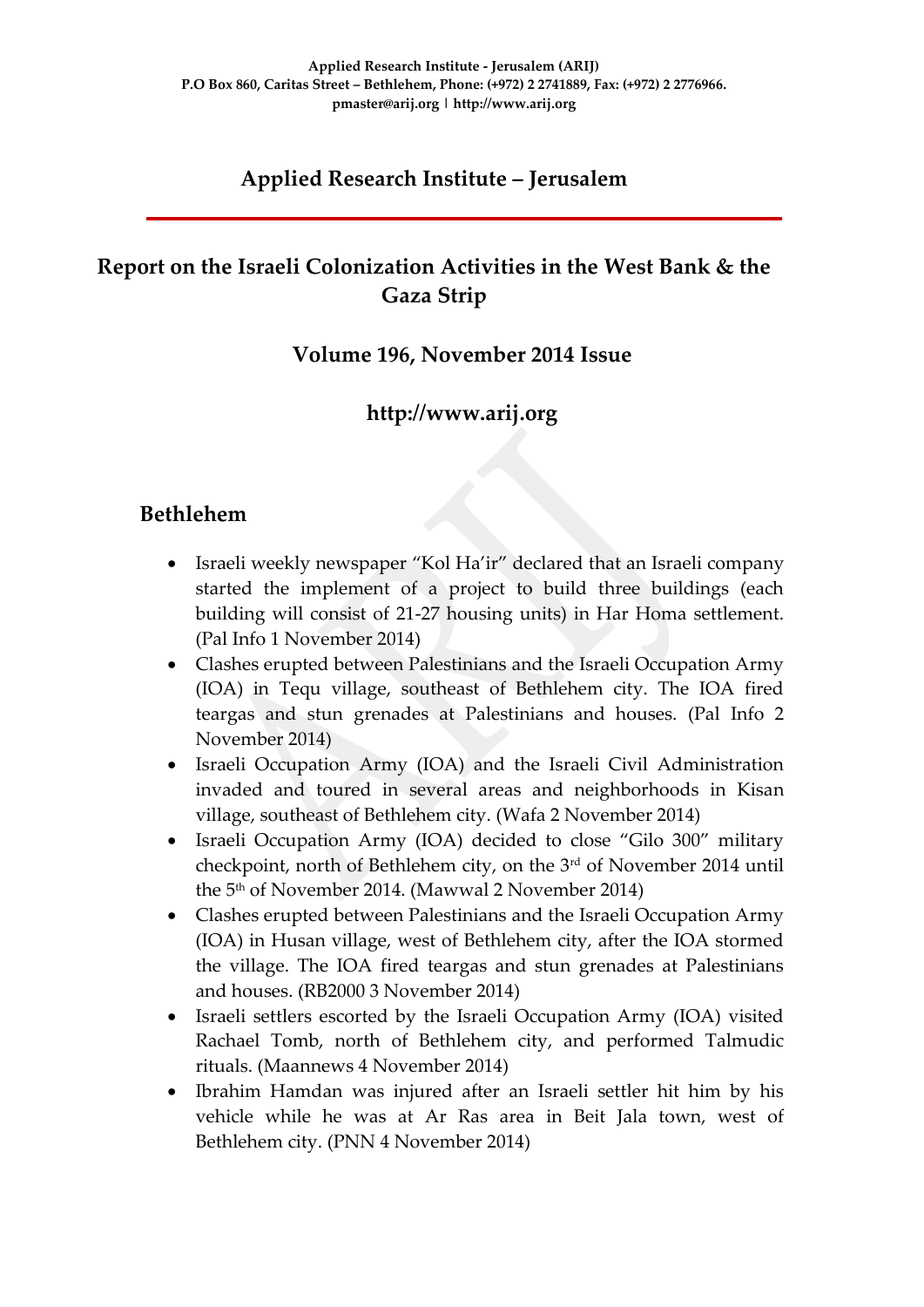- Israeli Occupation Army (IOA) stormed and searched dozens of Palestinian houses in Tequ village, southeast of Bethlehem city. Two of the targeted houses are owned by: Mahmoud Suliman Abu Mufareh and Mahmoud Mustafah Sabah. (Wafa 5 November 2014)
- Israeli Occupation Army (IOA) handed out military orders to demolish two Palestinian houses in Al-Maniya village, southeast of Bethlehem city. The targeted houses are owned by: Yasir and Salah Khalil Abu Diya. (Wafa 5 November 2014)
- Dozens of Palestinians suffered gas inhalation during clashes that erupted between Palestinians and the Israeli Occupation Army (IOA) in Ayda refugee camp, north of Bethlehem city. The IOA used teargas grenades to attack Palestinians. (Wattan 6 November 2014)
- Israeli Occupation Army (IOA) and Israeli settlers stormed and toured in Beit Fajjar village, south of Bethlehem city. (Maannews 6 November 2014)
- Israeli Occupation Army (IOA) stormed and searched several commercial structures in Tequ village, southeast of Bethlehem city. (Al-Quds 6 November 2014)
- An Israeli settler tried to ran over a Palestinian farmer; Muhannad Said Salah (33 years) from Al- Khader village, southwest of Bethlehem city, while he was crossing Jerusalem-Hebron road, near Elazar settlement. (Wafa 6 November 2014)
- Israeli Occupation Army (IOA) closed Al-Container checkpoint and prevented Palestinians from crossing it. (Baladna FM 6 November 2014)
- Dozens of Palestinians suffered gas inhalation during clashes that erupted between Palestinians and the Israeli Occupation Army (IOA) at the northern entrance of Bethlehem city. The IOA fired teargas and stun grenades at Palestinians. (Wattan 7 November 2014)
- Israeli Occupation Army (IOA) attacked the weekly non-violent protest against the Segregation wall and settlements in Al-Masara village, south of Bethlehem city. (Wafa 7 November 2014)
- Clashes erupted between Palestinians and the Israeli Occupation Army (IOA) in Husan village, west of Bethlehem city. The IOA fired teargas and stun grenades, causing dozens of suffocation cases. (Wafa 7 November 2014)
- Mohammad Azzat Abu Latifah (14 years) was injured after an Israeli stun grenade exploded in Al-Jab'a village, southwest of Bethlehem city. (RB2000 7 November 2014)
- Clashes erupted between Palestinians and the Israeli Occupation Army (IOA) in Al-Matena area in Husan village, west of Bethlehem city. The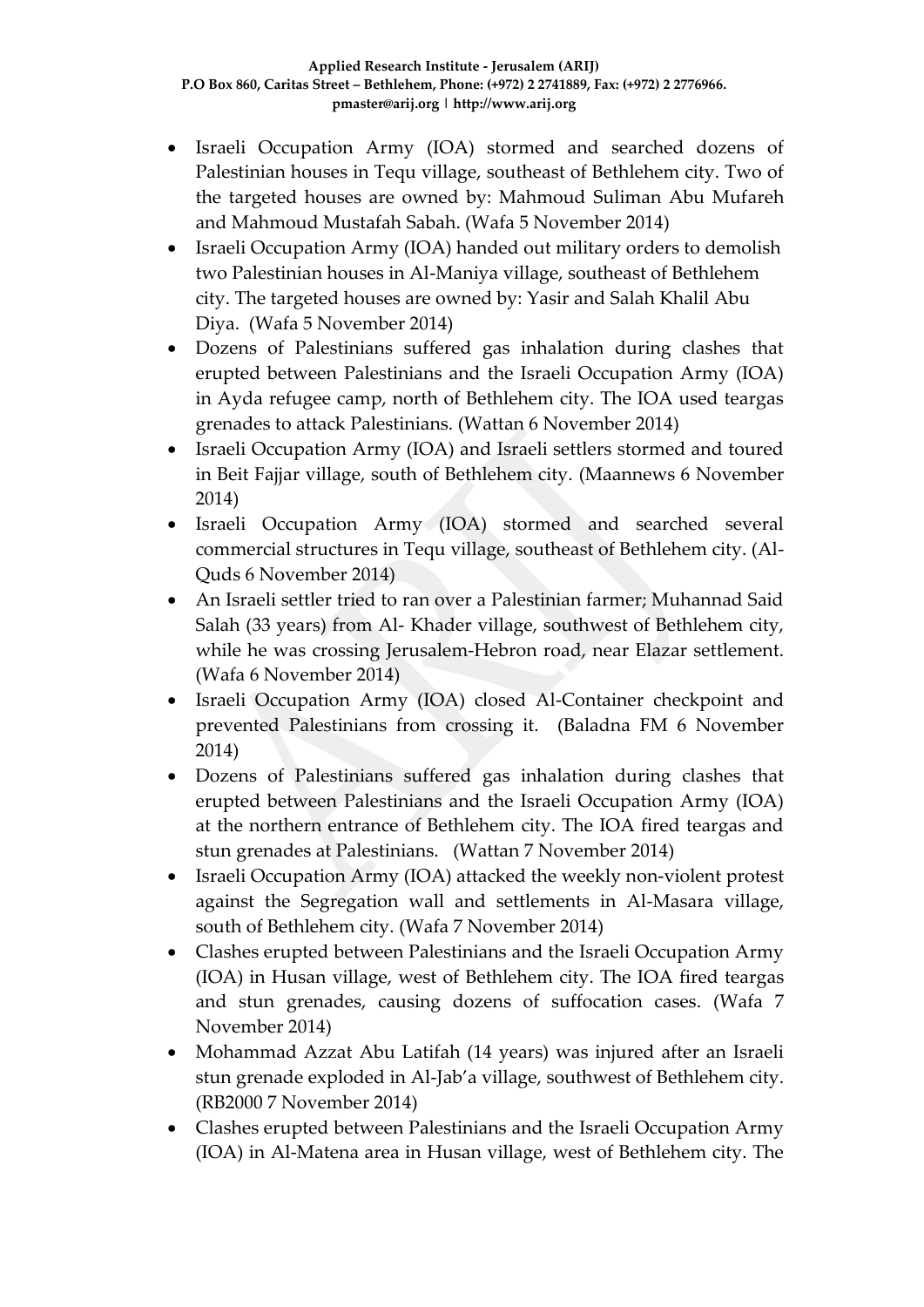IOA fired teargas and stun grenades at Palestinians, causing dozens of suffocation cases. (RB2000 7 November 2014)

- Israeli settlers escorted by the Israeli Occupation Army (IOA) stormed Solomon pool in Artas village, south of Bethlehem city, and performed Talmudic rituals. (RB2000 7 November 2014)
- Israeli Occupation Army (IOA) handed out military orders to demolish 7 commercial structures in Husan village, west of Bethlehem city. The targeted structures are owned by: Ibrahim Ali Awad Hamamrah and Mohammad Mustafah Sabateen. (Wafa 7 November 2014)
- Israeli Occupation Army (IOA) handed out military orders to demolish two Palestinian houses (each one 25 square meters) in Aqaba Hassanh area, northwest of Al-Khader village, southwest of Bethlehem city. The targeted houses are owned by: Mahmoud Ash-Shawali (63 years) and Sameh Ash-Shawali (30 years). (Wafa 9 November 2014)
- Clashes erupted between Palestinians and the Israeli Occupation Army (IOA) at the entrance of Dar Salah village, east of Bethlehem city. The IOA fired rubber bullets and teargas grenades. (Maannews 10 November 2014)
- Israeli Occupation Army (IOA) handed out military orders to demolish three Palestinian houses (each one 120 square meters) in Kisan village, southeast of Bethlehem city. The targeted houses are owned by Radwan Hussen Ghazal, Mohammad Ali Ghazal and Nasser Musa Abiyat. (Wafa 10 November 2014)
- Clashes erupted between Palestinians and the Israeli Occupation Army (IOA) at Wadi Al Humos area in Dar Salah village, east of Bethlehem city. The IOA rubber bullets and teargas grenades at Palestinians. (Al-Quds 11 November 2014)
- A number of Palestinian students suffered gas inhalation after the Israeli Occupation Army (IOA) fired teargas grenades at Palestinian schools in Tequ village, southeast of Bethlehem city. At the same time, the IOA also, attacked a non-violent protest at the northern entrance of the village. During the operation, the IOA stormed three Palestinian houses owned by: Bassam Al-'Araj, Ala Sabbah and Naeif Suliman. (Al-Quds 11 November 2014)
- Israeli Occupation Army (IOA) attacked a non-violent protest in Al-Khader village, southwest of Bethlehem city. The IOA fired teargas grenades at Palestinians and houses, causing dozens of suffocation cases. During the operation, the IOA tightened its procedures at the entrance of the village. (Al-Quds 11 November 2014)
- Israeli Occupation Army (IOA) set up about 6 cement blocks at the both sides of the main road, which link between Bethlehem city and the western villages. (Maannews 11 November 2014)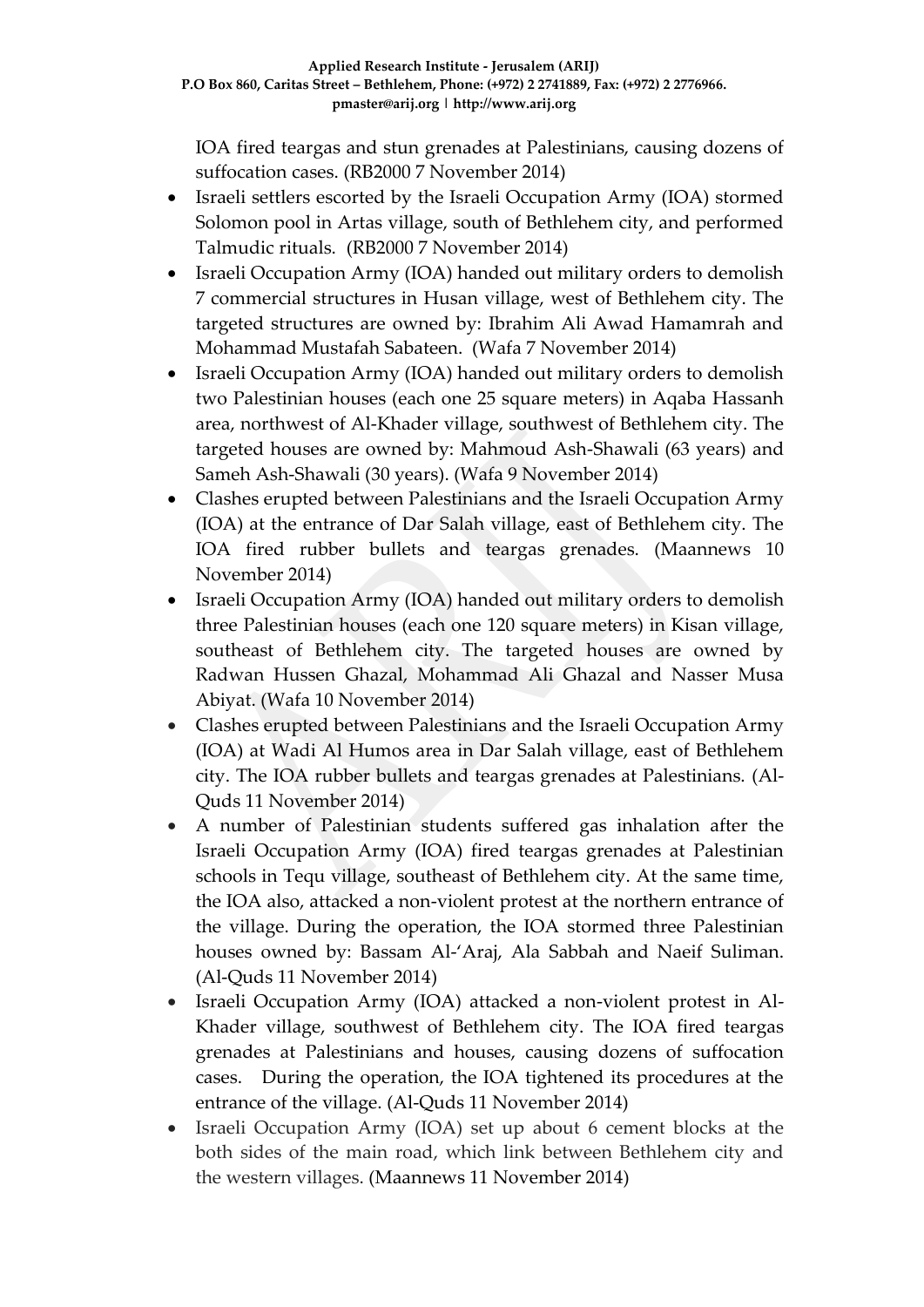- Clashes erupted between Palestinians and the Israeli Occupation Army (IOA) in Ayda refugee camp, north of Bethlehem city. The IOA fired teargas grenades at Palestinians and houses. (Maannews 11 November 2014)
- Israeli settlers closed the main entrance of Beit Fajjar village, south of Bethlehem city, and prevented Palestinians from leaving or entering the village. (Wattan 11 November 2014)
- Israeli settlers tried to attack a number of Palestinian students from Kisan village, southeast of Bethlehem city, while they were in their way back home from their school in Tequ village. (Wafa 11 November 2014)
- A Palestinian house was torched after the Israeli Occupation Army (IOA) fired teargas grenades inside the house in Ayda refugee camp, north of Bethlehem city. (Baladna FM 13 November 2014)
- Israeli Occupation Army (IOA) assaulted and injured Tamer No'man Sobeh (14 years) from Tequ village, southwest of Bethlehem city. (Al-Quds 13 November 2014)
- Israeli settlers toured in Ein Fares area in Nahhalin village, west of Bethlehem city, and cut a number of twigs of trees and set fire on the grass. (RB2000 13 November 2014)
- Israeli Occupation Army (IOA) issued military orders to demolish 3 houses and an agricultural room in Um Rukba neighborhood in Al-Khader village, southwest of Bethlehem city. The targeted houses are owned by: Abd As-Salam Ahmed Abd As-Salam Al-sir (owned a 120 square meters house), Mohammad Hassan Yacoub Da'do' (owned a 100 square meters house), Ahmed Ali Salem Musa (owned an under construction house) and Khalid Eid As-salam Salah. (Al-Quds 13 November 2014)
- Israeli Occupation Army (IOA) raided a non-violent protest at Gilo 300 military checkpoint, north of Bethlehem city. The IOA prevented the participants from crossing the checkpoint and to reach Jerusalem city. (Al-Quds 14 November 2014)
- Clashes erupted between Palestinians and the Israeli Occupation Army (IOA) in Ayda refugee camp, north of Bethlehem city. The IOA fired metal bullets, teargas and stun grenades, causing dozens of suffocation cases. (Al-Quds & Wafa 14 November 2014)
- Israeli Occupation Army (IOA) surrounded a Palestinian center in Ayda refugee camp, north of Bethlehem city, while they were more than 10 children inside the center and fired teargas grenades at the center. (Al-Quds 15 November 2014)
- Clashes erupted between Palestinians and the Israeli Occupation Army (IOA) in Husan village, west of Bethlehem city. The IOA used live bullets to attack Palestinian. (Al-Quds 16 November 2014)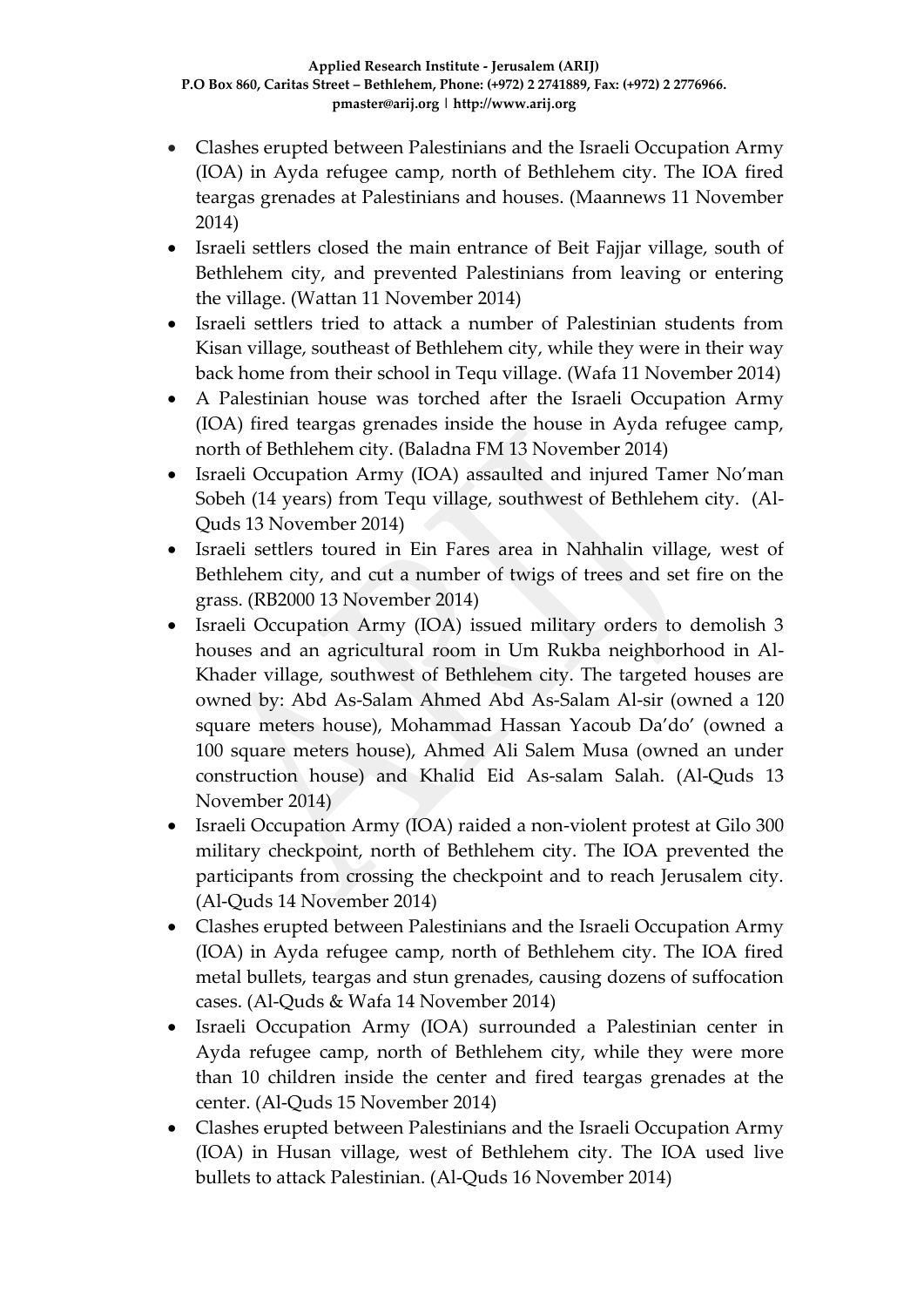- Israeli settlers demonstrated at the main road near Gush Etzion settlement bloc in Bethlehem governorate, and carried out provocative actions. (Pal Info 18 November 2014)
- Israeli Occupation Army (IOA) imposed blockade at Khallet Sakariya village, southwest of Bethlehem city. The IOA prevented Palestinians from entering or leaving the village. During the operation, the IOA detained four Palestinian workers; one of them identified as Mahmoud Sobeh (23 years). (Al-Quds 19 November 2014)
- Israeli Occupation Army (IOA) stormed and searched three Palestinian houses in Wadi Fukin village, west of Hebron city. The targeted houses are owned by: Ahmed Asaf, Mahir Taie' Asaf and Jehad Hroub. The IOA also, detained an ID card owned by Muhannad Ahmed Asaf (24 years). (Al-Quds 19 November 2014)
- Israeli Occupation Army (IOA) closed DCO military checkpoint, north of Bethlehem city (RB2000 19 November 2014)
- Dozens of Palestinians suffered gas inhalation after the Israeli Occupation Army (IOA) fired teargas grenades at Palestinian houses in Hindaza village, south of Bethlehem city. (Baladna FM 20 November 2014)
- Israeli settlers hurled stones at Palestinians vehicles traveling at a road link between Husan and Nahhalin villages, west of Bethlehem city. (Al-Quds 20 November 2014)
- Israeli Occupation Army (IOA) erected a sudden checkpoint near Ush Ghrab area in Beit Sahour town, east of Bethlehem city. (Baladna FM 20 November 2014)
- Israeli Occupation Army (IOA) erected a military checkpoint near An-Nashash area in Al-Khader village, southwest of Bethlehem city. (Baladna FM 20 November 2014)
- Israeli Occupation Army (IOA) raided the weekly non-violent protest against the Segregation wall and settlements in Al-Masara village, south of Bethlehem city. The IOA closed the main entrance of the village and prevented participants from reaching to the area where the segregation wall build. (Al-Quds 21 November 2014)
- Dozens of Palestinians suffered gas inhalation during clashes that erupted between Palestinians and the Israeli Occupation Army (IOA) in Tequ village, southeast of Bethlehem city. The IOA attacked Palestinians by firing metal bullets, teargas and stun grenades. (Wafa 21 November 2014)
- Clashes erupted between Palestinians and the Israeli Occupation Army (IOA) in Ad-Dhuhaisha refugee camp, south of Bethlehem city. The IOA fired rubber bullets and teargas grenades at Palestinians and houses. During the clashes, the IOA summoned Mohammad Abdalla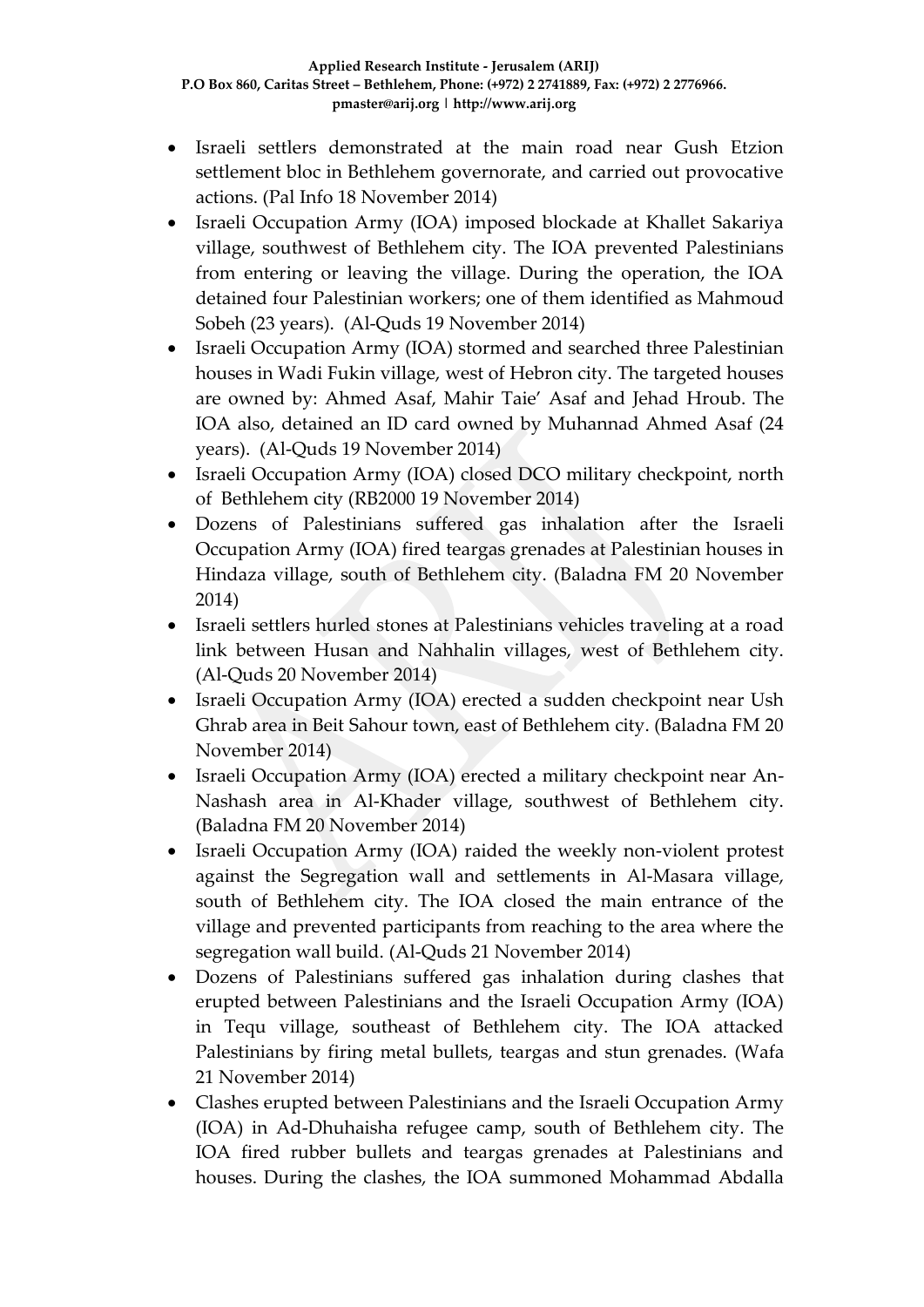Al-Jafari (41 years) to interview the Israeli Intelligence Police, after raiding his house in the camp. (Al-Quds & Wafa 22 November 2014)

- Israeli Occupation Army (IOA) invaded and searched several Palestinian houses in Bethlehem city. During the operation, the IOA summoned Adel Issa Jawaresh (50 years) and Ali Mohammad Salahat (32 years) to interview the Israeli Intelligence Police in Gush Etzion settlement bloc. (Al-Quds 22 November 2014)
- Israeli Occupation Army (IOA) invaded and searched dozens of Palestinian houses in Tequ village, southeast of Bethlehem city. As a result, clashes erupted between Palestinians and the IOA, where the IOA fired rubber bullets, teargas and stun grenades at Palestinians and houses, causing dozens of suffocation cases. (Al-Quds 28 November 2014)
- Clashes erupted between Palestinians and the Israeli Occupation Army (IOA) in Dar Salah village, east of Bethlehem city. The IOA fired teargas and stun grenades at Palestinians, causing four suffocation cases. During the clashes, the IOA stormed and searched dozens of Palestinian houses. (Al-Quds 30 November 2014)
- Clashes erupted between Palestinians and the Israeli Occupation Army (IOA) in Ayda refugee camp, north of Bethlehem city. The IOA fired rubber bullets and teargas grenades, causing dozens of suffocation cases. (Al-Quds 30 November 2014)
- Israeli Occupation Army (IOA) stormed and searched dozens of Palestinian houses in Husan village, west of Bethlehem city. (Al-Quds 30 November 2014)

# **Jenin**

- Israeli Occupation Army (IOA) stormed and searched Al-Maloul neighborhood in Yabad town, west of Jenin city. The IOA erected a military checkpoint at the entrance of the town. (RB2000 1 November 2014)
- Israeli Occupation Army (IOA) invaded and searched land and areas in Mirka village, south of Jenin city. (RB2000 1 November 2014)
- Israeli Occupation Army (IOA) raided and toured in Wadi Du'oq village, south of Jenin city. (RB2000 1 November 2014)
- Israeli Occupation Army (IOA) invaded and toured in Yabad town, west of Jenin city. The IOA erected a military checkpoint, at the main entrance of the town. The IOA stopped and searched dozens of Palestinian vehicles and checked ID cards. (Pal Info 2 November 2014)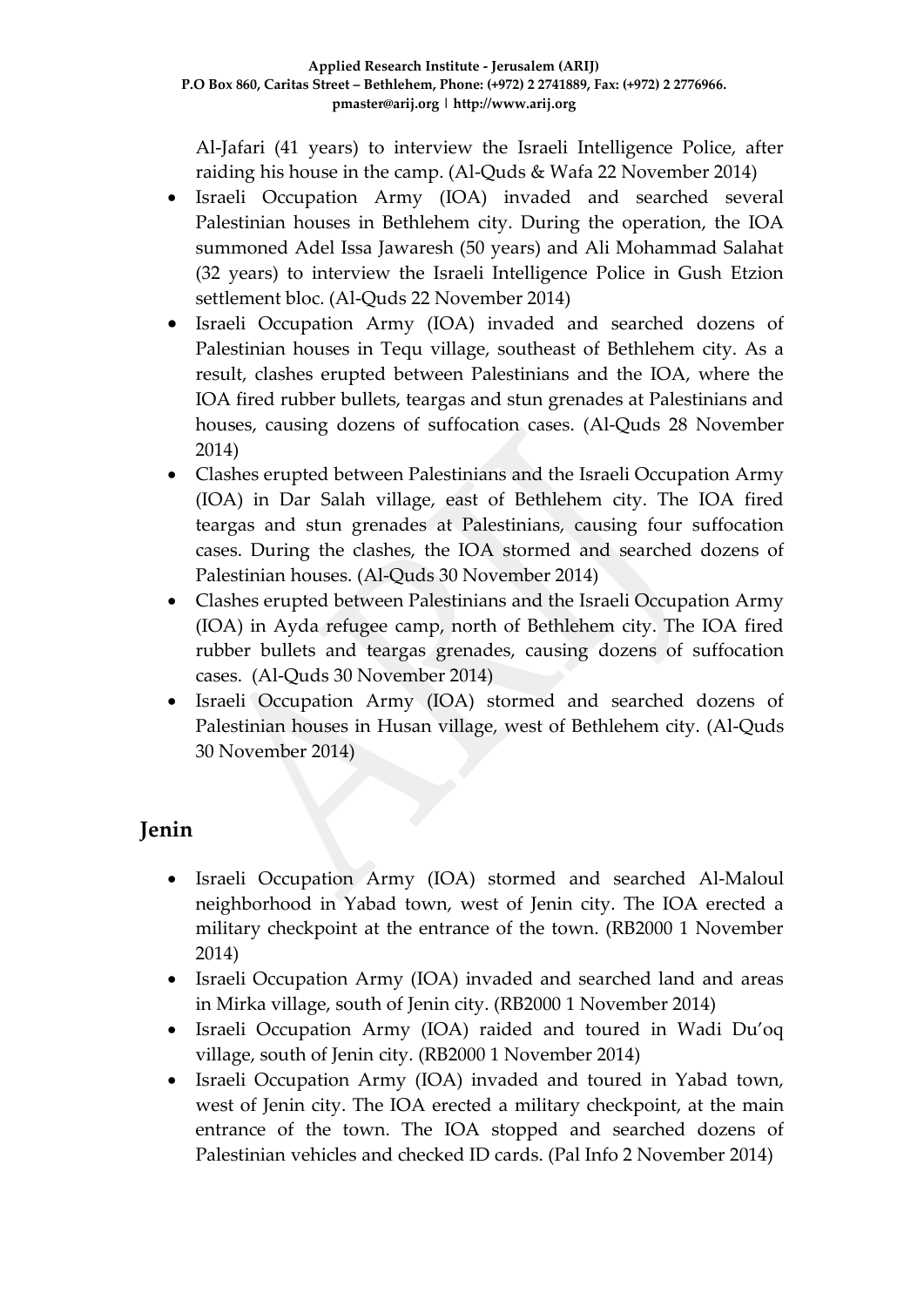- Israeli Occupation Army (IOA) raided and searched several neighborhoods in Zbda and At-Tarem villages, west of Jenin city. (Pal Info 2 November 2014)
- Dozens of Palestinians suffered gas inhalation after the Israeli Occupation Army (IOA) stormed and toured in Birqin village, west of Jenin city and fired teargas grenades at Palestinians and houses. (Wattan 7 November 2014)
- Israeli Occupation Army (IOA) invaded and toured in several areas in Al-Yamun and Beit Qud villages in Jenin governorate. (Wattan 7 November 2014)
- The Israeli Civil Administration submitted a building scheme in Al Quds Daily Newspaper for Public Review**<sup>1</sup>** . The Regional Plan No. (103/4), pool No. 4 parts of piece 9 and pool No.9 parts of pieces No 15, 21 and 4 from land in Zabada village, west of Jenin city. The plan indicates a modification of the use of natural reserves to residential area, road network, public buildings and agricultural land. (Al-Quds 7 November 2014)
- Israeli Occupation Army (IOA) intensified its presence around Al-Jalamah terminal, north of Jenin city, and searched agricultural land. (Pal Info 9 November 2014)
- Israeli Occupation Army (IOA) invaded and searched areas in 'Arrana village, north of Jenin city. The IOA stopped and questioned Palestinians. (Pal Info 9 November 2014)
- Israeli Occupation Army (IOA) assaulted a Palestinian arrestee; Mahmoud Jamel Abu Al-Kamal (25 years), from Jenin refugee camp, while he was in Salem military court. (Wafa 9 November 2014)
- Israeli Occupation Army (IOA) raided and searched agricultural lands in Az-Zawiya village, southwest of Jenin city. (Safa 9 November 2014)
- Israeli Occupation Army (IOA) erected a military checkpoint near 'Anza village, southwest of Jenin city. The IOA stopped and searched Palestinian vehicles, checked ID cards and questioned Palestinians. (Safa 9 November 2014)
- Israeli Occupation Army (IOA) invaded and searched dozens of Palestinian houses in Yabad town, west of Jenin city. During the operation, the IOA arrested Ala Abu Bakir (18 years) and Rabee Kamal Mahmoud Abu Bakir (19 years). The IOA transferred the arrestees to unknown location. (Safa 11 November 2014)

1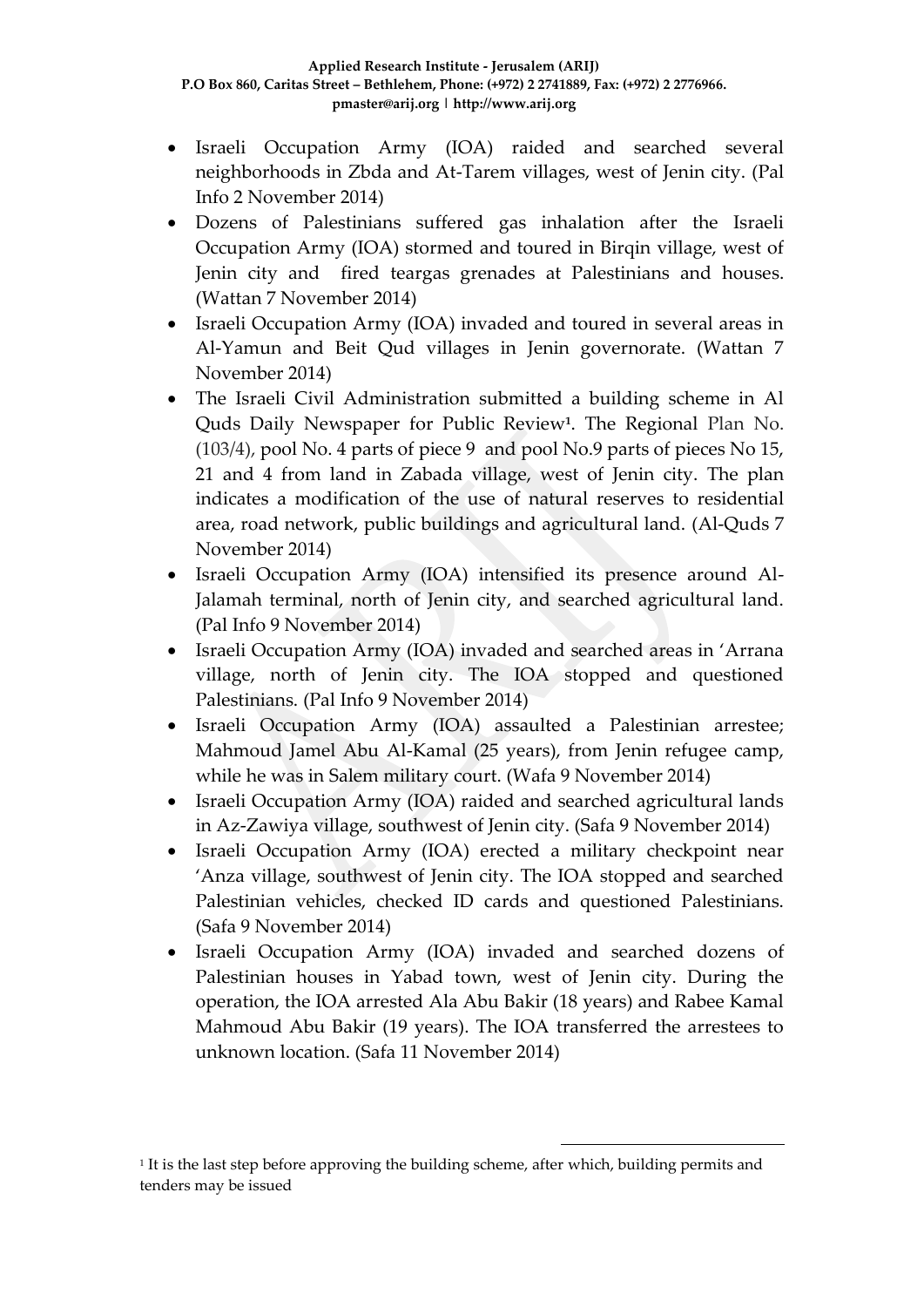- Israeli Occupation Army (IOA) stormed and toured in several areas in Arraba and Mirka villages in Jenin governorate. (Safa 11 November 2014)
- Israeli Occupation Army (IOA) stormed and searched several areas and neighborhoods in Jenin city. (Pal Info 11 November 2014)
- Israeli settlers living in Mevo Dotan settlement invaded and toured in agricultural land in Yabad town, west of Jenin city. (Pal Info 13 November 2014)
- Israeli settlers stormed the evacuation site of Halamesh, south of Jenin city, and performed Talmudic rituals. (Pal Info 13 November 2014)
- Clashes erupted between Palestinians and the Israeli Occupation Army (IOA) in Tura Al-Gharbiya village, west of Jenin city, after the IOA closed the entrance of the village, and prevented Palestinians from entering or leaving the village. (Wafa 14 November 2014)
- Israeli Occupation Army (IOA) stormed and searched 10 Palestinian houses in Yabad town, west of Jenin city. During the operation, the IOA erected a military checkpoint at the entrance of the town, stopped and searched Palestinian vehicles and checked ID cards. (Al-Quds 15 November 2014)
- Israeli Occupation Authorities issued an order to amendment their control over thousands of dunums west of Jenin governorate. The targeted land located in: Um Dar, Nazlit Isa, Zeita and Zabda villages. (Sama News 19 November 2014)
- Israeli Occupation Army (IOA) invaded and toured in several areas in Wadi Du'oq village, south of Jenin city. During the operation, the IOA erected a military checkpoint and stopped Palestinian vehicles. (Pal Info 23 November 2014)
- Israeli Occupation Army (IOA) raided Fahma village, southwest of Jenin city. The IOA stopped and questioned Palestinians. (Pal Info 23 November 2014)
- Israeli Occupation Authorities handed the Municipality Qaffin of a military order to demolish and remove a public park in Qaffin village, west of Jenin governorate. The targeted park area is about 600 dunums of agricultural land. (Wattan 24 November 2014)
- Israeli Occupation Army (IOA) raided and searched several areas in Arab As-Suweitat village, southwest of Jenin city. The IOA erected a military checkpoint near the village. (Pal Info 25 November 2014)
- Dozens of Palestinians suffered gas inhalation after the Israeli Occupation Army (IOA) stormed Al-Araqa village, west of Jenin city, and fired teargas grenades at Palestinians and houses. (Pal Info 25 November 2014)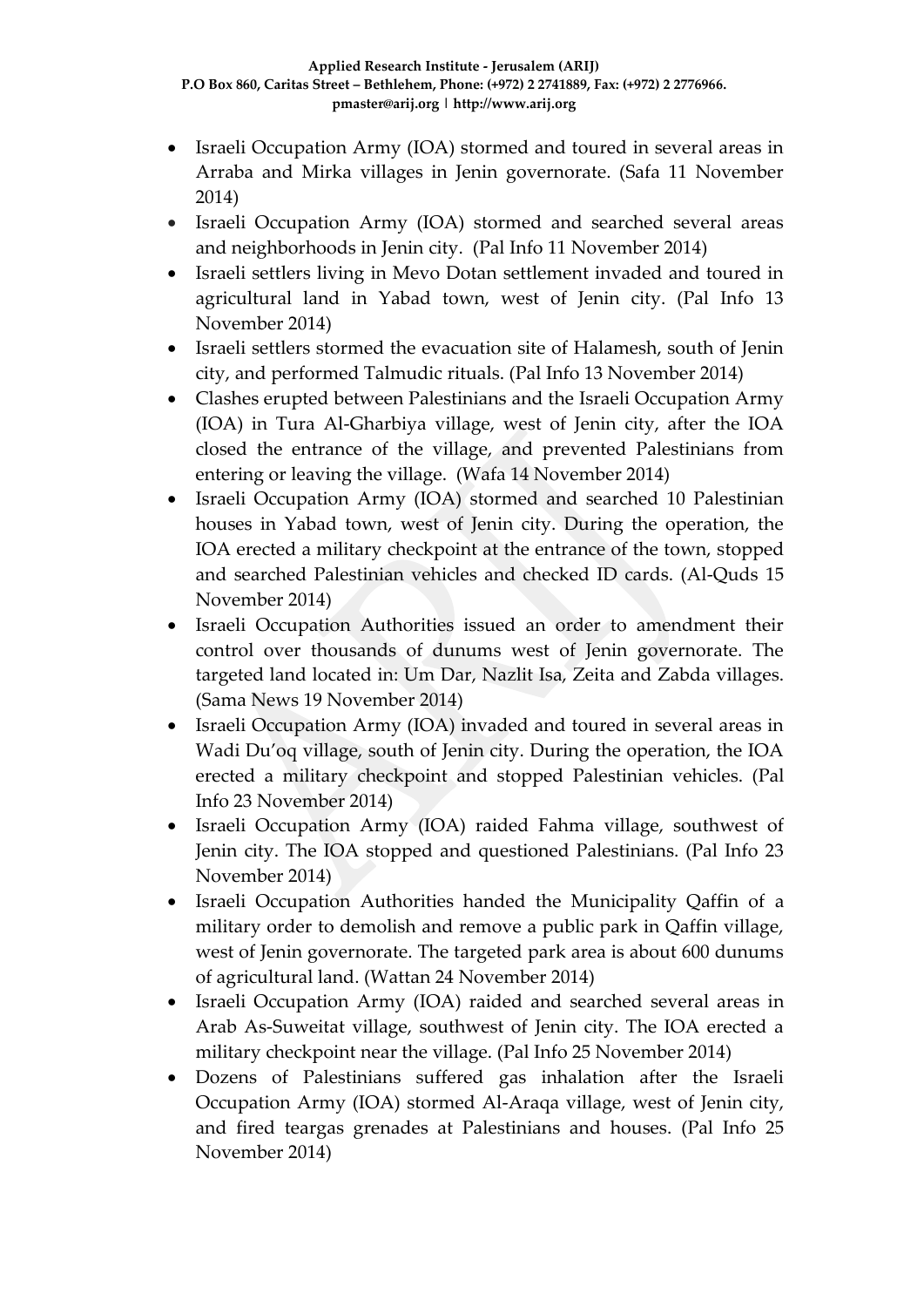Israeli settlers assaulted and injured a Palestinian from Arraba village, southwest of Jenin city, while he was in his work place in An-Nabi Elias village, east of Qalqiliya city. (Wafa 27 November 2014)

# **Jerusalem**

- Clashes erupted between Palestinians and the Israeli Occupation Army (IOA) in Wadi Al-Jouz neighborhood in Silwan town in Jerusalem, city. The IOA fired rubber bullets and stun grenades at Palestinians. During the clashes, the IOA arrested three Palestinians, identified as: Mohammad Abu Dalo (24 years), Zakariya Hirbawi (25 years) and Mutaz Kilghasi (19 years). In Silwan town also, in Beir Ayoub and Ein Al Louza neighborhoods, the IOA stormed and searched a number of Palestinian houses, took photos for the houses. In Ath-Thawri neighborhood, the IOA fired teargas grenades at Palestinian houses, causing dozens of suffocation cases. (SilwanIC 2 November 2014)
- Israeli Occupation Army (IOA) prevented Palestinians under the age of 50 years from entering Al-Aqsa mosque in Jerusalem city. (Wattan 2 November 2014)
- Clashes erupted between Palestinians and the Israeli Occupation Army (IOA) in Ar-Ram town, north of Jerusalem city. The IOA fired live and rubber bullets and teargas grenades, causing dozens of suffocation cases and the injury of 10 people. (Pal Indo 2November 2014)
- Israeli Occupation Army (IOA) attacked a non-violent protest near Qalandiya military checkpoint, north of Jerusalem city. The IOA fired rubber and live bullets and teargas grenades, causing dozens of suffocation cases and the injury of 19 people. (Maannews 2 November 2014)
- Knesset Deputy; Moshi Feiglin, escorted by the Israeli Occupation Army (IOA) stormed and toured in the courtyard of Al-Aqsa mosque in Jerusalem city and performed Talmudic rituals. During the operation, the IOA assaulted and detained Abd Al-Rahman Ash-Sharif and summoned him to interview the Israeli Intelligence Police. The IOA also arrested Hamadi Al-Halawani. (SilwanIC 2 November 2014)
- Israeli settlers escorted by the Israeli Occupation Army (IOA) invaded Al-Aqsa mosque in Jerusalem city from Bab Al-Magharibah, and toured in the courtyard of the mosque. During the operation, the IOA prevented Palestinians under the age of 40 years from entering the mosque. The IOA arrested Sahar An-Natsha. (Raya 3 November 2014)
- Israeli Occupation Army (IOA) stormed a Palestinian School in Jabal Al-Mukkabir town, south of Jerusalem city and fired teargas and stun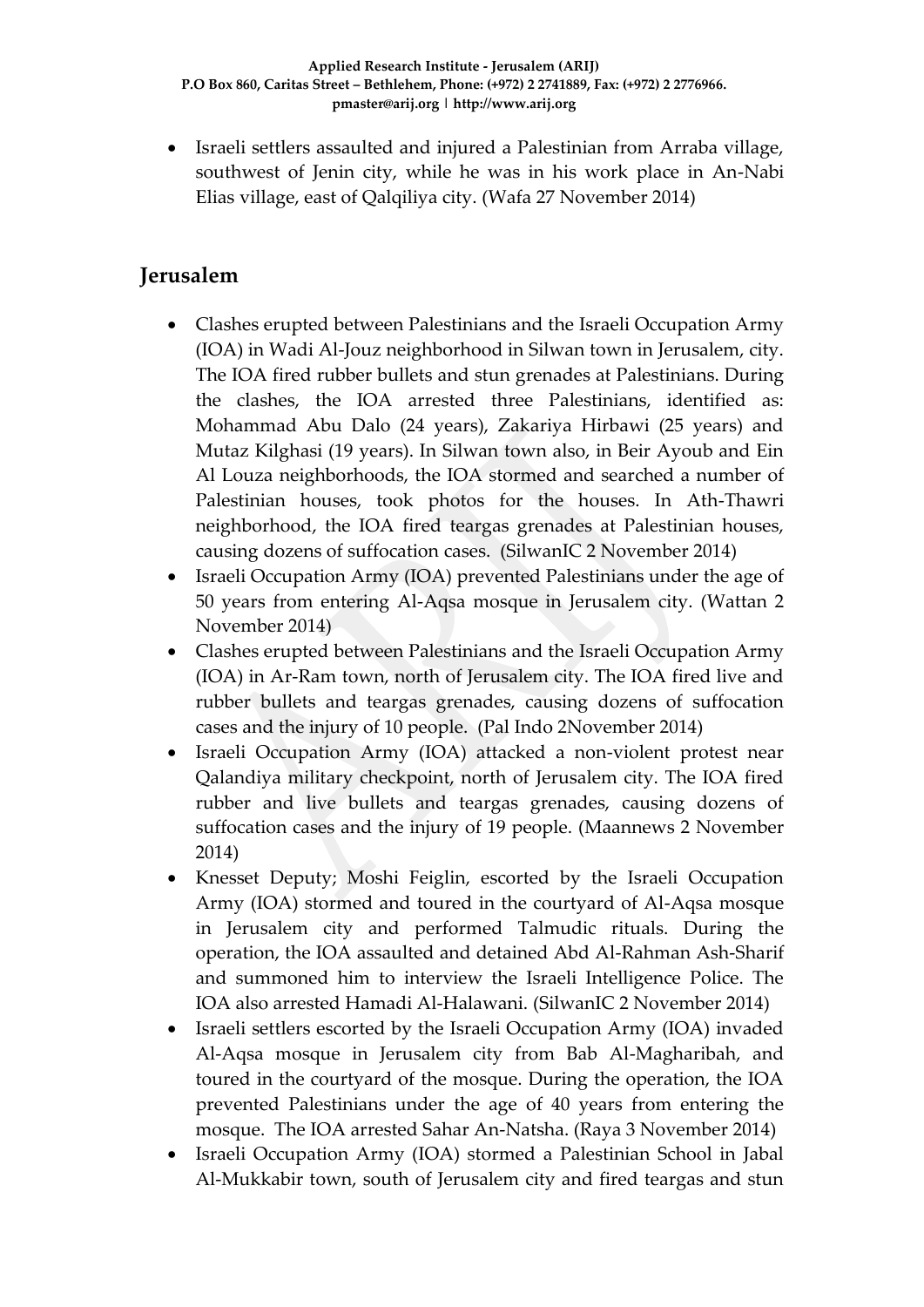grenades inside the school, causing dozens of suffocation cases among the students and teachers. (Maannews 4 November 2014)

- Israeli Occupation Army (IOA) prevented Palestinians under the age of 40 years from entering Al-Aqsa mosque in Jerusalem city. As a result, the Palestinians were forced to pray in the streets of the old city of Jerusalem. At the same time, Israeli settlers escorted by the IOA stormed and toured the courtyard of the mosque. (Wafa 4 November 2014)
- Israeli Occupation Authorities forced Mohammad Ja'abees to demolish two animal sheds in Jabal Al-Mukkabir town, south of Jerusalem city. (Maannews 4 November 2014)
- Israeli Occupation Army (IOA) demolished two Palestinian building each building consist of 2 floors (4 apartments) in Wadi Yasoul neighborhood in Silwan town in Jerusalem city. The targeted buildings are owed by: Issam Abu Sobeh and Khalil Abu Rajab. (SilwanIC 4 November 2014)
- Israeli Occupation Army (IOA) demolished an animal shed in Ein Al-Louza neighborhood in Silwan town in Jerusalem city. The targeted shed is owned by Khalid Az-Zair. (SilwanIC 4 November 2014)
- Israeli Occupation Army (IOA) raided Al-Aqsa mosque in Jerusalem city and attacked Palestinian by firing rubber bullets, teargas and stun grenades at them. As a result, dozens of Palestinians suffered gas inhalation and about 15 others were injured. (Maannews 5 November 2014)
- Ibrahim Al-'Akari from Shufat town in Jerusalem city, was killed after the Israeli Occupation Army (IOA) opened fire at him while he was in Ash-Sheikh Jarrah neighborhood. (Wafa 5 November 2014)
- Israeli Occupation Army (IOA) demolished a 650 square meters under construction house and a parking in At-Tur town in Jerusalem city. The targeted house is owned by Abu Sh'uaib Al-Hadrah. (Maannews 5 November 2014)
- Jerusalem: Tenders Granted for 244 Housing Units in Ramot. The Local Committee for Planning and Construction in Jerusalem approved of construction permits to build 244 housing units in the capital's Ramot settlement. Tenders were also renewed for the construction of 62 new housing units in the city' Har Homa settlement. [\(Israeli](http://www.israelnationalnews.com/News/Flash.aspx/308177#.VFof0PmUepc)  [National News](http://www.israelnationalnews.com/News/Flash.aspx/308177#.VFof0PmUepc) 5 November 2014)
- Israeli Occupation Army (IOA) imposed blockade on Jerusalem city. The IOA prevented Palestinians from entering Al-Aqsa mosque. At the same time, the Israeli settlers escorted by the IOA invaded Al-Aqsa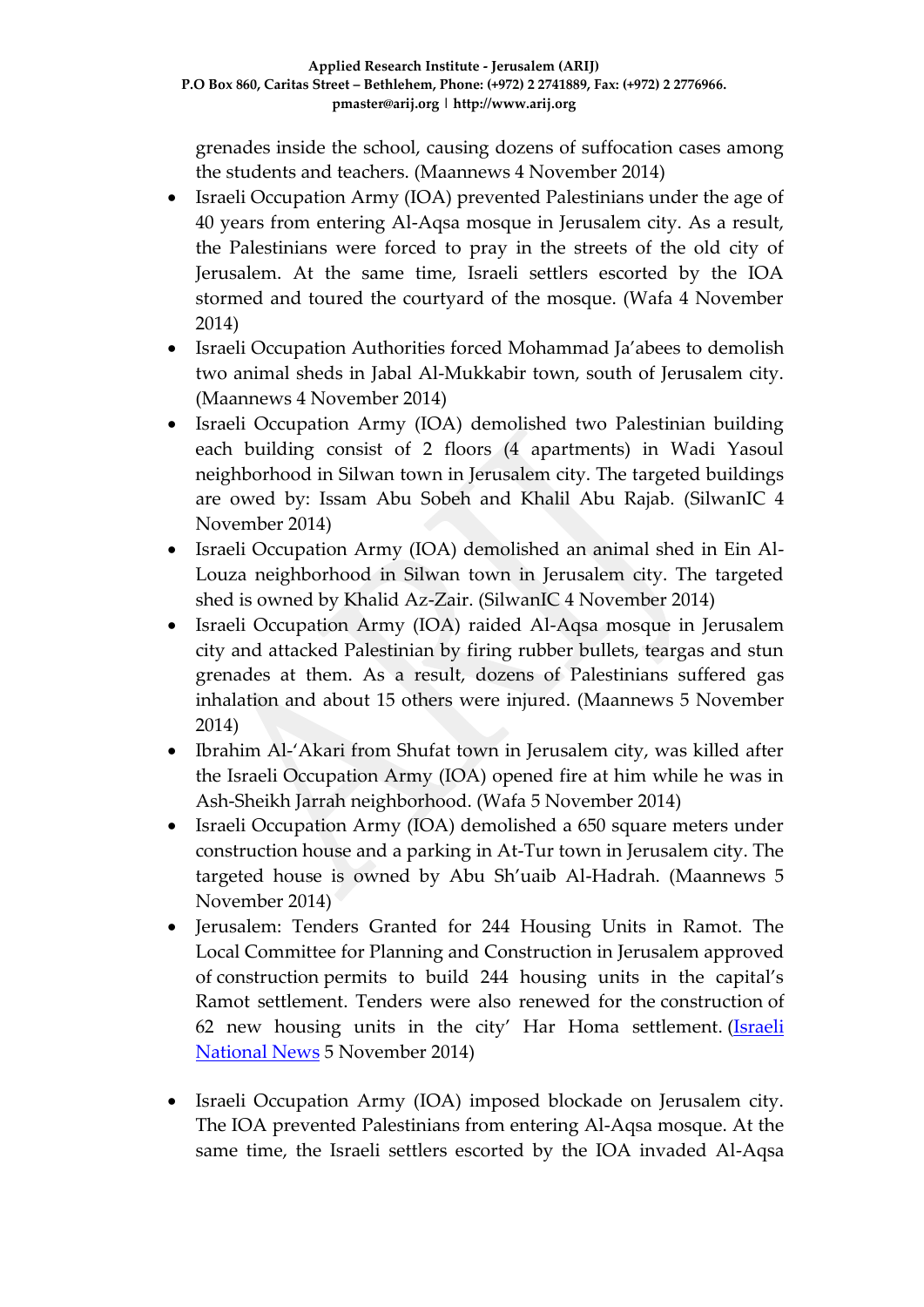mosque and toured in its courtyard and performed Talmudic rituals. (Pal today & Raya 6 November 2014)

- Clashes erupted between Palestinians and the Israeli Occupation Army (IOA) at Ras Al-Amoud neighborhood in Jerusalem city. (Pal Today 6 November 2014)
- Clashes erupted between Palestinians and the Israeli Occupation Army (IOA) in Shufat refugee camp, north of Jerusalem city, after the IOA tried to storm the camp. The IOA fired teargas and stun grenades at Palestinians, causing dozens of suffocation cases. Also, during ethe funeral of Ibrahim Al-'Akari, the IOA stormed the cemetery and attacked the mourners by firing teargas and stun grenades. (Wattan 6 November 2014)
- Clashes erupted between Palestinians and the Israeli Occupation Army (IOA) in Abu Dis and Al-Eaziriya towns, east of Jerusalem city. The IOA fired teargas and stun grenades at Palestinians and houses. (Wattan 6 November 2014)
- Clashes erupted between Palestinians and the Israeli Occupation Army (IOA) in Al-Issawiya and At-Tur towns in Jerusalem city. (Pal Info 6 November 2014)
- Clashes erupted between Palestinians and the Israeli Occupation Army (IOA) at the northern entrance of Ar-Ram town, north of Jerusalem city. The IOA fired live bullets, teargas and stun grenades, causing dozens of suffocation cases, and the injury of two people. (Maannews 6 November 2014)
- Dozens of Palestinians were forced to pray in the street of Jerusalem city, after the Israeli Occupation Authorities prevented Palestinians under the age of 35 from entering Al-Aqsa mosque in Jerusalem city. (SilwanIC 7 November 2014)
- More than 40 Palestinians were injured and dozens suffered gas inhalation during clashes that erupted between Palestinians and the Israeli Occupation Army (IOA) in Shufat refugee camp, north of Jerusalem city. The IOA used black rubber bullets and teargas grenades to attack Palestinians. During the clashes, the IOA arrested four Palestinians. (SilwanIC 7 November 2014)
- Israeli Occupation Army (IOA) stormed the house of the Palestinian martyr; Mohammad Ja'abees, in Jabal Al-Mukkabir town, south of Jerusalem city. The IOA drew a map and took photos. During the operation, the IOA arrested Jamal Ahmed Ibrahim. (SilwnIC 7 November 2014)
- Israeli Occupation Army (IOA) fired teargas grenades at Palestinians and houses in Hush Mahmoud in Al-Issawiya town in Jerusalem city.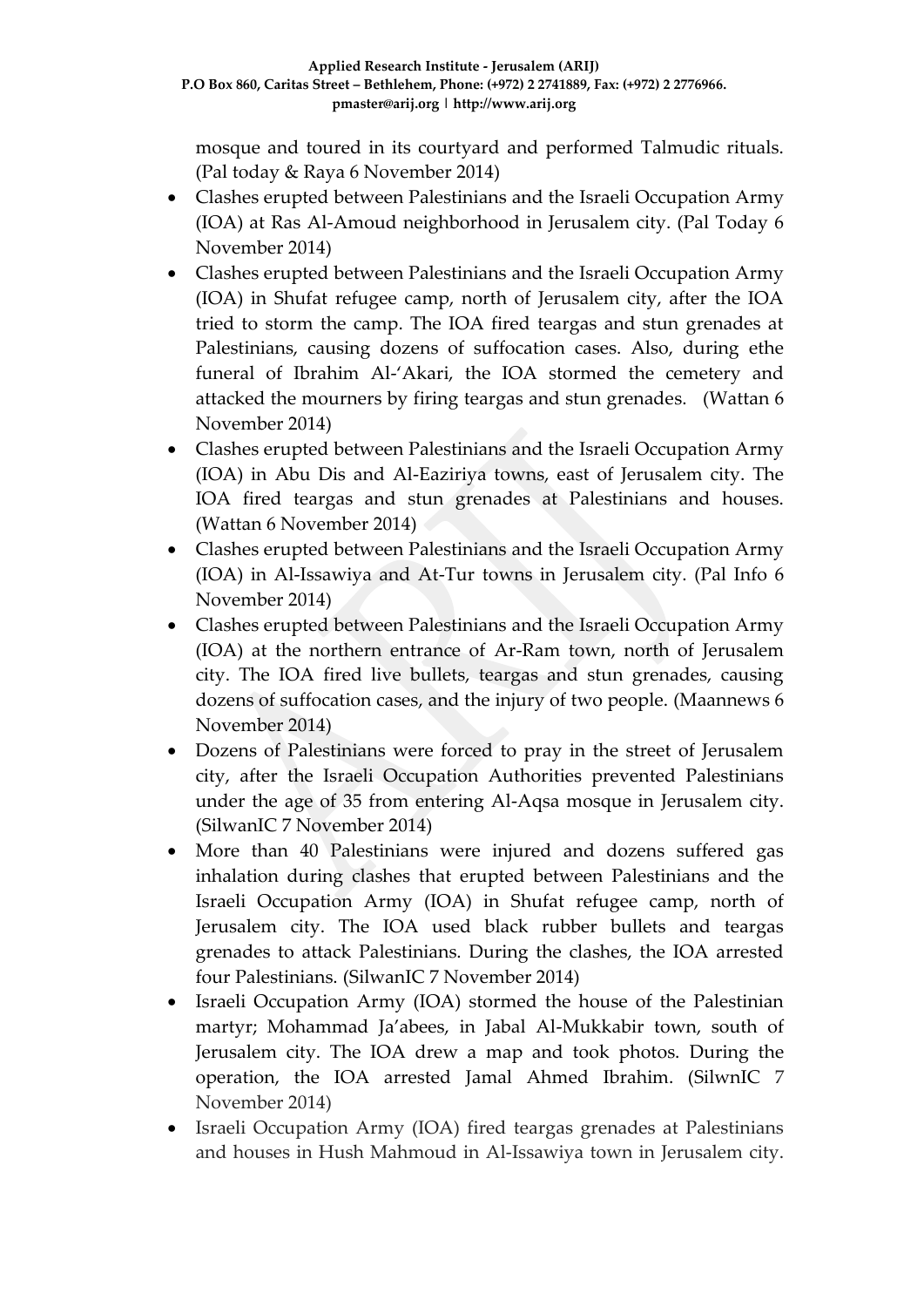Dozens of Palestinians suffered gas inhalation, included a baby (1 month old). (SilwanIC 7 November 2014)

- Four Palestinians were injured during clashes that erupted between Palestinians and the Israeli Occupation Army (IOA) in Wad Al-Jouz area in Jerusalem city. (SilwanIC 7 November 2014)
- Clashes erupted between Palestinians and the Israeli Occupation Army (IOA) in several areas and neighborhoods in the old city of Jerusalem. The IOA fired rubber bullets and teargas grenades at Palestinians, causing dozens of suffocation cases. The IOA assaulted and arrested Issa Al Ramlawi, Hitham Al-Abasi, Anas Abu Isbitan, Anas Ash-Shilwadi (13 years), Fathi Jabir and Murad Al-Ash-Hab. (SilwanIC 7 November 2014)
- Clashes erupted between Palestinians and the Israeli Occupation Army (IOA) at Ras Al-Amud neighborhood in Jerusalem city. (SilwanIC 7 November 2014)
- Israeli Ministry of Army "Moshi Yalon" issued an order to closed " Jerusalem Organization for development" in Jerusalem city. (Safa 7 November 2014)
- Israeli settlers hurled stones at Palestinian houses and cars in Jabal Al-Mukkaber town, south of Jerusalem city. (SilwanIC 7 November 2014)
- Israeli settlers escorted by the Israeli Occupation Army (IOA) demonstrated and toured in As-Sawana and At-Tur neighborhoods in Jerusalem city. As a result, clashes erupted between Palestinians and the IOA, where the IOA fired teargas and wastewater at Palestinians. (SilwanIC 7 November 2014)
- Israeli Occupation Army (IOA) issued a military order to confiscated 12.752 dunums of Palestinian land in Beit Iksa village, northwest of Jerusalem city. (RB2000 7 November 2014)
- Clashes erupted between Palestinians and the Israeli Occupation Army (IOA) in At-Tur village, east of Jerusalem city. (Pal Info 9 November 2014)
- Clashes erupted between Palestinians and the Israeli Occupation Army (IOA) in Al-Issawiya town in Jerusalem city. (Pal Info 9 November 2014)
- Israeli Occupation Army (IOA) prevented the participants in a nonviolent protest to enter Beit Iksa village, northwest of Jerusalem city. The IOA assaulted participants, included the Palestinian Minster Ziyad Abu Ein. (PNN 9 November 2014)
- Israeli settlers escorted by the Israeli Occupation Army (IOA) stormed Al-Aqsa mosque in Jerusalem city and toured in its courtyard. At the same time, the IOA tightened its procedures at the entrance of Palestinians to Al-Aqsa mosque. (Safa 9 November 2014)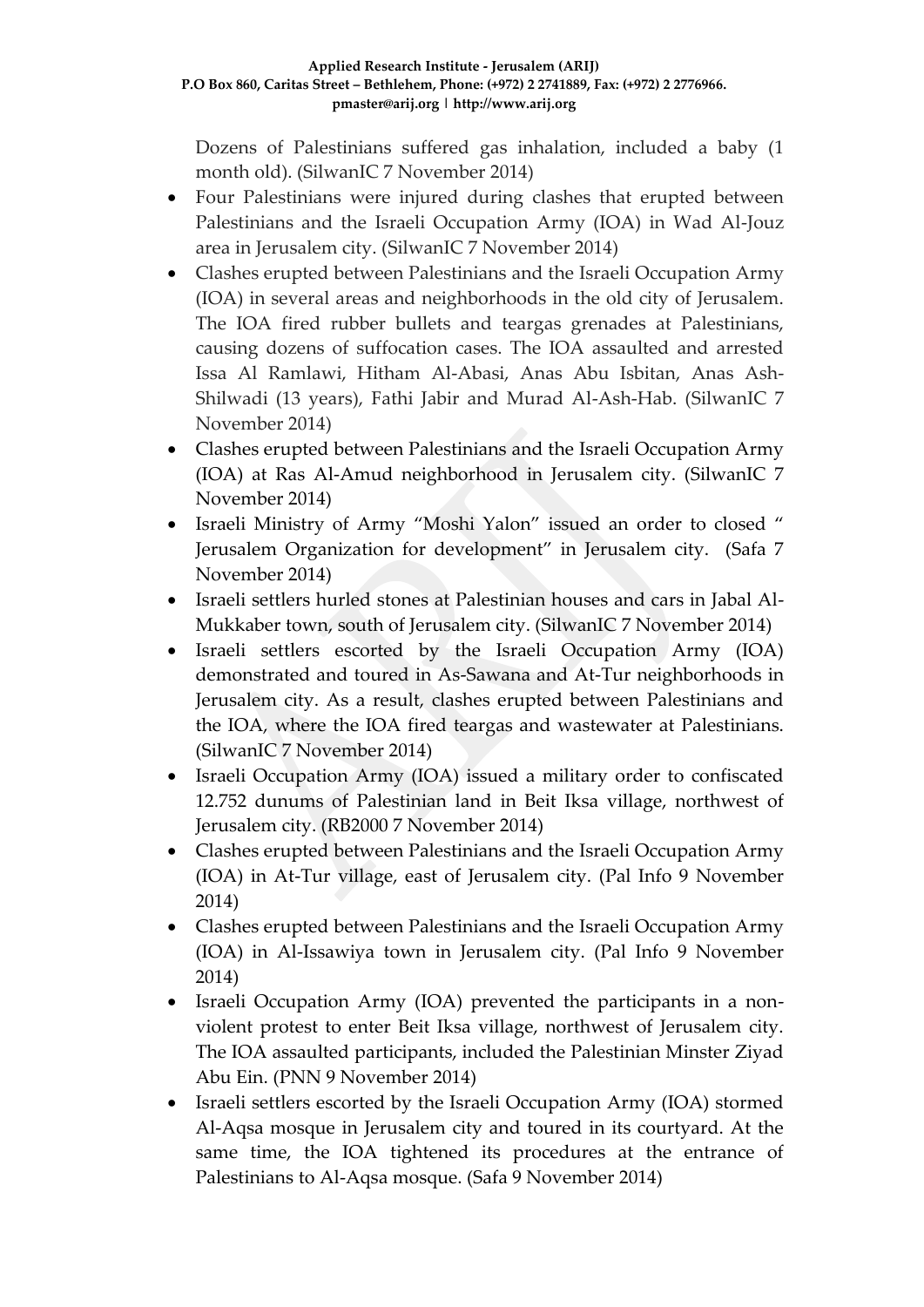- Israeli Occupation Army (IOA) stormed the house of a Palestinian martyr; Abd Ar-Rahman Ash-Shilwadi, in Al-Bostan neighborhood in Silwan town in Jerusalem city, and took photos for the house. (Maannews 10 November 2014)
- Israeli settlers escorted by the Israeli Occupation Army (IOA) stormed Al-Aqsa mosque in Jerusalem city and toured in its courtyard. At the same time, the IOA prevented dozens of Palestinians from entering the mosque. (RB2000 10 November 2014)
- Israeli settlers tried to occupy a Palestinian building consist of two floors in Silwan town in Jerusalem city. The targeted building is owned by Salah Shayoukhi. Clashes erupted between Palestinians and the Israeli settlers. (SilwanIC 10 November 2014)
- Clashes erupted between Palestinians and the Israeli Occupation Army (IOA) near Qalandiya checkpoint, north of Jerusalem city. The IOA fired rubber bullets, causing the injury of 7 people. (Wafa 11 November 2014)
- Dozens of Palestinians suffered gas inhalation and others were injured during clashes that erupted between Palestinians and the Israeli Occupation Army (IOA) at the entrance of Shufat refugee camp in Jerusalem city. The IOA attacked Palestinians with rubber bullets and teargas grenades. (Al-Quds 11 November 2014)
- Israeli settlers destroyed 5 Palestinian vehicles in Beit Safafa town, south of Jerusalem city, and wrote anti Palestinian slogans. The targeted vehicles are owned by: Mohammad, Al-Kuhla, Al-Mukhtar, Ibrahim and Khalil families. (SilwanIC 11 November 2014)
- The Israeli Civil Administration (ICA) announced its intention to seize 1.5 dunams in Sheikh Sa'ad town, south of Jerusalem city, under the claim of "military uses". (Maannews 11 November 2014)
- Israeli Occupation Army (IOA) closed for 1 hour Jaba military checkpoint, north of Jerusalem city. The IOA prevented Palestinians from crossing the checkpoint. (Safa 11 November 2014)
- Israeli settlers escorted by the Israeli Occupation Army (IOA) invaded and toured in the courtyard of Al-Aqsa mosque in Jerusalem city. At the same time, the IOA prevented Palestinian women from entering the mosque. (Al –Quds 12 November 2014)
- Israeli Occupation Army (IOA) issued an order to amendment the military order No T/27/06, which confiscated 35 dunums of Palestinian land in Beit Hanina town, north of Jerusalem city, under the claim of "security uses" (Wattan 12 November 2014)
- **Israel To Approve 200 Units In Jerusalem Settlement.** The Israeli "Planning and Construction Committee" of the Jerusalem City Council, is set to discuss the approval of 200 additional units in the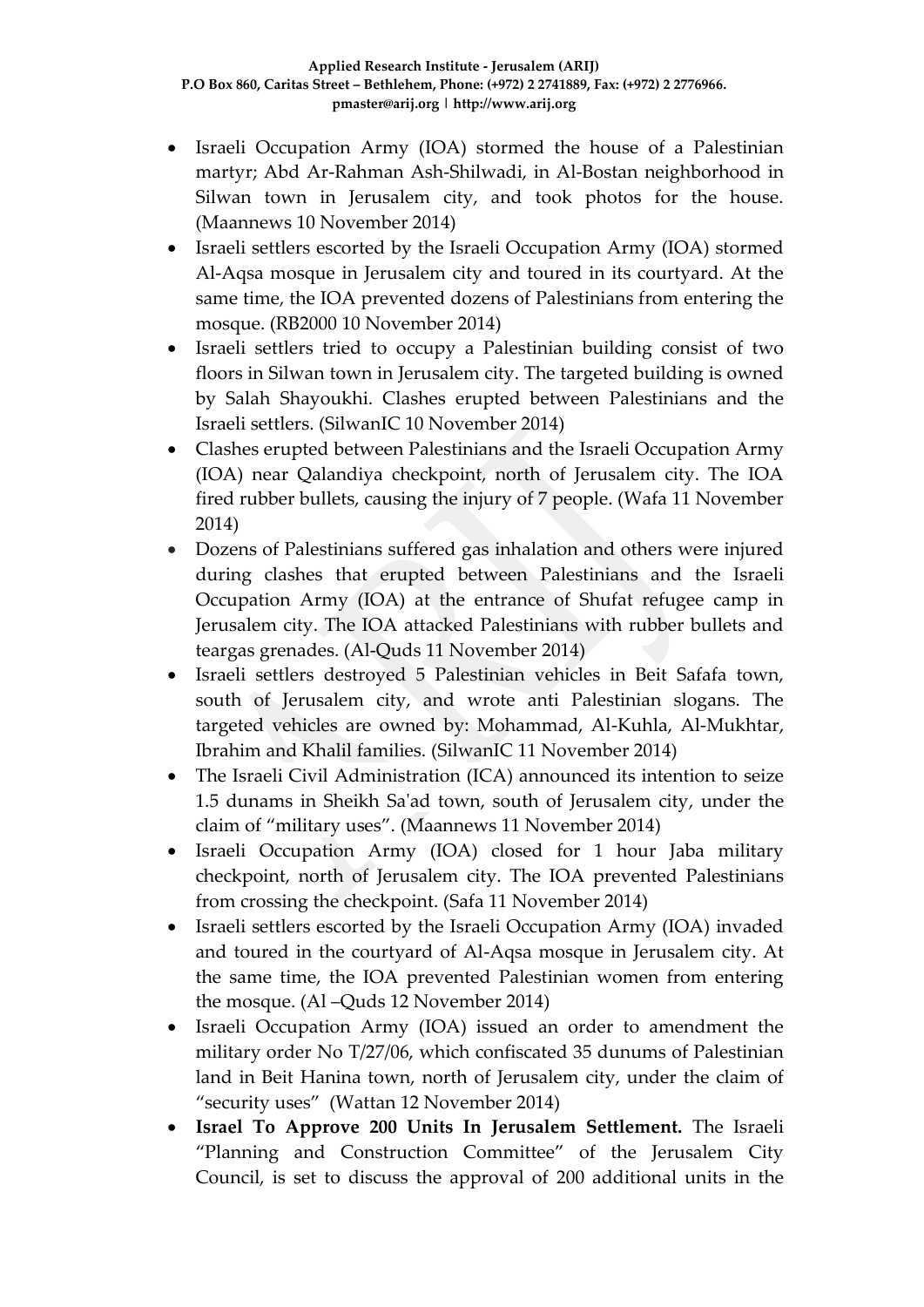Ramot Israeli settlement, in Jerusalem, during its Wednesday session. Israeli sources said the plan would then be moved to the "Regional Construction and Planning Committee" for final approval before bids are announced. Last week, the Regional Committee approved 500 new units in Ramat Shlomo settlement, north of occupied Jerusalem. The approval came after Israeli Prime Minister Benjamin Netanyahu gave a green light to the construction plan, causing large international condemnation. [\(IMEMC](http://www.imemc.org/article/69683) 12 November 2014)

- Clashes erupted between Palestinians and the Israeli Occupation Army (IOA) in Ath-Thawri neighborhood in Jerusalem city, after the IOA invaded and searched a Palestinian house owned by the martyr; Mutaz Hijazi. (Wattan 13 November 2014)
- Israeli settlers escorted by the Israeli Occupation Army (IOA) stormed Al-Aqsa mosque in Jerusalem city from Al-Maghariba gate, and toured in its courtyard. At the same time, the IOA prevented Palestinian women from entering the mosque. (Wafa 13 November 2014)
- Israeli Municipality of Jerusalem handed out military orders to demolish a Palestinian house, a restaurant and a commercial store in Ein Al-Louza neighborhood in Silwan town in Jerusalem city. (Pal Info 13 November 2014)
- Israeli Occupation Army (IOA) issued an order to demolish a 200 square meters Palestinian house in Jabal Al-Mukkabir town, south of Jerusalem city. The targeted house is owned by Ja'abees family. (Maannews 13 November 2014)
- Municipality approves construction of 200 housing units in Jerusalem. Despite international criticism, construction of 200 additional housing units was approved in a Jerusalem neighborhood adjacent to the Green Line. The housing units are to be built in Ramot, the capital's largest neighborhood at Jerusalem's northern edge, where 244 new housing units were approved only last week. The land on which Ramot was built was annexed by Israel after the Six-Day War, and is considered an Israeli settlement by the international community. The municipality explained the decision, saying construction in Jerusalem in necessary for enabling young people to live in the capital. In the beginning of the month the municipality approved the construction of 500 housing units in the North-Jerusalem neighborhood of Ramat Shlomo, on the other side of the Green Line. "Criticizing the decision is hypocritical, for the committee which approved the construction also approved Arab housing units in the same meeting", a municipality official stated. [\(Jerusalem Online](http://www.jerusalemonline.com/news/in-israel/local/municipality-approves-construction-of-200-housing-units-in-jerusalem-9473?utm_source=contactology&utm_medium=email&utm_campaign=DailyNewsletter) 13 November 2014)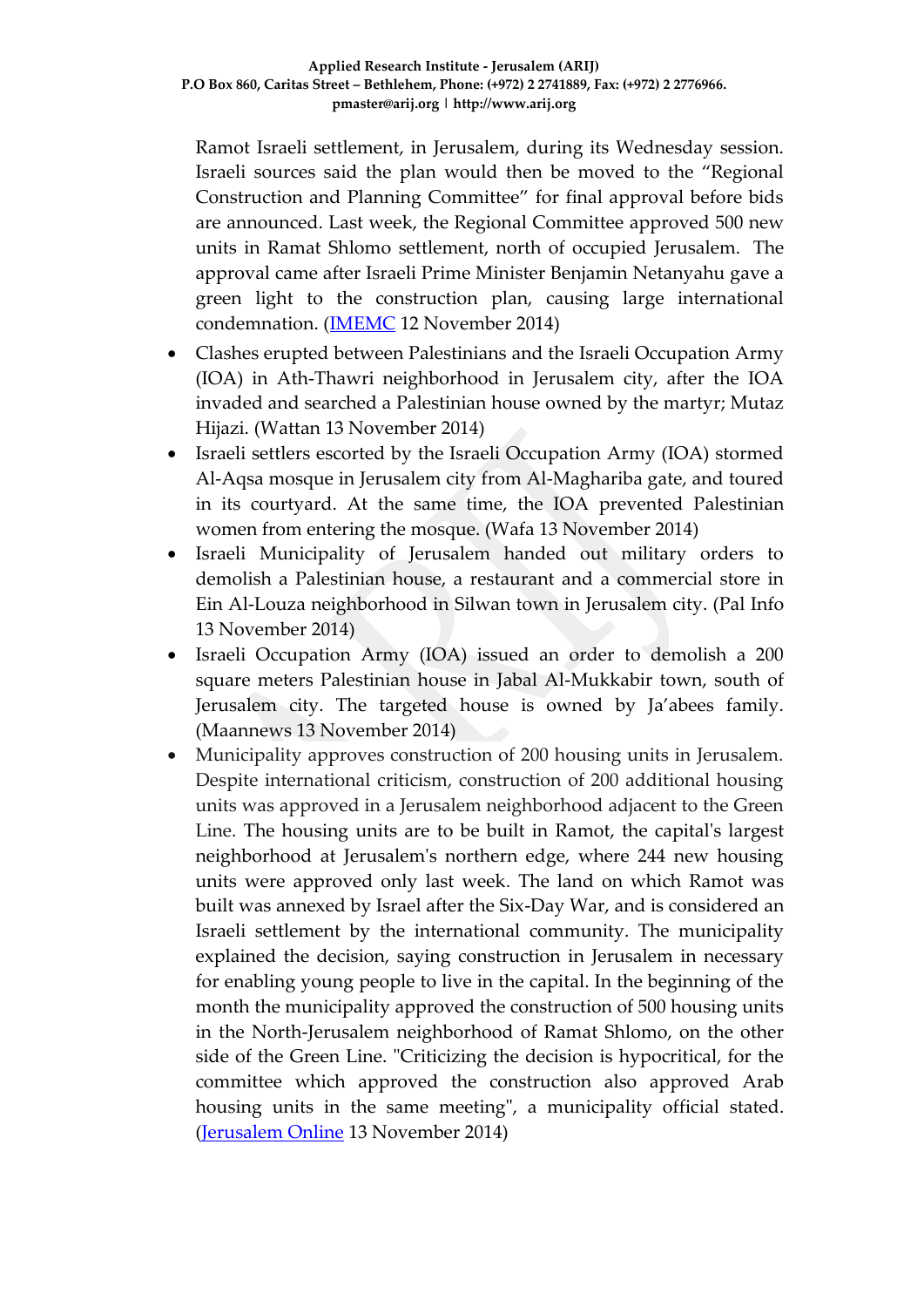- Israeli Occupation Army (IOA) closed the eastern entrance of Al-Issawiya town in Jerusalem city. As a result, clashes erupted between Palestinians and the IOA, where the IOA fired teargas and stun grenades at Palestinians, causing dozens of suffocation cases included children. (Wafa & Wattan 13 November 2014)
- A Palestinian was injured and dozens suffered gas inhalation during clashes that erupted between Palestinians and the Israeli Occupation Army (IOA) at Qalandiya military checkpoint, north of Jerusalem city. The IOA fired rubber bullets, teargas and stun grenades at Palestinians. (Wafa 14 November 2014)
- Clashes erupted between Palestinians and the Israeli Occupation Army (IOA) at the northern entrance of Ar-Ram town, north of Jerusalem city. The IOA attacked Palestinian with rubber bullets and teargas grenades, causing the injury of 7 people and dozens of suffocation cases. (Al-Quds 14 November 2014)
- Special Israeli Forces along with employees from the Jerusalem municipality raided [Al-Bustan neighborhood](http://silwanic.net/?tag=al-bustan-neighborhood) in Silwan town in Jerusalem city and issued fine for several houses that ranged between 30-50 thousand NIS. Israeli forces along with the municipality employees raided the neighborhood and broke into houses and imposed fine on the residents in addition to imposing "building violation fine" for more than 10 families. The municipality crews deliberately behaved brutally and intimidated and terrorized the population as they broke into their houses and broke the main doors and damaged the contents of their houses; note that only women and children were present in some of the houses. The municipality crews also, forced some of the residents to pay some fines on the spot in order for them to leave and some of them had to pay fines between 1000 and 5000 NIS. Among the affected families who had to immediately pay the money were the families of: Fakhri Abu Diab (2000 NIS), Rweidi (3000 NIS), Ahmad Mohammad Abed and Mazen Mahmoud Abu Diab (5000 NIS for each). The municipality also issued fines for Zaytoon, Abu Rajab, Hamdan and Al-Qadi families. (SilwanIC 14 November 2014)
- Salah Sameer Atiya Mahmoud (11 years) was seriously injured during clashes that erupted between Palestinians and the Israeli Occupation Army (IOA) in Al-Issawiya town in Jerusalem city. (SilwanIC 14 November 2014)
- Israeli Occupation Army (IOA) handed out a military order to demolish a Palestinian house in Al-Bustan neighborhood in Silwan town in Jerusalem city. The targeted house owned by the Palestinian martyr; Abed Ar-Rahman Ash-Shilwadi. (SilwanIC 14 November 2014)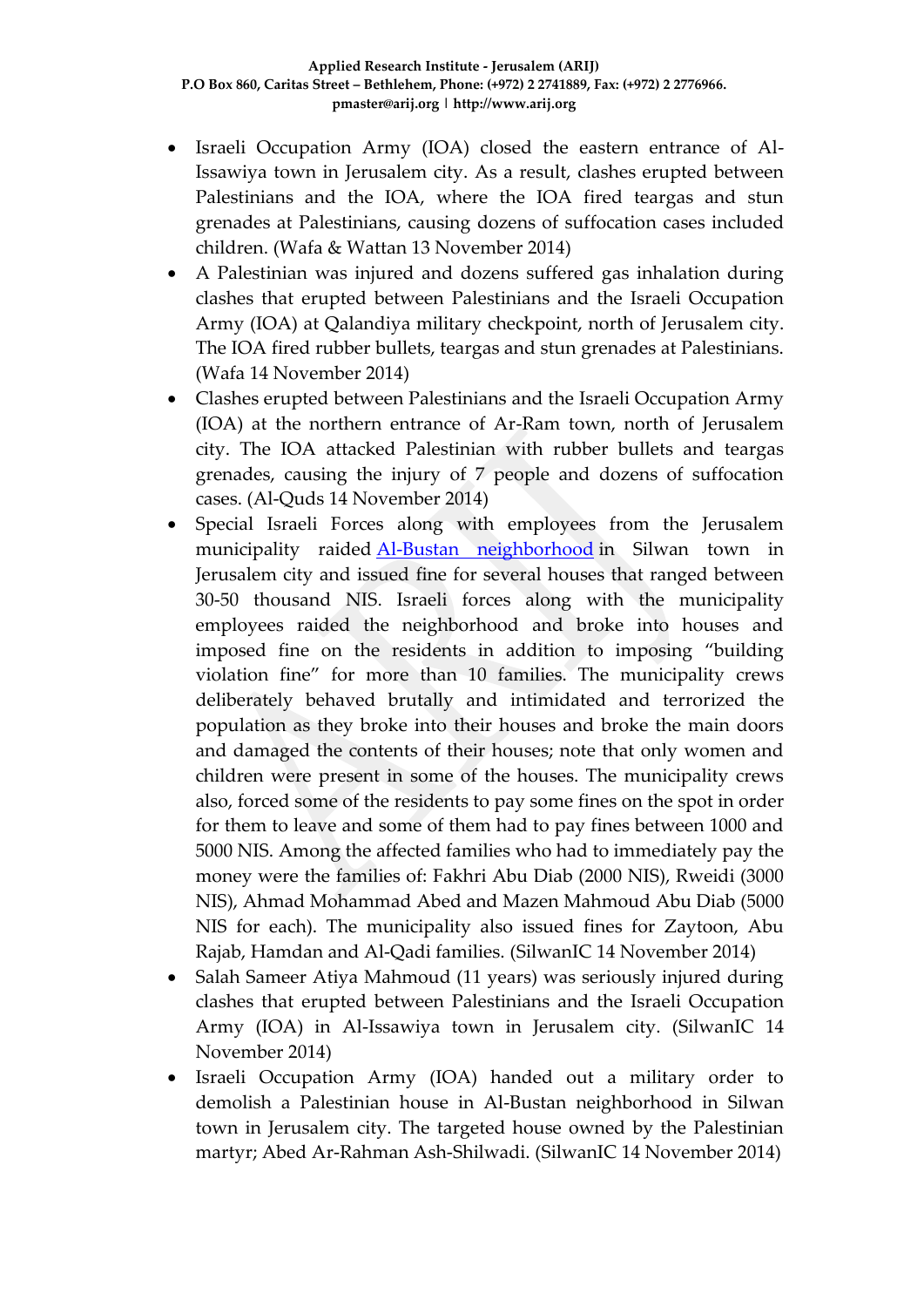- Four Palestinians were injured during clashes that erupted between Palestinians and the Israeli Occupation Army (IOA) in At-Tur town in Jerusalem city. The IOA fired rubber bullets, teargas and stun grenades at Palestinians. (Al-Quds 15 November 2014)
- Mayar Amran Tawfiq An-Natsha (10 years) was injured after the Israeli Occupation Army (IOA) fired rubber bullets at his family vehicle while they were near Shufat military checkpoint. (Al-Quds 15 November 2014)
- Israel Proposes [Electronic](http://www.ciibroadcasting.com/2014/11/13/israel-proposes-electronic-gates-for-masjid-al-aqsa/) Gates for Al Aqsa mosque in Jerusalem city. An Israeli proposal to install electronic detection gates on all entrances of Al-Aqsa mosque in occupied East Jerusalem. The Israeli news source Walla has reported that the Israeli Minister of Public Security Yitzhak Aharonovich plans to replace the current gates to Al-Aqsa mosque so that all praying Muslims will be scanned and searched at the new egates whenever they attempt to enter the holy site. "The Muslim prayers will be subject to a very accurate search and scanning and those who are granted clearance to pass through those gates will surely be free of all metals and fireworks," said the news source. The Israeli news source said that the aim in installing electronic gates was to ensure that Palestinians will not be able to carry or smuggle into Al Haram Al Sharif any instruments and materials that could be used in confronting the Israeli occupation forces. (Al-Quds 15 November 2014)
- Israeli Occupation Army (IOA) fired wastewater at Palestinian houses and schools in At-Tur town in Jerusalem city. (Maannews 16 November 2014)
- Israeli Occupation Army (IOA) tightened its procedures at the entrances of Al-Aqsa mosque in Jerusalem city. The IOA erected iron barriers, stopped and searched Palestinians and checked their ID cards. The IOA also, prevented dozens of Palestinians from entering the mosque. During the operation, the IOA arrested two Palestinians and detained others. (SilwanIC 16 November 2014)
- Israeli settlers escorted by the Israeli Occupation Army (IOA) stormed Al-Aqsa mosque in Jerusalem city from Bab Al-Magharibah and toured in its courtyard. (Wafa 16 November 2014)
- Lieberman: Israel will never limit East Jerusalem settlement building. 'We will never accept the definition of building in Jewish neighborhoods of Jerusalem as settlement activity,' says foreign minister to German counterpart. Israel will never agree to limit its construction activity in East Jerusalem, Foreign Minister Avigdor Lieberman said on Sunday. "One thing should be clear: we will never accept the definition of building in Jewish neighborhoods of Jerusalem as settlement activity," he said at a news conference with his German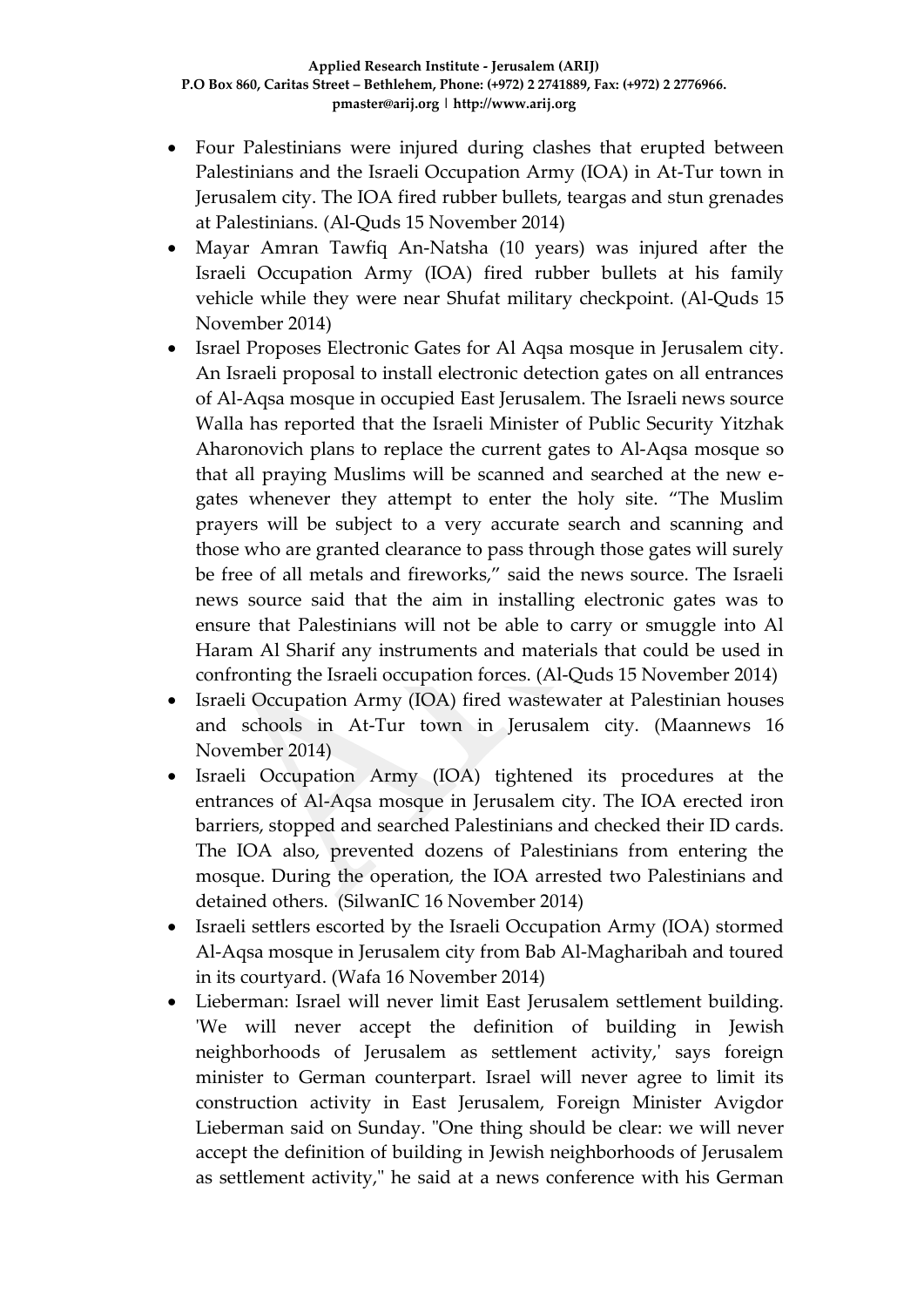counterpart Frank-Walter Steinmeier. "We won't accept any limitation on building in Jewish areas of (East) Jerusalem," he said. His remarks came four days after [Israel approved plans to build 200 homes in](http://www.ynetnews.com/articles/0,7340,L-4591370,00.html)  [Ramot](http://www.ynetnews.com/articles/0,7340,L-4591370,00.html) in East Jerusalem despite months of almost daily clashes and tensions there with Palestinians, triggered in part by settlement expansion. The announcement prompted a sharply-worded rebuke from Washington which reiterated its "unequivocal" opposition to such construction in East Jerusalem, warning it could "exacerbate this difficult situation on the ground and... will not contribute to efforts to reduce the tension." Israel captured East Jerusalem during the 1967 Six-Day War and later annexed it in a move never recognized by the international community. It refers to the entire city as its "united, undivided capital" and does not view construction there as settlement activity. The Palestinians want the city's eastern sector as capital of their future state and vehemently oppose any Israeli attempt to expand construction there. [\(Ynetnews](http://www.ynetnews.com/articles/0,7340,L-4592392,00.html) 16 November 2104)

- Clashes erupted between Palestinians and the Israeli Occupation Army (IOA) in Abu Dis town, east of Jerusalem city. The IOA fired rubber bullets and teargas grenades at Palestinians, causing dozens of suffocation cases and the injury of others. (Maannews 17 November 2014)
- Clashes erupted between Palestinians and the Israeli Occupation Army (IOA) in Jabal Al-Mukkabir town, south of Jerusalem city. (Maannews 17 November 2014)
- Clashes erupted between Palestinians and the Israeli Occupation Army (IOA) in Wadi Al-Jouz neighborhood in Jerusalem city. (Maannews 17 November 2014)
- Israeli Occupation Army (IOA) attacked a non-violent protest against the prevention of Palestinian women from entering Al-Aqsa mosque in the old city of Jerusalem. The IOA assaulted the participants and arrested Raid Abu Hadwan, Hiba At-Tawel and Akram Ash-Shrfa. At the same time, a group of Israeli settlers escorted by the IOA stormed and toured in the courtyard of Al-Aqsa mosque. (Wafa 17 November 2014)
- Israeli settlers assaulted Tareq Ziyad Ad-Dwiek (29 years) while he was in Hizma village, north of Jerusalem (Raya 17 November 2014)
- Israeli settlers killed a Palestinian bus driver; Yousif Ramuni (32 years) from At-Tur Town in Jerusalem city. As a result, clashes erupted between Palestinians and the Israeli Occupation Army (IOA) in At-Tur town. (Maannews 17 November 2014)
- Two Palestinians (Ghassan and Adi Abu Jamal) from Jabal Al-Mukkabir town, south of Jerusalem city, were killed after the Israeli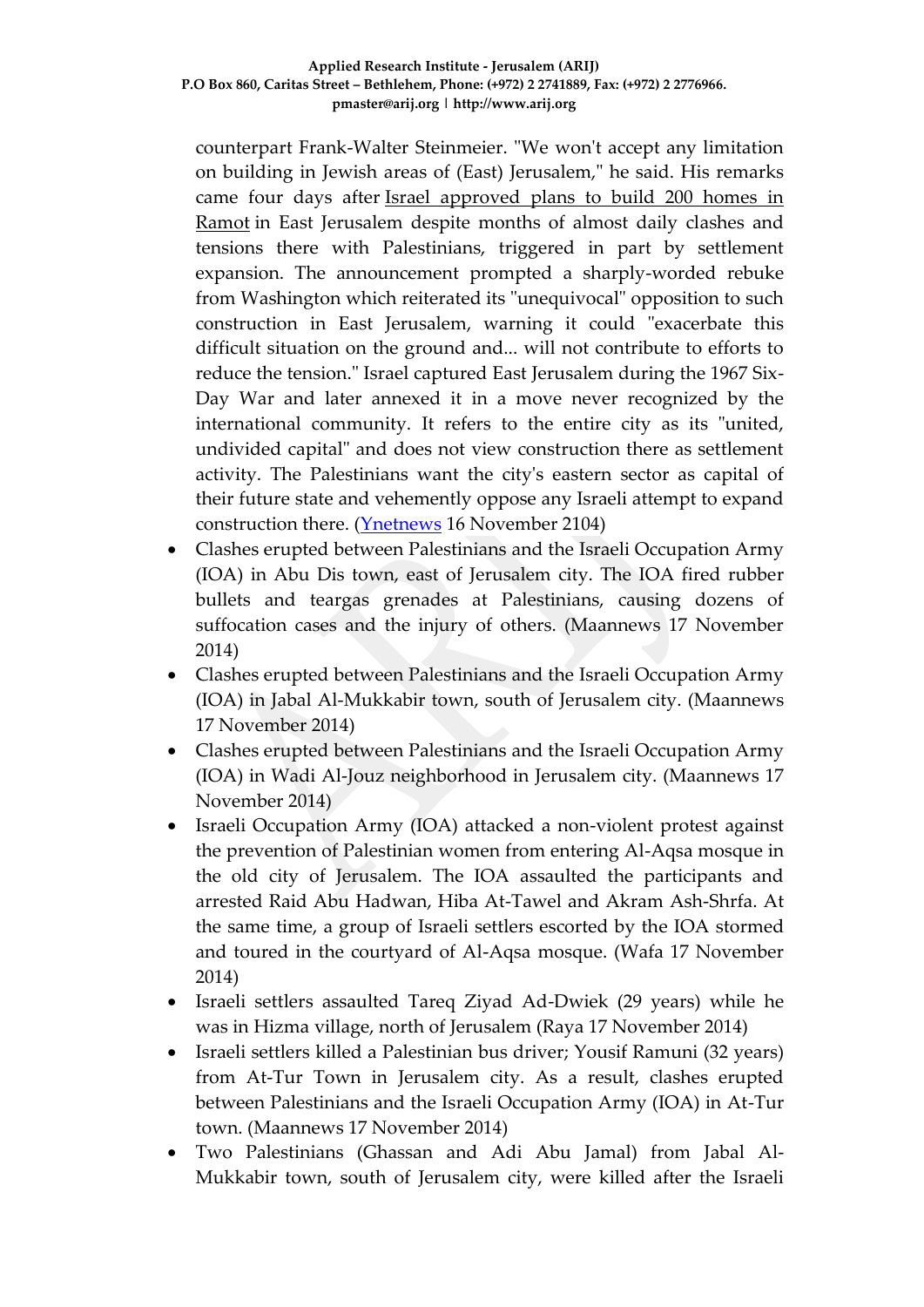Occupation Army (IOA) opened fire at them in Jerusalem city. As a result, the IOA stormed their family houses in Jabal Al-Mukabir town and assaulted the residents. During the operation, the IOA closed the entrances of the town with cement blocks. Clashes erupted between Palestinians and the IOA, where the IOA fired rubber bullets and teargas grenades at Palestinians and houses. The IOA also, arrested 14 Palestinians from Abu Jamal family. (Wafa & Maannews 18 November 2014)

- Dozens of Palestinians suffered gas inhalation during clashes that erupted between Palestinians and the Israeli Occupation Army (IOA) at the main entrance of Ar-Ram town, north of Jerusalem city. The IOA fired teargas grenades at Palestinians. (Raya 18 November 2014)
- Israeli Occupation Army (IOA) attacked Dr. Imad Abu Kashk, the Head of Al-Quds University, after stopping him near Ar-Ram town, north of Jerusalem city. The IOA fired teargas grenades at his vehicle and destroyed it. (PNN 18 November 2014)
- Israeli Occupation Authorities issued orders to demolish the third and fourth floors (260 square meters) in a building consist of 5 stores and to demolish two car parking in Beir Ayoub and Ein Al-Louza neighborhoods in Silwan town in Jerusalem city. The targeted structures are owned by Mahir Siyam and his brother Ayoub and Iyad Ramadan Siyam. (SilwanIC 18 November 2014)
- Israeli Occupation Army (IOA) closed Jaba military checkpoint, east of Jerusalem city, and prevented Palestinians from entering or leaving Ramallah governorate. (Maannews 18 November 2014)
- Clashes erupted between Palestinians and the Israeli Occupation Army (IOA) at Shufat military checkpoint, north of Jerusalem city, after the IOA tried to storm Shufat refugee camp. The IOA fired rubber bullets and teargas grenades at Palestinians, causing dozens of suffocation cases and the injury of others. (Safa 19 November 2014)
- Clashes erupted between Palestinians and the Israeli Occupation Army (IOA) at Anata military checkpoint, northeast of Jerusalem. The IOA fired rubber bullets, teargas and stun grenades at Palestinians. (Safa 19 November 2014)
- Khader Al-'Ajlouni (16 years) was seriously injured after the Israeli Occupation Army (IOA) assaulted him while he was walking at Salah Ad-Din street in Jerusalem city. (Al-Quds 19 November 2014)
- Israeli Occupation Army (IOA) assaulted and fired rubber bullets at Munther Abu Al-Jamal after storming his house in Jabal Al-Mukkabeir town, south of Jerusalem city.(SilwanIC 19 November 2014)
- Seven Palestinians were injured and dozens suffered gas inhalation during clashes that erupted between Palestinians and the Israeli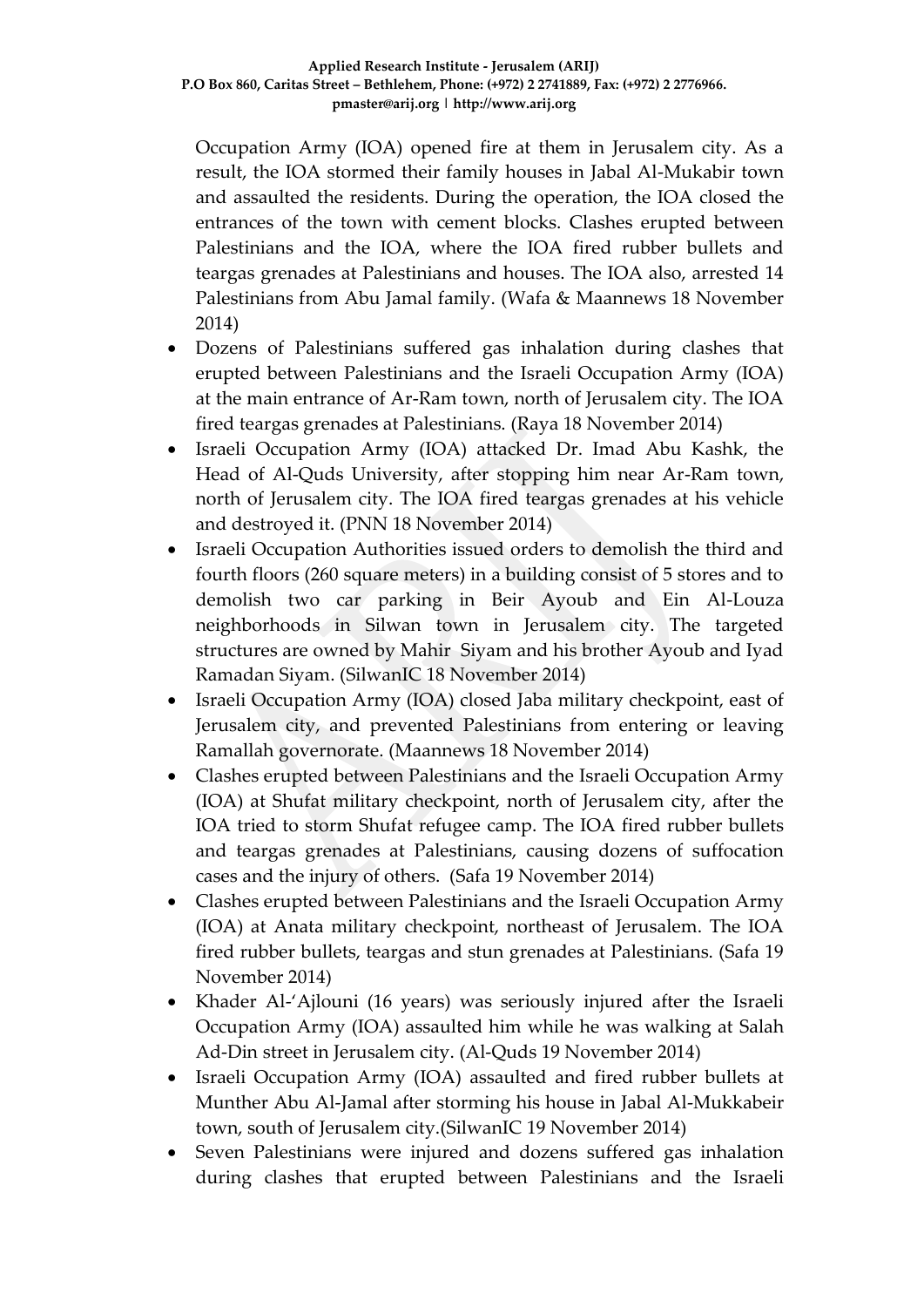Occupation Army (IOA) in Ar-Ram town, north of Jerusalem city. The IOA fired live and rubber bullets, teargas and stun grenades. (Wafa 19 November 2014)

- Israeli Occupation Army (IOA) attacked Palestinians in Jabal Al-Mukkabir town, south of Jerusalem city and fired teargas grenades at them, causing dozens of suffocation cases. (Al-Quds 19 November 2014)
- Israeli settlers escorted by the Israeli Occupation Army (IOA) stormed Al-Aqsa mosque in Jerusalem city and toured in its courtyard. (Wafa 19 November 2014)
- Israeli settlers stabbed a Palestinian; identified as: Fadi Jalal Radwan (22 years), while he was in Jerusalem city. (Maannews 19 November 2014)
- Israeli Occupation Army (IOA) exploded a Palestinian house owned by the family of the martyr Abd Ar-Rahman Ash-Shilwadi, in Al-Bustan neighborhood in Silwan town in Jerusalem city. The IOA forced the family to leave the house without taken any things from it. During the operation, the IOA closed the neighborhood and prevented Palestinians from entering or leaving it. (Maannews 19 November 2014)
- In the shadow of attack: 78 units were approved in Jerusalem city. The local planning and building in the city approved two programs for the construction of 78 housing units in Har Homa and Ramot settlements. The first program includes approval of a residential building 15 stories high, with 50 units Samuel Wall Street neighborhood of Har Homa. This is a particularly sensitive spot. Any construction in this neighborhood inspires the wrath of the international community, since it is built on an area that the Palestinians claim to get near them at any future peace settlement. The second plan includes building permits for two residential buildings of 28 units in Ramot, some located beyond the Green Line. This is part of a larger project with 156 units. [\(Wallah](http://news.walla.co.il/item/2803158) 19 November 2014)
- Israeli Occupation Army (IOA) attacked the mourning tent of two Palestinian martyrs; Adi and Ghassan Abu Al-Jamal, in Jabal Al-Mukkabir town, south of Jerusalem city. The IOA fired rubber bullets and teargas grenades at Palestinians, causing dozens of suffocation cases and the injury of others. (Maannews 20 November 2014)
- Israeli Occupation Army (IOA) invaded and searched two Palestinian houses owned by Ahmed Khader Nimi and Munir Musa Hamad, in Sur Baher town in Jerusalem city and assaulted the residents. As a result, clashes erupted between Palestinians and the IOA, where the IOA fired live and rubber bullets, and teargas grenades, causing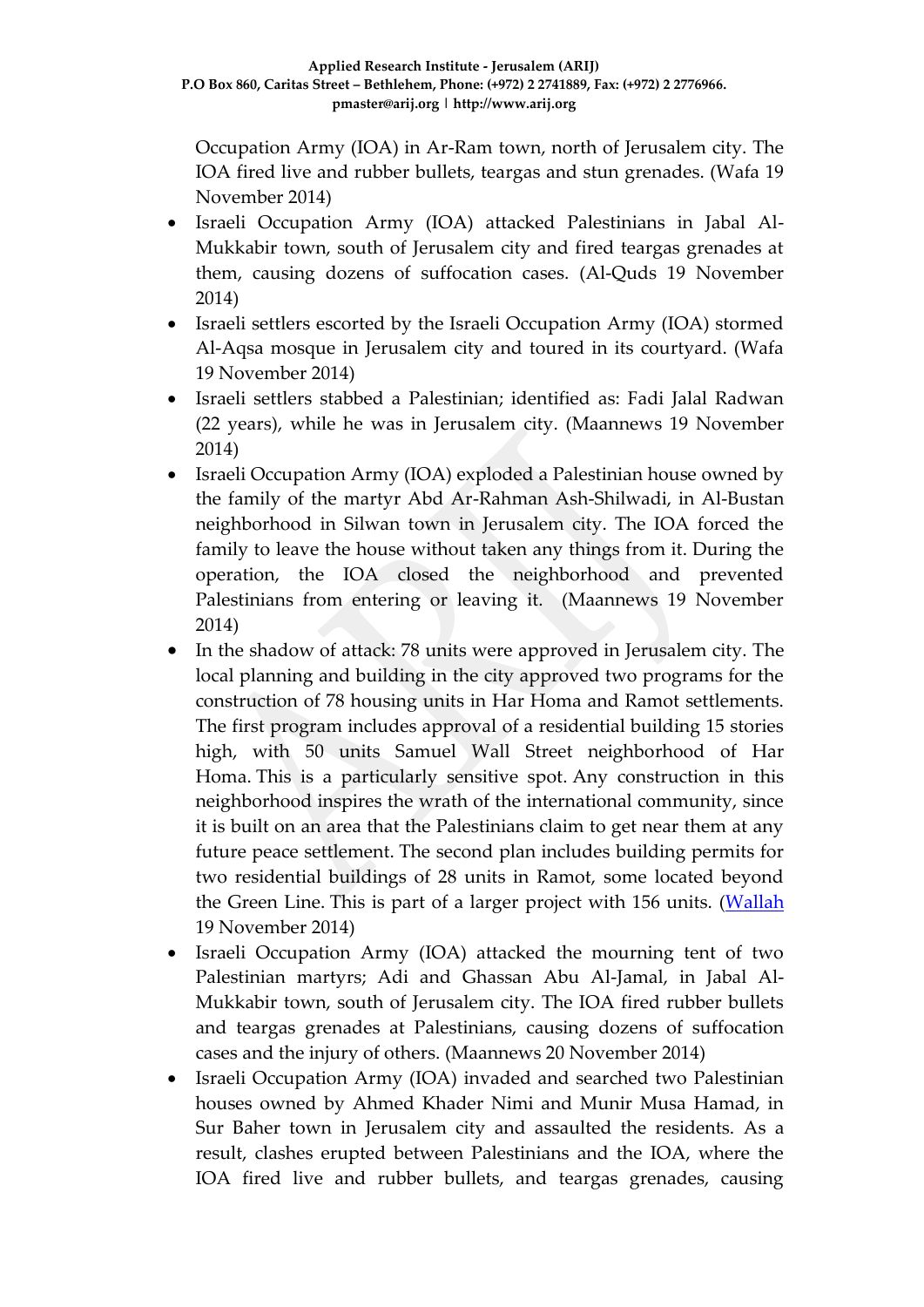dozens of suffocation cases and the injury of others. During the clashes, the IOA arrested Tareq Nimir (30 years) and Rashed Nimir (24 years). (Maannews 20 November 2014)

- Israeli Occupation Army (IOA) fired rubber bullets and teargas grenades at Palestinians in At-Tur town in Jerusalem city. The IOA occupied the roofs of a number of houses. (Maannews 20 November 2014)
- Israeli Occupation Army (IOA) stormed Wadi Qaddum neighborhood in Silwan town in Jerusalem city and fired rubber bullets at Palestinians, causing the injury of two Palestinians. (Maannews 20 November 2014)
- Israeli Occupation Army (IOA) raided Ar-Ram town, north of Jerusalem city, and closed its main entrance. As a result, clashes erupted between Palestinians and the IOA, where the IOA fired teargas and stun grenades at Palestinians and houses, causing dozens of suffocation cases. (Al-Quds 20 November 2014)
- Israeli Occupation Army (IOA) stormed and Burj Al-Laqlaq center in Jerusalem city and summoned two Palestinian workers to interview the Israeli Intelligence Police. (Al-Quds 20 November 2014)
- Israeli settlers tried to assault two Palestinians; Fouad Abed and Mohammad Fakhri Abu Irmilha, in Jerusalem city. (Al-Quds 20 November 2014)
- Israeli Occupation Army (IOA) handed out a military order to demolish a Palestinian house in Shufat refugee camp, north of Jerusalem city within the next 48 hours. The targeted house is owned by the family of a martyr Ibrahim Al-'Akari. (Wafa 20 November 2014)
- Israeli Occupation Army (IOA) issued a military order to demolish a Palestinian house in Ath Thawri neighborhood in Silwan town in Jerusalem city within the next 48 hours. The targeted house is owned by the family of a martyr Mutaz Hijazi. (Wafa 20 November 2014)
- Israeli Occupation Army (IOA) handed out military orders to demolish two Palestinian houses in Jabal Al-Mukkabir town, south of Jerusalem city within the next 48 hours. The targeted houses are owned by the families of two Palestinian martyrs; Abi and Ghassan Abu Al-Jamal. (Maannews 20 November 2014)
- Clashes erupted between Palestinians and the Israeli Occupation Army (IOA) in several neighborhoods in the old city of Jerusalem. (Pal Info 21 November 2014)
- Clashes erupted between Palestinians and the Israeli Occupation Army (IOA) in Al-Issawiya town in Jerusalem city. During the clashes, the IOA threatened to cut off the electricity on the town. (Pal Info 21 November 2014)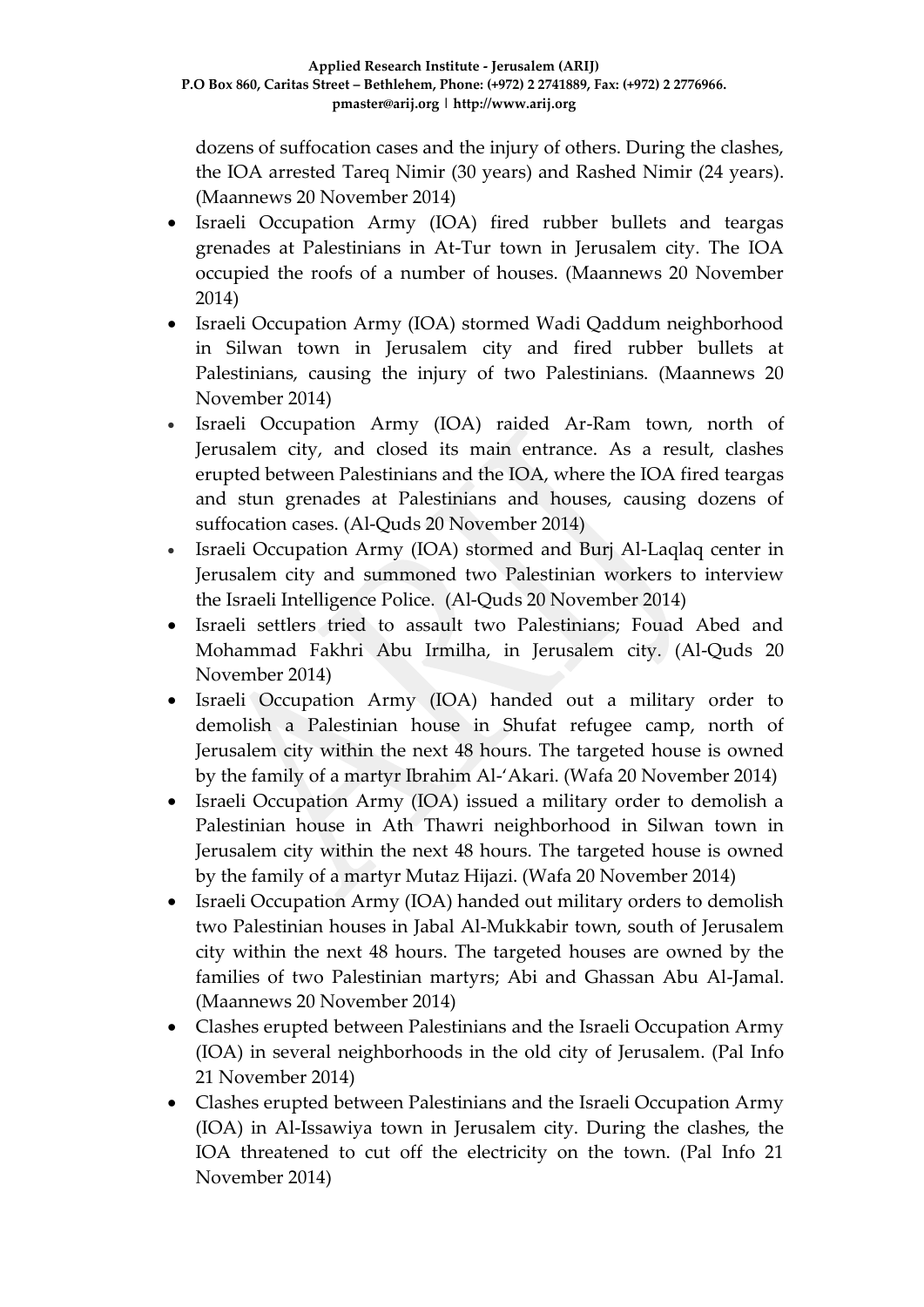- Four Palestinians injured from live bullets, 20 Palestinians injured from rubber bullets and dozens suffered gas inhalation during clashes that erupted between Palestinians and the Israeli Occupation Army (IOA) in Abu Dis town, east of Jerusalem city. The IOA fired live and rubber bullets and teargas grenades at Palestinians. During the clashes, the IOA arrested a Palestinian. (Al-Quds 21 November 2014)
- Clashes erupted between Palestinian and the Israeli Occupation Army (IOA) near Qalandiya military checkpoint, north of Jerusalem city. The IOA fired teargas and stun grenades at Palestinian, causing dozens of suffocation cases. (Al-Quds 21 November 2014)
- Clashes erupted between Palestinian and the Israeli Occupation Army (IOA) in Ar-Ram town, north of Jerusalem city. The IOA fired teargas and stun grenades at Palestinian, causing dozens of suffocation cases. (Al-Quds 21 November 2014)
- Suzan Al-Kurd was injured after an Israeli settler ran over her while she was crossing the main road in Shufat town in Jerusalem city. (SilwanIC 21 November 2014)
- Israeli settlers attacked Palestinians in At-Tur town in Jerusalem city, and carried out provocative actions. Clashes erupted between Palestinians and the Israeli settlers. (SilwanIC 21 November 2014)
- Israeli settlers invaded a Palestinian commercial structure in As-Sawana neighborhood in At-Tur town in Jerusalem city and assaulted Ahmed Khalid Abu Ghanam. (SilwanIC 21 November 2014)
- Israeli settlers assaulted and injured Ahmed Yacoub Al-Ghoul (22 years) while he was at Al-Musrara neighborhood in Jerusalem city.(Wafa 21 November 2014)
- Israeli Occupation Army (IOA) stormed As-Sawana neighborhood in Jerusalem city, and fired teargas grenades at Palestinian houses, causing dozens of suffocation cases. (Wattan 23 November 2014)
- Clashes erupted between Palestinians and the Israeli Occupation Army (IOA) in Al-Issawiya town in Jerusalem city. The IOA fired rubber bullets, teargas and stun grenades at Palestinians. (Wattan 23 November 2014)
- Thair Yaghmour (45 years) was injured after the Israeli Occupation Army (IOA) fired stun grenades at him while he was in Shufat town in Jerusalem city. (SilwanIC 23 November 2014)
- Israeli settlers gathered near Al-Maghariba gate in Jerusalem city and chanted anti-Palestinian slogans. (SilwanIC 23 November 2014)
- Israeli settlers assaulted two Palestinian girls from Silwan town in Jerusalem city, while they were leaving their school in the old city of Jerusalem city. The targeted Palestinians were identified as: Bara Abu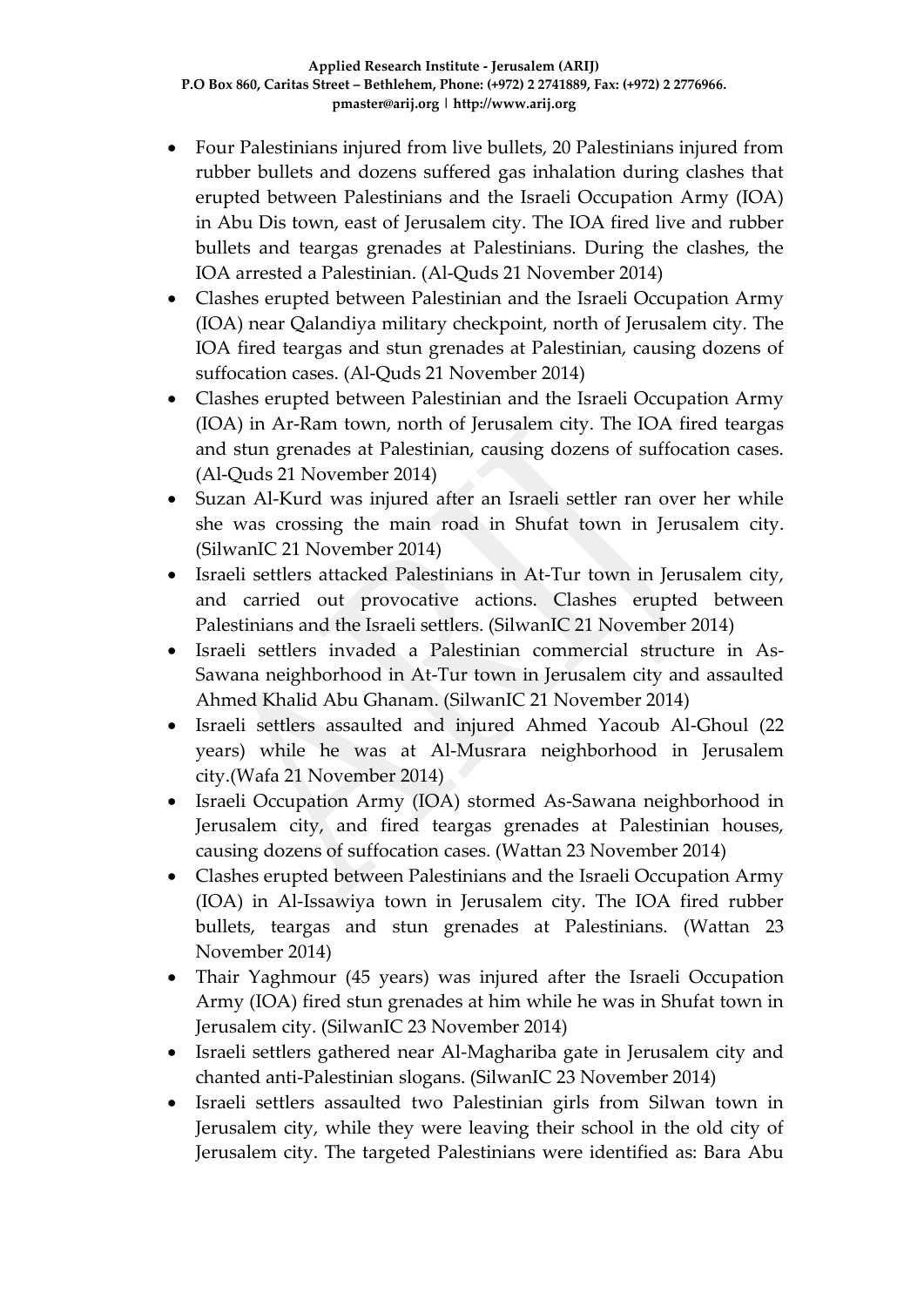Isninah (15 years) and Sahar Khalifah (15 years). (Wattan 23 November 2014)

- Israeli settlers stormed a Palestinian house in Silwan town in Jerusalem city and assaulted Na'ma Abu Hadwan (57 years) by spraying teargas grenades at her face. As a result, clashes erupted between Palestinians and the Israel Occupation Army (IO). (SilwanIC & Wafa 23 November 2014)
- Israeli settlers escorted by the Israeli Occupation Army (IOA) stormed Al-Aqsa mosque in Jerusalem city and toured in its courtyard. (Wafa 23 November 2014)
- Israeli settlers assaulted and injured a number of Palestinian workers in Jerusalem city. (Al-Quds 23 November 2014)
- Israeli Occupation Army (IOA) closed a number of streets in the old city of Jerusalem, to ensure the protection of the Israeli demonstration started from the wailing wall. (Wattan 23 November 2014)
- Israeli Occupation Army (IOA) invaded and searched two Palestinian houses in Jabal Al-Mukabbir town, south of Jerusalem city. The targeted houses are owned by the families of two martyrs; Adi and Ghassan Abu Al-Jamal. Clashes erupted between Palestinians and the IOA, where the IOA fired rubber bullets and teargas grenades at Palestinians and houses. (Maannews 24 November 2014)
- Israeli Occupation Army (IOA) stormed and searched the headquarters of the Football Association in Ar-Ram town, north of Jerusalem city. (Wafa 24 November 2014)
- Israeli settlers escorted by the Israeli Occupation Army (IOA) stormed Al-Aqsa mosque in Jerusalem city and toured in its court yard. (NBPRS 24 November 2014)
- Israeli settlers living in Pisgat Zeev settlement assaulted and seriously injured a Palestinian from Beit Hanina town, north of Jerusalem city, while he was in his work place in Jerusalem city. (Al-Quds 24 November 2014)
- Israeli Occupation Army (IOA) stormed and searched a Palestinian house in Ein Al-Louza neighborhood in Silwan town in Jerusalem city. The targeted house is owned by Imad Al-Abbasi. (SilwanIC 25 November 2014)
- Israeli settlers escorted by the Israeli Occupation Army (IOA) stormed Al-Aqsa mosque in Jerusalem city and toured in its courtyard. (Al-Quds 25 November 2014)
- Israeli settlers assaulted and injured Mahmoud Issam Abed (19 years) while he was leaving his work in Jerusalem city. (Pal Info 25 November 2014)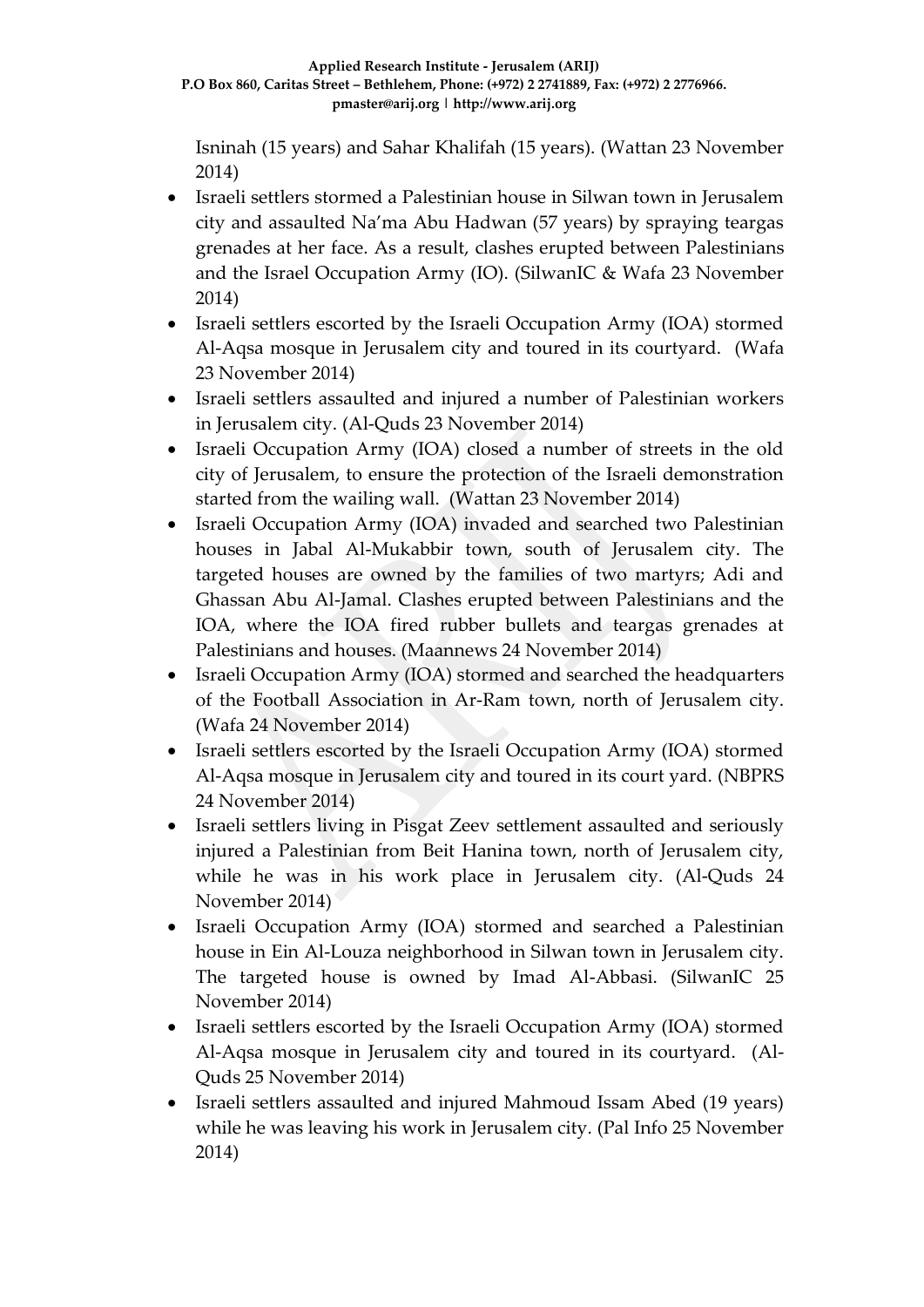- Israeli settlers ran over Khalil Khames Al-Kaswani (14 years) in Jerusalem city. Mr. Al-Kaswani was injured. (Pal Info 25 November 2014
- Israeli settlers assaulted and injured Mahmoud Issam Abed (19 years) while he was in his way back home in Al-Issawiya town in Jerusalem city. (Maannews 25 November 2014)
- Israeli Occupation Army (IOA) invaded and searched a Palestinian house owned by Ahmed Qara'een, in Jabal Al-Mukabbir town, south of Jerusalem city. (SilwanIC 30 November 2014)
- Israeli Occupation Army (IOA) stormed and toured in Ein Al-Louza neighborhood in Silwan town in Jerusalem city. During the operation the IOA arrested Abed Abesan (30 years). (Al-Quds 30 November 2014)
- Clashes erupted between Palestinians and the Israeli Occupation Army (IOA) in At-Tur town in Jerusalem city. The IOA fired rubber bullets and stun grenades at Palestinians. (Al-Quds 30 November 2014)
- Nine Palestinians were injured and dozens suffered gas inhalation during clashes that erupted between Palestinians and the Israeli Occupation Army (IOA) in Al-Issawiya town in Jerusalem city. The IOA fired rubber bullets and teargas grenades at Palestinians. (Al-Quds 30 November 2014)
- Israeli settlers torched a school in Beit Safafa village, south of Jerusalem city and wrote anti Palestinian slogans on the walls. (Baladna 30 November 2014)
- Israeli settlers assaulted and injured Majdi Majed Najeb (26 years) while he was near Bab Al-Amoud area in Jerusalem. (SilwanIC 30 November 2014)
- Israeli settlers assaulted and injured Akram Ishaq Awidat (23 years) in Jerusalem city. (Pal Info 30 November 2014)
- Israeli settlers escorted by the Israeli Occupation Army (IOA) stormed Al-Aqsa mosque in Jerusalem city and toured in its courtyard. (Zamn Press 30 November 2014)

# **Hebron**

- Israeli Occupation Army (IOA) attacked a non-violent protest against the closure of a road link between Surif and Jab'a villages, northwest of Hebron city. The IOA fired rubber bullets, teargas and stun grenades, causing dozens of suffocation cases. (Wafa 1 November 2014)
- Israeli Occupation Army (IOA) closed a road link between Beit 'Awa and Al-Majd villages, west of Hebron city and Dura town, under the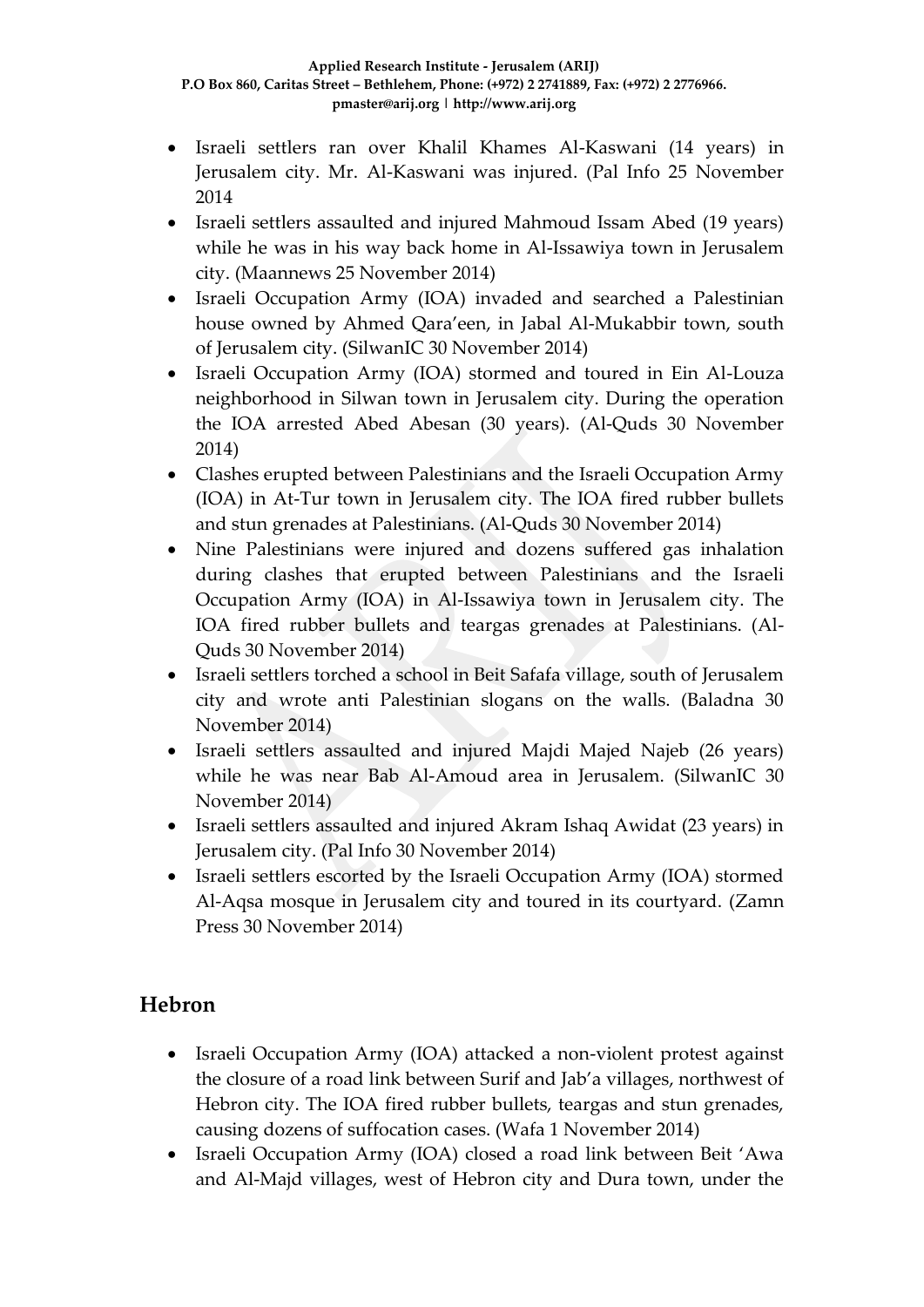claim of "provide security" to the Israeli settlers who lives in Negehot settlement. (Pal Info 1 November 2014)

- Israeli Occupation Army (IOA) erected sudden checkpoints at the entrances of Sair, Yatta and Halhul towns in Hebron governorate. The IOA stopped and searched Palestinian vehicles and checked ID cards. (RB2000 4 November 2014)
- Israeli Occupation Army (IOA) invaded and searched dozens of Palestinian houses in Al-Arroub refugee camp, north of Hebron city. Clashes erupted between Palestinians and the IOA. The IOA closed the entrance of the camp. (Wafa 6 November 2014)
- Israeli Occupation Army (IOA) assaulted Mohammad Tasir At-Tomizi from Idhna town, west of Hebron city, while he was in his way back home. (Wafa 6 November 2014)
- Israeli Occupation Army (IOA) demolished a number of residential tents in Um Al-Khader village, east of Yatta town, south of Hebron city, and confiscated them. During the operation, the IOA assaulted and injured Suliman Eid Al Hathaleen (65 years). (Wafa 6 November 2014)
- Clashes erupted between Palestinians and the Israeli Occupation Army (IOA) in Beit Ummer town, north of Hebron city. The IOA fired teargas and stun grenades, causing dozens of suffocation cases, and the injury of two Palestinians. (Al-Quds 7 November 2014)
- Clashed erupted between Palestinians and the Israeli Occupation Army (IOA) at Ras Al-Joura area in Hebron city. The IOA fired live bullets at Palestinians, causing the injury of Safwat Nader Al-Ja'bari (23 years). (Al-Quds 7 November 2014)
- Dozens of Palestinians suffered gas inhalation and others were injured during clashes that erupted between Palestinians and the Israeli Occupation Army (IOA) near Halhul bridge, north of Hebron city. The IOA fired rubber bullets and teargas grenades at Palestinians.(Wafa 7 November 2014)
- Clashes erupted between Palestinians and the Israeli Occupation Army (IOA) in Beit Kahil town, northwest of Hebron city. The IOA fired rubber bullets and teargas grenades, causing dozens of suffocation cases and the injury of others. (Wafa 7 November 2014)
- Clashes erupted between Palestinians and the Israeli Occupation Army (IOA) in At-Tabaqa village, west of Hebron city. The IOA fired teargas grenades, causing dozens of suffocation cases.(Pal Info 8 November 2014)
- Israeli Occupation Army (IOA) erected sudden checkpoints at the entrance of Beit 'Awwa and Khursa towns, west of Hebron city. The IOA stopped and searched Palestinian vehicles and checked ID cards.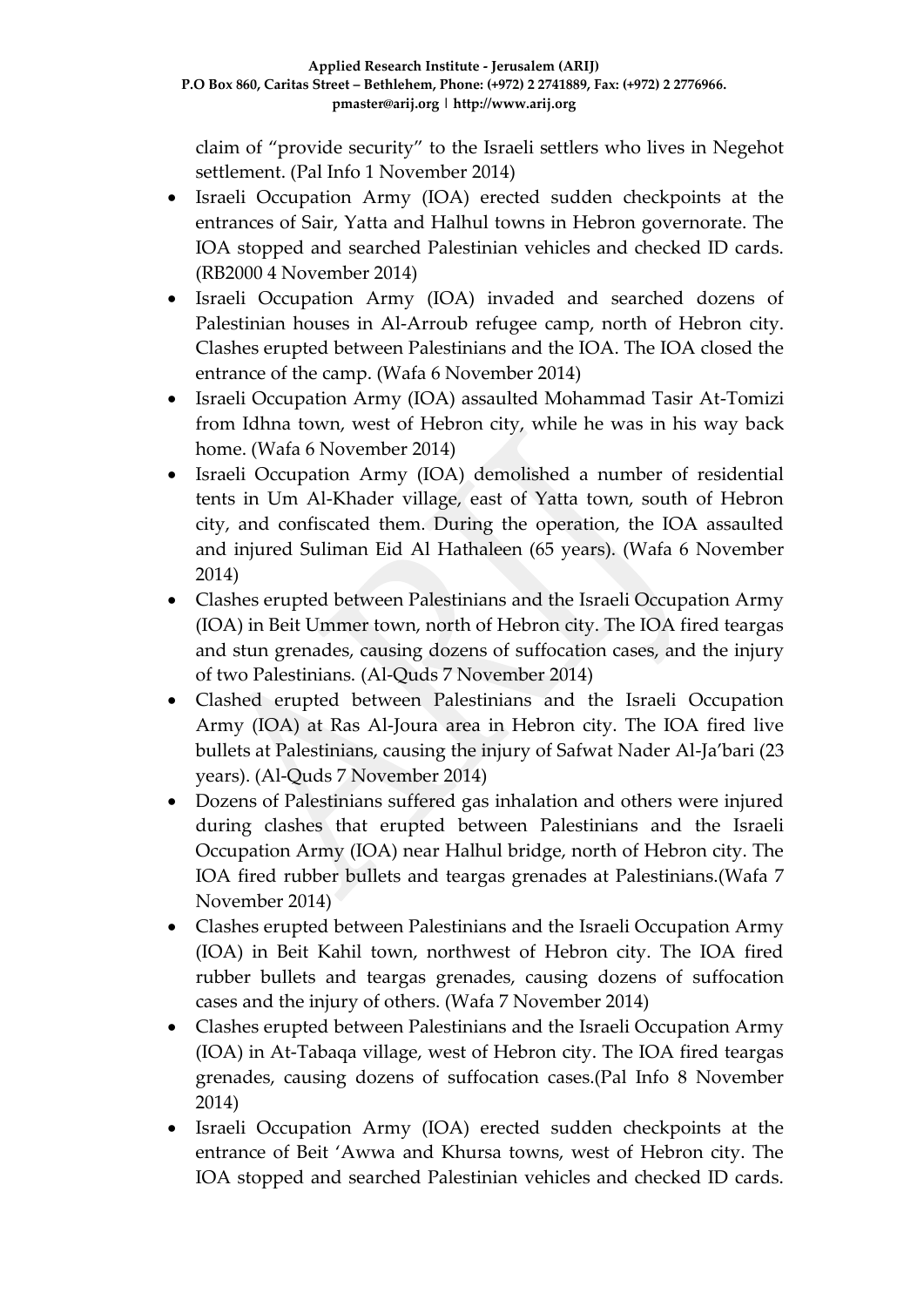The IOA also, summoned Muaz Jehad As-Switi and Ahmed Abu Awad to interview the Israeli Intelligence Police. (Pal Info 8 November 2014)

- Israeli settlers living in Adora settlement hurled stones at Palestinian vehicles while they were at the main road near the settlement. A Palestinian vehicle was destroyed, owned by Wael Awad Al-Batran. (Wafa 9 November 2014)
- Israeli settlers escorted by the Israeli Occupation Army (IOA) stormed Be'ir Haram Ar-Rama area in Hebron city, and performed religious rituals. (Wattan 9 November 2014)
- Israeli Occupation Army (IOA) erected sudden checkpoints at the entrances of Sair and Halhul towns in Hebron governorate. The IOA stopped and searched Palestinian vehicles and checked ID cards. (Wafa 9 November 2014)
- Israeli Occupation Army (IOA) decided to close Al-Ibrahimi mosque in the old city of Hebron on the 14<sup>th</sup> and 15<sup>th</sup> of November 2014. (Wafa 9 November 2014)
- Israeli Occupation Authorities issued military orders to demolish a Palestinian school and three houses in Ma'in village, east of Yatta town, south of Hebron city. The targeted houses are owned by: Issa Mahmoud Makhamrih and his two brothers Yousif and Mohammad. Note that the targeted houses and school located near the Israeli illegal outpost "Avigyal". (Wafa 10 October 2014)
- Israeli Occupation Army (IOA) handed out military orders to demolish two residential tents in Wadi Ar-Rakhim area, southeast of Yatta town, south of Hebron city. The targeted tents are owned by: Said and Hassan Khalil Shaniran. (Wafa 10 November 2014)
- Israeli Occupation Army (IOA) erected military checkpoints at the entrances of Sair and Halhul towns and Al-Fawar refugee camp in Hebron governorate. The IOA stopped and searched Palestinian vehicles and checked ID cards. (Wattan 10 November 2014)
- Israeli Occupation Army (IOA) stormed and searched two Palestinian houses in Deir Samit village, west of Hebron city. The targeted houses are owned by: Bashir and Odeh Al-Hroub, two Palestinian prisoners in the Israeli Jail. (Safa 11 November 2014)
- Dozens of Palestinians suffered gas inhalation during clashes that erupted between Palestinians and the Israeli Occupation Army (IOA) in Hebron city. The IOA attacked Palestinians by firing teargas grenades. (Wafa 11 November 2014)
- Dozens of Palestinians suffered gas inhalation during clashes that erupted between Palestinians and the Israeli Occupation Army (IOA) in Beit Ummer town, north of Hebron city. The IOA fired teargas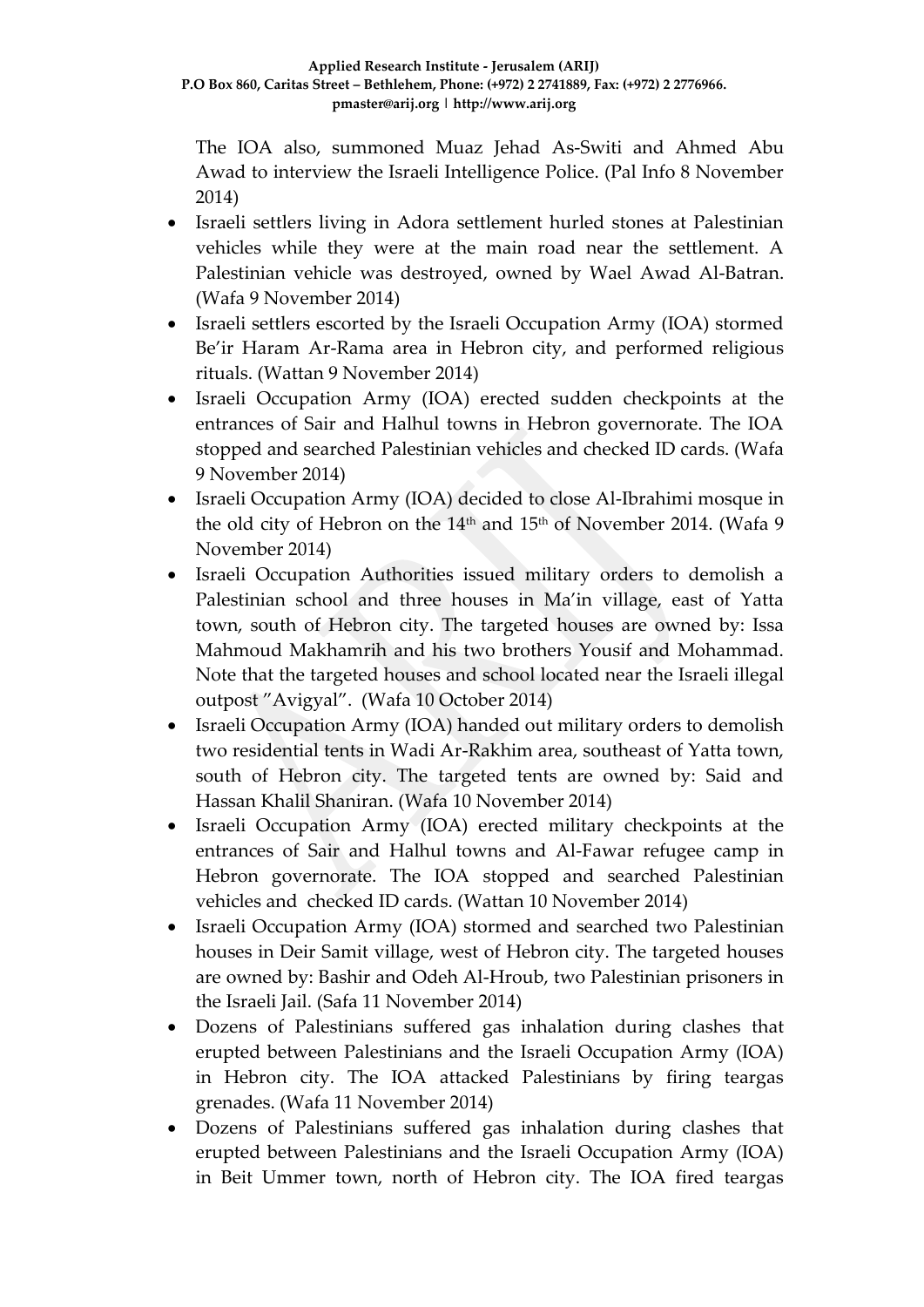grenades and rubber bullets. During the operation, the IOA stormed two Palestinian houses owned by: Faiez Abu 'Ayeash and Hussen Jubra'il Al-'Alamah. (Wafa 11 November 2014)

- Clashes erupted between Palestinians and the Israeli Occupation Army (IOA) at the entrance of Al-Fawar refugee camp, south of Hebron city. The IOA fired rubber bullets, teargas and stun grenades, causing dozens of suffocation cases and the injury of others. During the clashes, the IOA closed the iron gate at the entrance of the camp and prevented Palestinians from entering or leaving the camp. (Wafa 11 November 2014)
- Clashes erupted between Palestinians and the Israeli Occupation Army (IOA) in Dura town, southwest of Hebron city. The IOA fired live and rubber bullets and teargas and stun grenades, causing dozens of suffocation cases and the injury of a Palestinian. (Wafa 11 November 2014)
- Mohammad Imad Jawabrih (21 years) killed during clashes that erupted between Palestinians and the Israeli Occupation Army (IOA) in Al-Arroub refugee camp, north of Hebron city. (Maannews 11 November 2014)
- Israeli settlers living in Beit Hagai settlement hurled stones at Palestinian houses in Al- Haraiq area, south of Hebron city. (Wafa 11 November 2014)
- Israeli settlers living in Hagai settlement assaulted and kidnapped a Palestinian while he was near the settlement. (Wattan 12 November 2014)
- Israeli Occupation Army (IOA) stormed and searched a Palestinian house owned by Al-Hashlamun family in Hebron city. The IOA informed the residents their intention to demolish the house. (RB2000 13 November 2014)
- Clashes erupted between Palestinians and the Israeli Occupation Army (IOA) in Al-Fawar refugee camp, south of Hebron city. The IOA fired rubber bullets, teargas and stun grenades, causing dozens of suffocation cases. (Sama News 13 November 2014)
- Israeli settlers living in Negohot settlement hurled stones at Palestinian vehicles while they traveling at the main road near the settlement. (Wafa 13 November 2014)
- Israeli settlers hurled stones at Palestinian houses in Wadi Hassen area, near Kiryat Arba settlement in Hebron city. (RB2000 13 November 2014)
- Israeli Occupation Army (IOA) closed the main entrance of Beit Ummer town, north of Hebron city. The IOA prevented Palestinians from entering or leaving the town. (Raya 13 November 2014)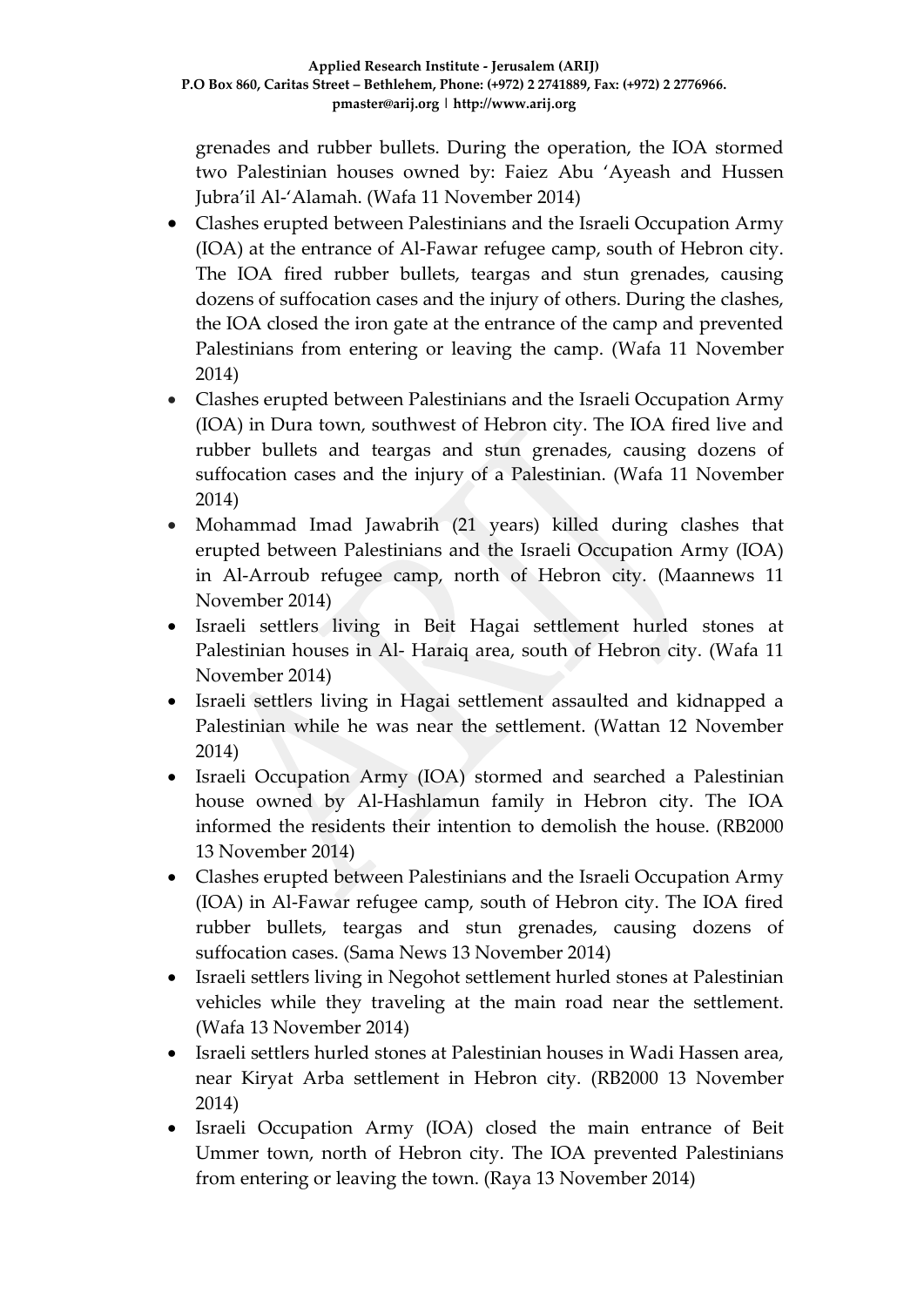- Israeli Occupation Army (IOA) attacked a non-violent protest against the confiscation of Palestinian land in Sair town, north of Hebron city. The IOA fired teargas and stun grenades at participants, causing dozens of suffocation cases. During the operation, an Israeli settler tried to run over a Palestinian; Younis Arar. (Wafa 14 November 2014)
- Clashes erupted between Palestinians and the Israeli Occupation Army (IOA) at the entrance of Beit Ummer town, north of Hebron city. The IOA fired metal bullets and teargas grenades. (Wafa 14 November 2014)
- Clashes erupted between Palestinians and the Israeli Occupation Army (IOA) at the southern area of Hebron city. The IOA fired metal bullets and teargas grenades, causing dozens of suffocation cases and the injury of 3 people. (Wafa 14 November 2014)
- Israeli Occupation Army (IOA) assaulted and injured Hami Abu Ijheesh from Idhan town, while he was near the Ibrahimi mosque in the old city of Hebron. (Wafa 14 November 2014)
- Israeli Occupation Army (IOA) raided a number of Palestinian house in Abu Katilah neighborhood in Hebron city. (Safa 16 November 2014)
- Israeli Occupation Army (IOA) invaded and toured in several neighborhoods and areas in Beit 'Awwa town, west of Hebron city. (Safa 16 November 2014)
- Israeli Occupation Army (IOA) prevented Palestinian farmers and international activists from reaching their land in Um Al-'Araees area, southeast of Yatta town, south of Hebron city. (Al-Ayyam 16 November 2014)
- Israeli settlers escorted by the Israeli Occupation Army (IOA) attacked a Palestinian child in Hebron city. At the same time, the IOA arrested his brother. (Pal Info 16 November 2014)
- Israeli Occupation Army (IOA) invaded and toured in several neighborhoods in Hebron city. (Wafa 17 November 2014)
- Israeli Occupation Army (IOA) erected a sudden checkpoint at the entrance of Halhul town, north of Hebron city. The IOA stopped and searched Palestinian vehicles and checked ID cards. (Wafa 17 November 2014)
- Israeli Occupation Army (IOA) stormed and searched several Palestinian houses in Al-Fawara refugee camp, south of Hebron city. (Pal Info 18 November 2014)
- Israeli Occupation Army (IOA) invaded and toured in several neighborhoods in Al-Arroub refugee camp, north of Hebron city. (Pal Info 18 November 2014)
- Israeli Occupation Army (IOA) invaded and searched tens of Palestinian houses in Kanar neighborhood in Dura town, southwest of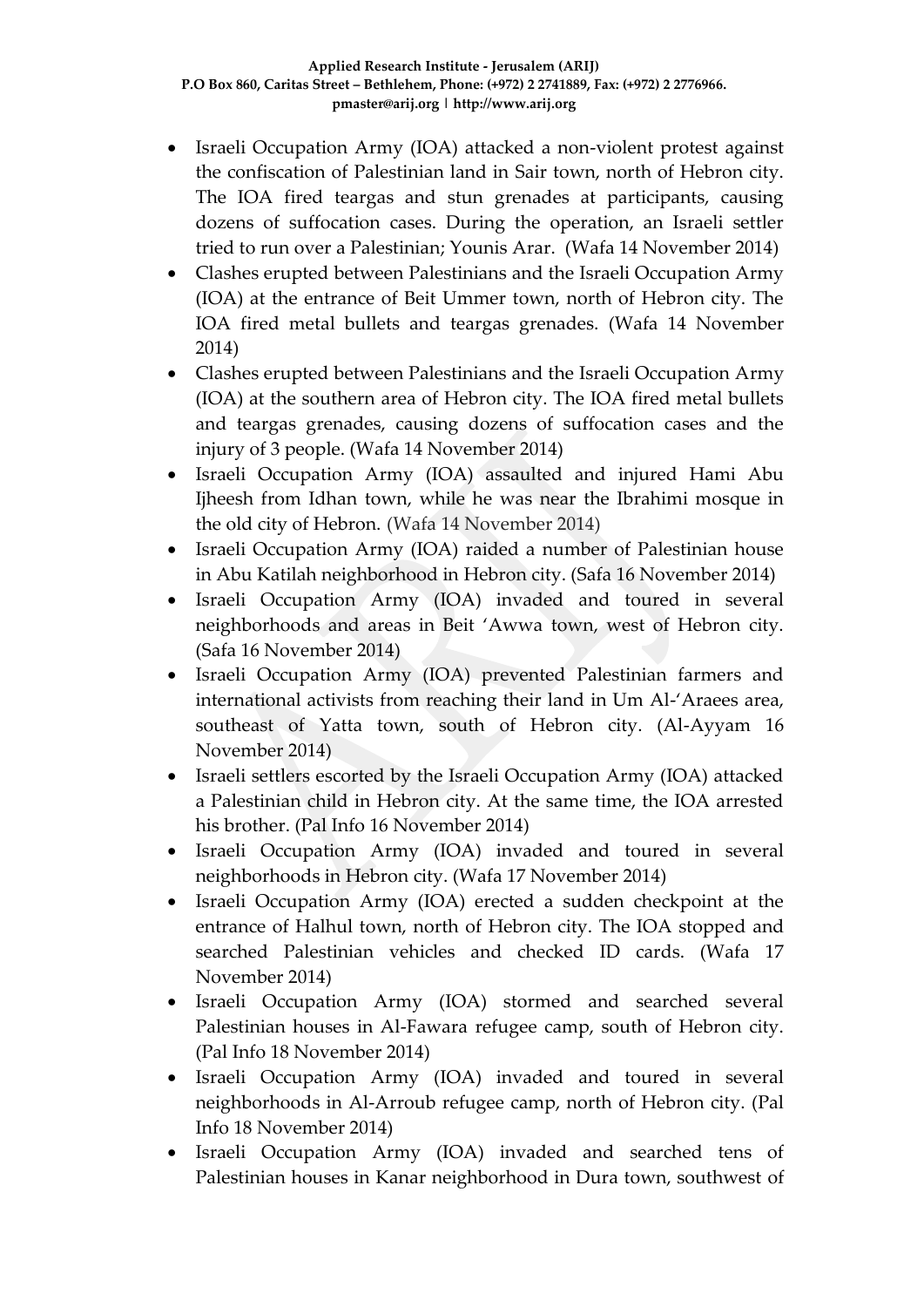Hebron city. During the operation, the IOA erected a military checkpoint in the town. The IOA stopped and searched Palestinian vehicles. (Pal Info 18 November 2014)

- Israeli settlers stormed and demonstrated in Beit Einun village, north of Hebron city. (Pal Info 18 November 2014)
- Clashes erupted between Palestinians and the Israeli Occupation Army (IOA) near the Ibrahimi mosque in the old city of Hebron. The IOA fired rubber bullets, teargas and stun grenades at Palestinians. (Safa 19 November 2014)
- Israeli Occupation Army (IOA) invaded and searched tens of Palestinian houses in several areas and neighborhoods in Hebron city. Two of the targeted houses are owned by the families of two martyrs; Amer Abu 'Ayesha and Marwan Al-Qawasmi. (Pal Info 19 November 2014)
- Israeli Occupation Army (IOA) stormed Kanar neighborhood in Dura town, southwest of Hebron city. The IOA erected a military checkpoint at the entrance of the town, stopped and searched Palestinian vehicles and checked ID cards. (Pal Info 19 November 2014)
- Clashes erupted between Palestinians and the Israeli Occupation Army (IOA) in Beit Ummer town, north of Hebron city. The IOA fired metal bullets, teargas and stun grenades at Palestinians and houses. During the clashes, the IOA invaded and searched 8 Palestinian houses. The targeted houses are owned by: Faiez Mohammad Hasan Sabarnih and his brother Hassan, Abd Al-Qadir Mohammad Sabarnih, Munther Hassan Mansour Sabarnih, Al Ahmed Odeh Sabarnih, Diyab Hamied Sabarnih, Ibrahim Odeh Sabarnih and Faiez Hamed Sabarnih. The IOA also erected a military checkpoint at the entrance of the town, stopped and searched Palestinian vehicles and checked ID cards. (Pal Info & Safa 19 November 2014)
- Israeli settlers living in Adora and Telem settlements hurled stones at Palestinian vehicles while they were traveling at the main road which link between Idhan town and Hebron city. A number of vehicles were damaged. (Sama News 19 November 2014)
- Israeli Occupation Army (IOA) issued military orders to stop the construction in 6 Palestinian houses and a commercial structure in Ash-Shuyukh Al-Arroub area, north of Hebron city. (ARIJ Filed workers 19 November 2014)
- Israeli Occupation Army (IOA) issued military orders to demolish 8 Palestinian tents and residential structures in Um Al-Kheir village, east of Yatta town, south of Hebron city. The targeted structures are owned by Al-Hathaleen family. (Pal Info & Wafa 19 November 2014)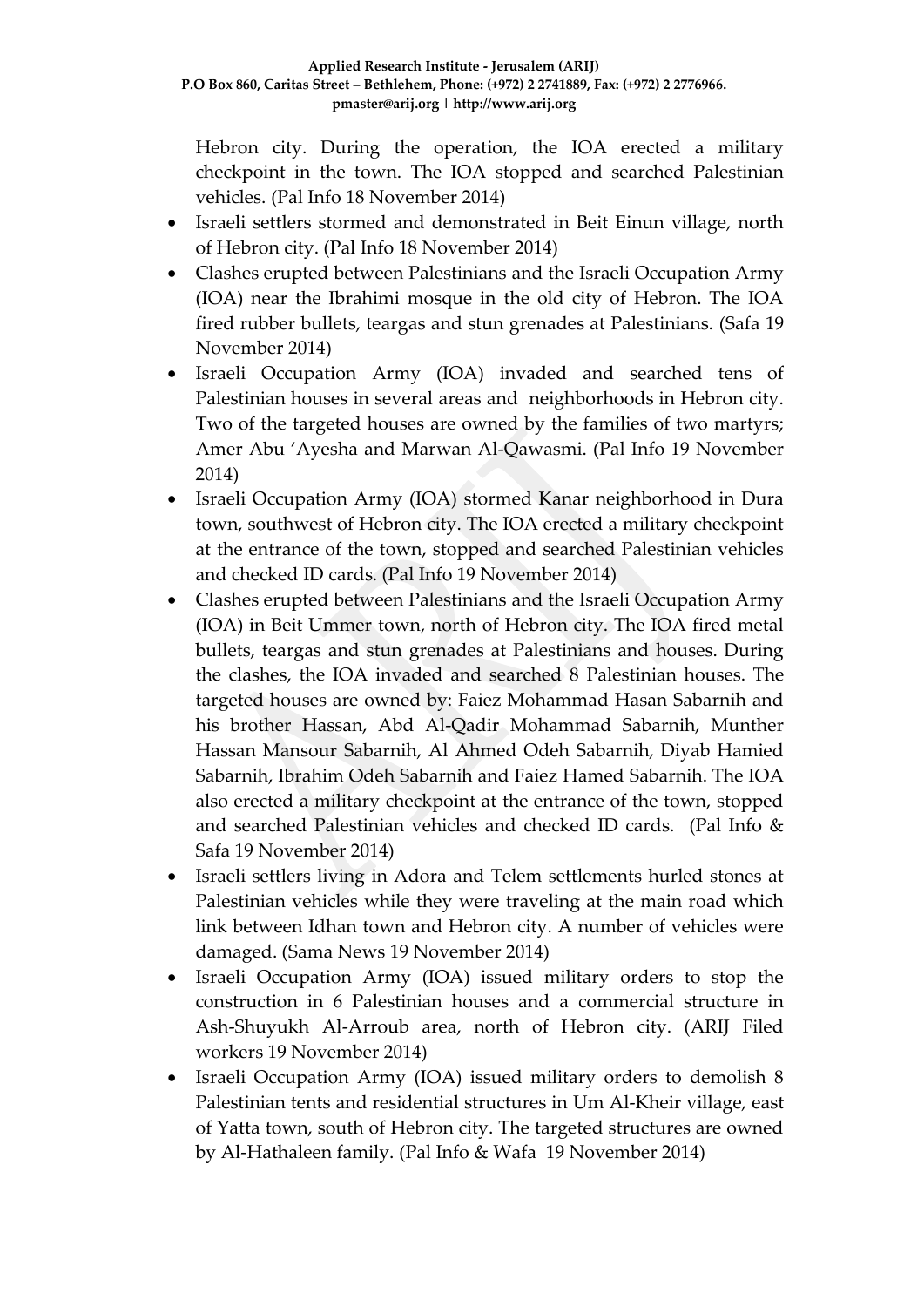- Israeli Occupation Army (IOA) erected a military checkpoint at the entrance of Khursa village, southwest of Hebron city. The IOA stopped and searched Palestinian vehicles and checked ID cards. As a result, clashes erupted between Palestinians and the IOA, where the IOA fired teargas grenades at Palestinians, causing dozens of suffocation cases. (Safa & Pal Info 19 November 2014)
- Israeli Occupation Army (IOA) confiscated four water tanks and an agricultural tractor from Susiya village, east of Yatta town, south of Hebron city. The targeted tanks and tractor are owned by: Mohammad Ahmed An-Nawa'ja, Amran Jamal Ismail An-Nawa'ja, Jaber Hamad An-Nawa'ja and Ahmed Naser An-Nawa'ja. (Wafa 20 November 2014)
- Israeli settlers tried to run over three Palestinians from Arab Al-Ka'abnah, east of Yatta town, south of Hebron city, while they were crossing the bypass road No.60. (Sama News 20 November 2014)
- Israeli Occupation Army (IOA) erected military checkpoints at the entrance southern entrance of Hebron city and at the eastern entrance of Dura town. The IOA stopped Palestinian vehicles and checked ID cards. (Wafa 20 November 2014)
- Dozens of Palestinians suffered gas inhalation during after the Israeli Occupation Army (IOA) attacked a non-violent protest reached to Abu Ar-Resh military checkpoint at the southern part of Hebron city. The IOA fired rubber bullets and teargas grenades at participants. (Wafa 21 November 2014)
- An Israeli settler opened fire at a Palestinian vehicle while it was at the entrance of Beit Ummer town, north of Hebron city. (Wafa 21 November 2014)
- Israeli Occupation Army (IOA) stormed and toured in several neighborhoods in Hebron city. (Wafa 22 November 2014)
- Israeli Occupation Army (IOA) erected sudden checkpoints at the entrances of Halhul and Sair towns in Hebron governorate. The IOA stopped and searched Palestinian vehicles and checked ID cards. (Wafa 22 November 2014)
- Israeli Occupation Army (IOA) closed the two iron gates at main road, near Negohot settlement, which link between Al-Majd village and Beit 'Awwa town in Hebron governorate. (Pal Info 22 November 2014)
- Israeli Occupation Army (IOA) stormed Jabal Al-Rahma area in Hebron city, detained and questioned dozens of Palestinians. The IOA assaulted and injured Abd Al-Mu'az Majdo Al-Khateeb (22 years) after detaining him. During the operation, the IOA arrested four Palestinians. (Wattan 23 November 2014)
- Dozens of Palestinian students suffered gas inhalation after the Israeli Occupation Army (IOA) fired teargas grenades at them, while they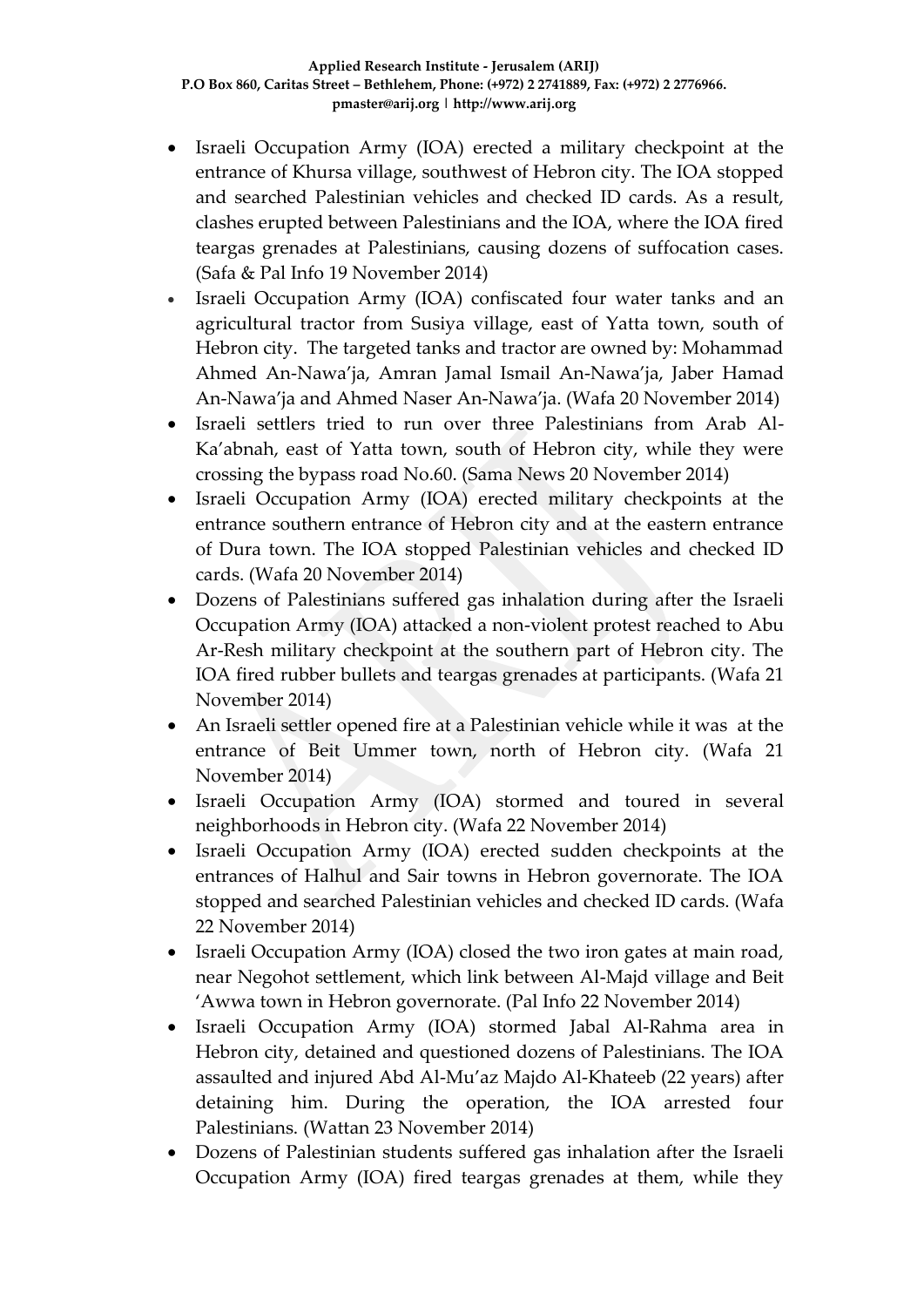were tried to cross an Israeli military checkpoint in the central of Hebron city. (Safa 23 November 2014)

- Abd Al-Hafid Al-Hashlamun; a Palestinian journalist, was injured after the Israeli Occupation Army (IOA) fired metal bullets at him, while he was at the entrance of Ash-Shuhada' street in Hebron city. (Al-Quds 23 November 2014)
- The Israeli Civil Administration submitted a building scheme in Al Quds Daily Newspaper for Public Review**<sup>2</sup>** . The Regional Plan No. (508/3), Mandate scheme, RJ-5, pool No. 2 parts of Khirbet Al-Tha'la and Khirbet Um Az-Zaytouna in Yatta town, south of Hebron city. The plan indicates a modification of the use of land to agricultural buildings area, road network, cow farm and open area. Note that the targeted land located between Karmel and Ma'on settlements. (Al-Quds 23 November 2014)
- Israeli Occupation Army (IOA) invaded and toured in several neighborhoods in Hebron city. (Wafa 24 November 2014)
- Israeli settlers assaulted and injured Basil Mohammad Al-'Amareen from Al-Arroub refugee camp, north of Hebron city. (Shasha News 24 November 2014)
- Israeli settlers attacked and injured Munther Ziyada from Hebron city. (Shasha News 24 November 2014)
- Israeli Occupation Army (IOA) erected a military checkpoint at the entrance of Sair town in Hebron governorate. The IOA stopped and searched Palestinian vehicles and checked ID cards. (Sama News 25 November 2014)
- Israeli Occupation Army (IOA) closed the northern entrance of Ash-Shuhadai Street in the old city of Hebron. (Sama News 25 November 2014)
- Israeli Occupation Army (IOA) erected a sudden checkpoint at the southern entrance of Hebron city. The IOA stopped and searched Palestinian vehicles and checked ID cards. (Wafa 26 November 2014)
- Clashes erupted between Palestinians and the Israeli Occupation Army (IOA) in Khursa village, southwest of Hebron city. (Safa 28 November 2014)
- Clashes erupted between Palestinians and the Israeli Occupation Army (IOA) in Hebron city. The IOA fired rubber bullets, teargas and stun grenades at Palestinians, causing dozens of suffocation cases. (Wafa 28 November 2014)

1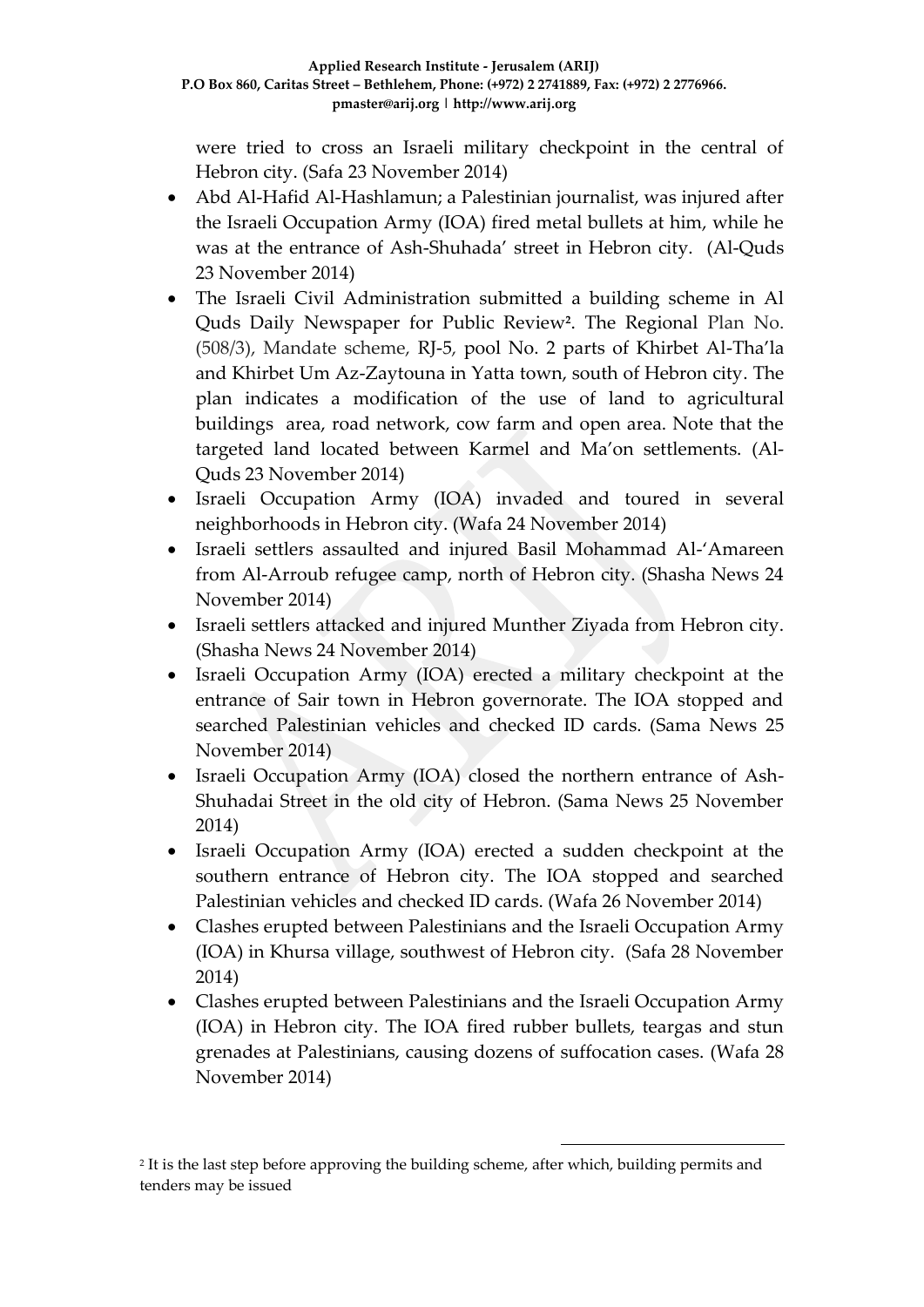- Israeli Occupation Army (IOA) attacked a non-violent protest against the closure of Ash-Shuhada Street in the old city of Hebron. The IOA fired rubber bullets, teargas and stun grenades at participants, causing dozens of suffocation cases. (Wattan 30 November 2014)
- Israeli Occupation Army (IOA) raided several areas in Dura town, west of Hebron city. (Safa 30 November 2014)
- Israeli Occupation Army (IOA) handed out military orders to stop the construction in a Palestinian house and a 350 square meters animal shed in Saffa area in Beit Ummer town, north of Hebron city. The targeted house and structure are owned by Munir Ahmed Radwan Akhalil and Za'al Rashid Ibrahim Abu Daya. (Al-Quds 30 November 2014)
- Israeli settlers living in Neghot settlement tried to kidnap a Palestinian, identified as Amir Taha Abu Sharara (11 years), in Fuqeiqis village, southwest of Hebron city. (Wafa 27 November 2014)

# **Qalqilyah**

- Israeli Occupation Army (IOA) attacked the weekly non-violent protest against the Segregation wall and settlements in Kafr Qaddum village, east of Qalqiliya city. The IOA fired metal bullets and teargas grenades, causing dozens of suffocation cases. (Al-Ayyam 15 November 2014)
- Israeli Occupation Authorities issued military orders to demolish 7 Palestinian houses in Hajja village, east of Qalqiliya city. The targeted houses are owned by: Yousif Omar Ahmed Hilal, Samer Ameer Ahmed Hilal, Ibrahim Hilal Ahmed Hilal, Bilal Nour Ad-Diyn Masalha and Nidham Hussen Masalha. (NBPRS 16 November 2014)
- Israeli Occupation Army (IOA) closed the northern and western entrances of Azzun village, east of Qalqiliya city. The IOA prevented Palestinians from entering or leaving the village. As a result, clashes erupted between Palestinians and the IOA, where the IOA fired teargas grenades. (Al- Quds 16 November 2014)
- Israeli Occupation Army (IOA) attacked the weekly non-violent protest against the Segregation wall and settlements in Kafr Qaddum village, east of Qalqiliya city. The IOA fired live bullets and teargas grenades, causing, dozens of suffocation cases and the injury of 2 people. (Wafa 21 November 2014)
- Israeli Occupation Army (IOA) attacked the weekly non-violent protest against the segregation wall and settlements in Kafr Qaddum village, east of Qalqiliya city. The IOA fired rubber and live bullets and teargas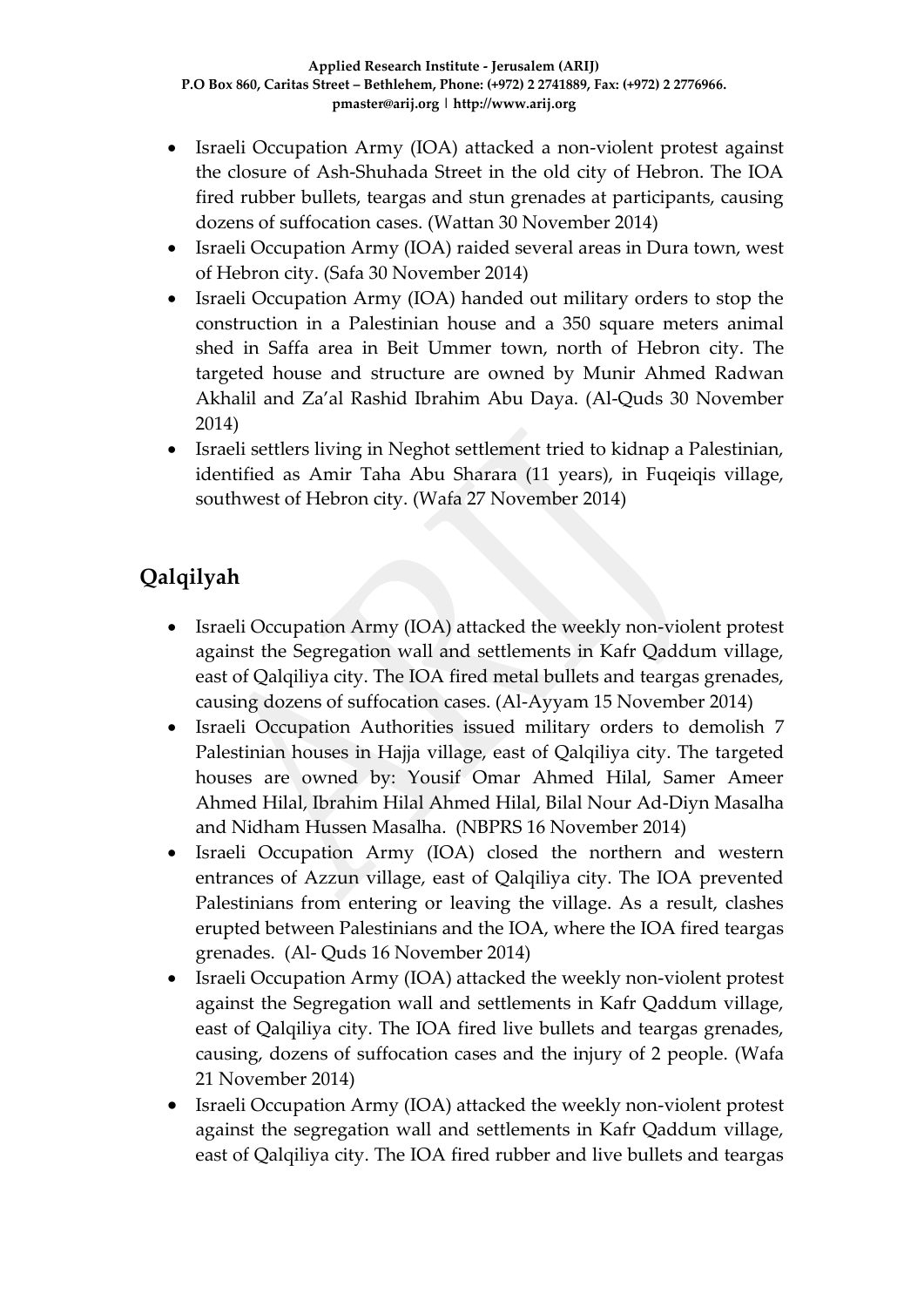grenades, causing dozens of suffocation cases and the injury of an international activist. (Al-Quds 28 November 2014)

## **Tubas**

- Israeli Occupation Army (IOA) demolished 20 residential tents, animal sheds and tents in Bardala area in the northern of Jordan valley. The targeted structures are owned by: Nasser Sawafta, Abd Al Ra'ouf Sawafta and Raji Sawafta. (Wafa 5 November 2014)
- Israeli Occupation Army (IOA) demolished a number of houses and tents in Al-Aqaba village, northeast of Tubas city. The targeted structure are owned by: Daief Alla Al Faqih and Khalid Abd al Rahman Sobeh. (Wafa 6 November 2014)
- Nine Palestinian families were forced to leave their houses in Ibziq and Ras Al-Hamra areas in the northern of Jordan valley, after the Israeli Occupation Army (IOA) started a military training in the aforementioned areas. (Baladna FM 7 November 2014)
- Israeli settlers living in Maskiyyot settlement assaulted and injured Hilal Adel Daraghma (20 years) while he was in Wadi Al Maleh area in the northern of Jordan valley. (Wafa 22 November 2014)
- Ahmed Abed Ar-Rahman Ash-Sheikh (44 years) killed after an Israeli bomb exploded in Bardala village in the northern of Jordan valley. Note that the Israeli Occupation Army always hold military training in these area and used real bullets and bombs. (Maannews 23 November 2014)

# **Ramallah**

- Israeli settlers hurled stones at Palestinian vehicles traveling at the main road near Burqa village, west of Ramallah city. (PNN 2 November 2014)
- Clashes erupted between Palestinians and the Israeli Occupation Army (IOA) at 'Atara checkpoint, north of Ramallah city. The IOA fired rubber bullets, teargas and stun grenades at Palestinians, causing dozens of suffocation cases. (Wattan 6 November 2014)
- Seven Palestinian were injured and dozens suffered gas inhalation during clashes that erupted between Palestinians and the Israeli Occupation Army (IOA) near the Israeli jail of Ofar in Ramallah governorate. The IOA fired rubber bullets, teargas and stun grenades, causing dozens of suffocation cases. (Maannews 6 November 2014)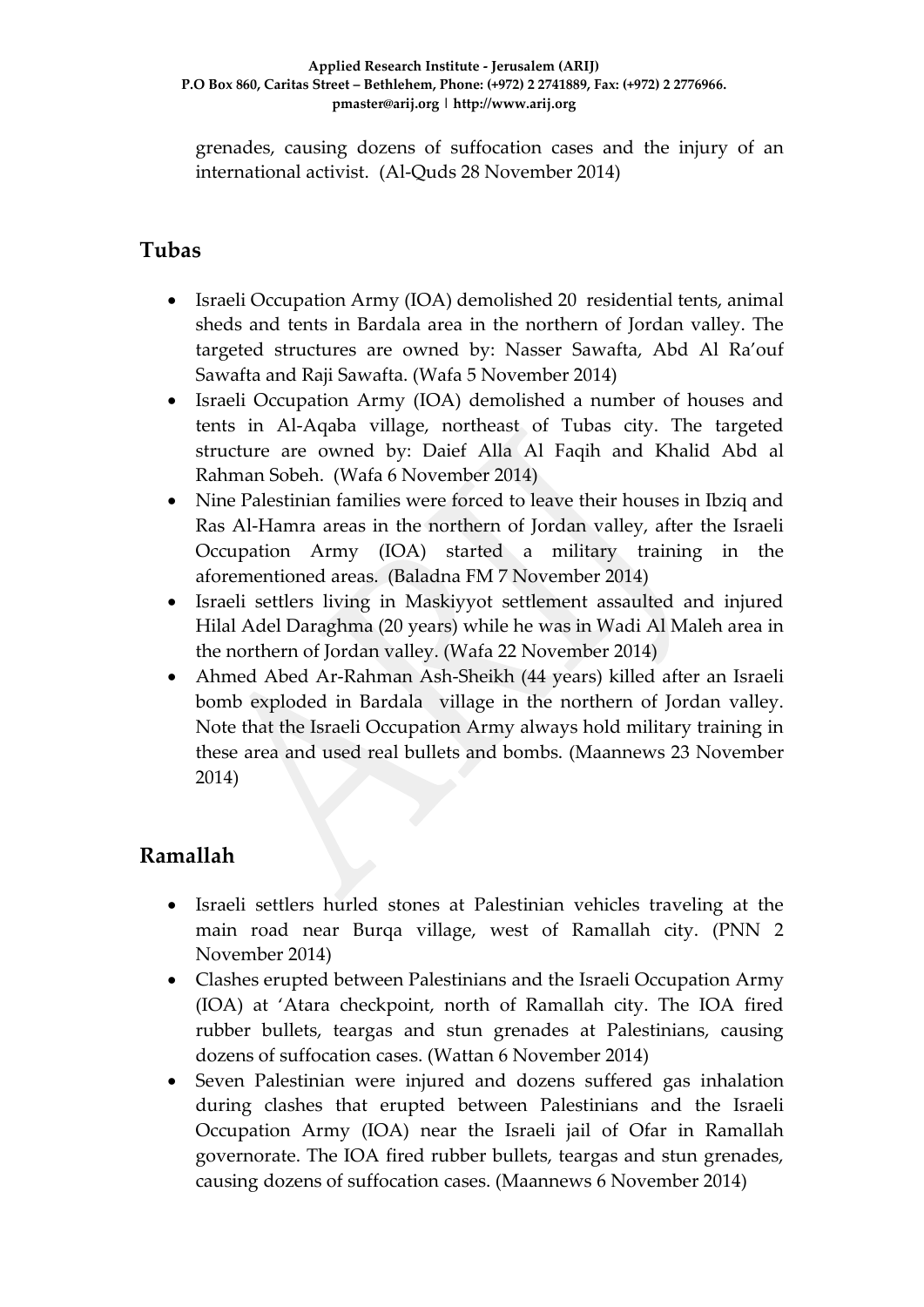- Clashes erupted between Palestinians and the Israeli Occupation Army (IOA) in Silwad village, north of Ramallah city. The IOA fired rubber bullets, teargas and stun grenades at Palestinians, causing dozens of suffocation cases, and the injury of 4 people. (Safa 7 November 2014)
- Israeli Occupation Army (IOA) attacked the weekly non-violent protest against the segregation wall and settlements in Bilin village, northwest of Ramallah city. The IOA fired rubber bullets and teargas grenades at participants and Palestinian houses, causing dozens of suffocation cases and the injury of two activists. (Wafa 7 November 2014)
- Israeli Occupation Army (IOA) closed the main entrance of Abud village, northwest of Ramallah city. (Wafa 7 November 2014)
- Clashes erupted between Palestinians and the Israeli Occupation Army (IOA) in 'Abud village, northwest of Ramallah city. The IOA fired teargas and stun grenades, causing dozens of suffocation cases. (Al-Quds 7 November 2014)
- Israeli Occupation Army (IOA) raided and searched the western and eastern parts of Deir Qaddis village, northwest of Ramallah city. The IOA erected military checkpoints at the western and eastern entrances of the village. The IOA stopped and searched Palestinian vehicles and checked ID cards. (Safa 9 November 2014)
- Clashes erupted between Palestinians and the Israeli Occupation Army (IOA) in Sinjil village, north of Ramallah city. The IOA fired teargas grenades at Palestinians and houses, causing dozens of suffocation cases. (Pal Info 9 November 2014)
- Clashes erupted between Palestinians and the Israeli Occupation Army (IOA) in An-Nabi Saleh village, north of Ramallah city. The IOA fired teargas grenades at Palestinians. (Safa 11 November 2014)
- Clashes erupted between Palestinians and the Israeli Occupation Army (IOA) near the Israeli Jail of Ofar, west of Ramallah city. The IOA fired live bullets, teargas and stun grenades at Palestinians, causing dozens of suffocation cases and the injury of 4 people. (Wafa 11 November 2014)
- Clashes erupted between Palestinians and the Israeli Occupation Army (IOA) at Jabal At-Tawel area, east of Al- Bireh city. The IOA fired rubber bullets and teargas grenades, causing dozens of suffocation cases and the injury of 4 people. (Wafa 11 November 2014)
- Clashes erupted between Palestinians and the Israeli Occupation Army (IOA) near 'Atara military checkpoint, north of Ramallah city. The IOA fired teargas grenades, causing dozens of suffocation cases. (Wafa 11 November 2014)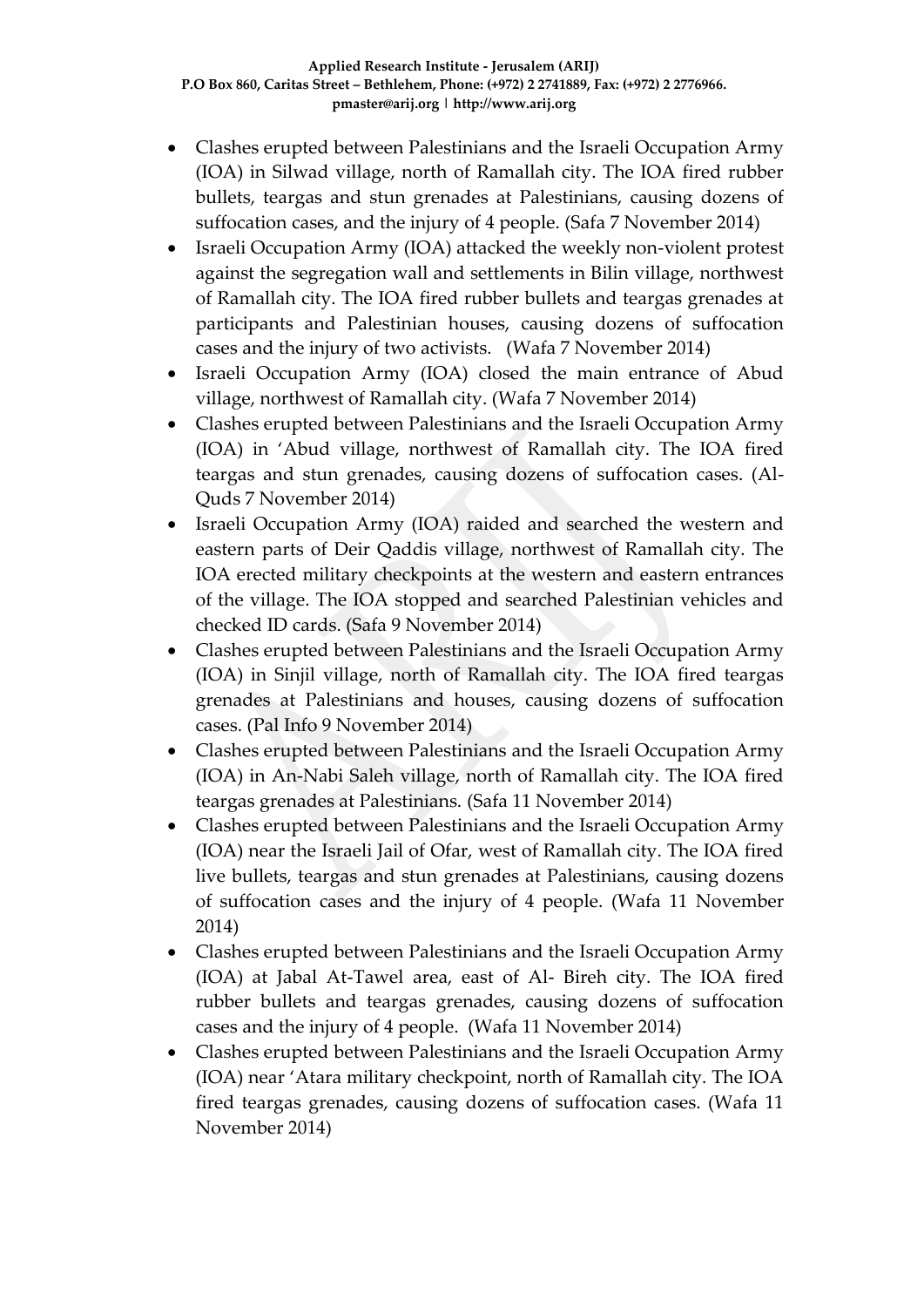- Clashes erupted between Palestinians and the Israeli Occupation Army (IOA) in Sinjil village, north of Ramallah city. The IOA fired live bullets, causing the injury of a Palestinian. (Wafa 11 November 2014)
- Israeli settlers attacked a Palestinian vehicle owned by Fadi Madi; a Palestinian journalist work with Pal Media company, while he was near Silwad village, north of Ramallah city. (Safa 11 November 2014)
- Ahmed Hassuna was seriously injured and Samer Awad was arrested after the Israeli Occupation Army (IOA) after storming a Palestinian building in Beituniya town, south of Ramallah city. The IOA opened fire at Mr. Hassuna, while he was inside his house. As a result, clashes erupted between Palestinians and the IOA, where the IOA fired rubber and live bullets and teargas grenades. (Maannews 12 November 2014)
- Israeli settlers torched the western mosque in Al-Mughayyir village, northeast of Ramallah city. (Maannews 12 November 2014)
- Israeli Occupation Army (IOA) invaded and searched a Palestinian house in Shuqba village, northwest of Ramallah city. The targeted house is owned by Linda Shalash, a Palestinian journalist. (Pal Info 13 November 2014)
- A Palestinian journalist; Haitham Al-Kateeb, was injured and dozens suffered gas inhalation after the Israeli Occupation Army (IOA) attacked the weekly non-violent protest against the segregation wall and settlements in Bilin village, northwest of Ramallah city. The IOA attacked the participants by firing rubber bullets and teargas grenades. (Al-Quds 14 November 2014)
- Five Palestinians were injured and dozens suffered gas inhalation during clashes that erupted between Palestinians and the Israeli Occupation Army (IOA) at the western entrance of Silwad village, north of Ramallah city. The IOA fired live and metal bullets, and teargas and stun grenades at Palestinians. During the clashes, the IOA arrested three Palestinians after raiding and searching their family houses. The arrestees were identified as: Ahmed Hatim Hamid (19 years), Ra'fat Radwan Hamid (18 years) and Assef Omar Hamid (18 years). (Al-Quds 14 November 2014)
- Israeli settlers escorted by the Israeli Occupation Army (IOA) invaded a number of Palestinian houses in Deir Nidham village, north of Ramallah city. (Wafa 14 November 2014)
- Clashes erupted between Palestinians and the Israeli Occupation Army (IOA) in Bilin village, northwest of Ramallah city. The IOA fired teargas grenades at Palestinians and houses. During the operation, the IOA invaded a house. (Safa 17 November 2014)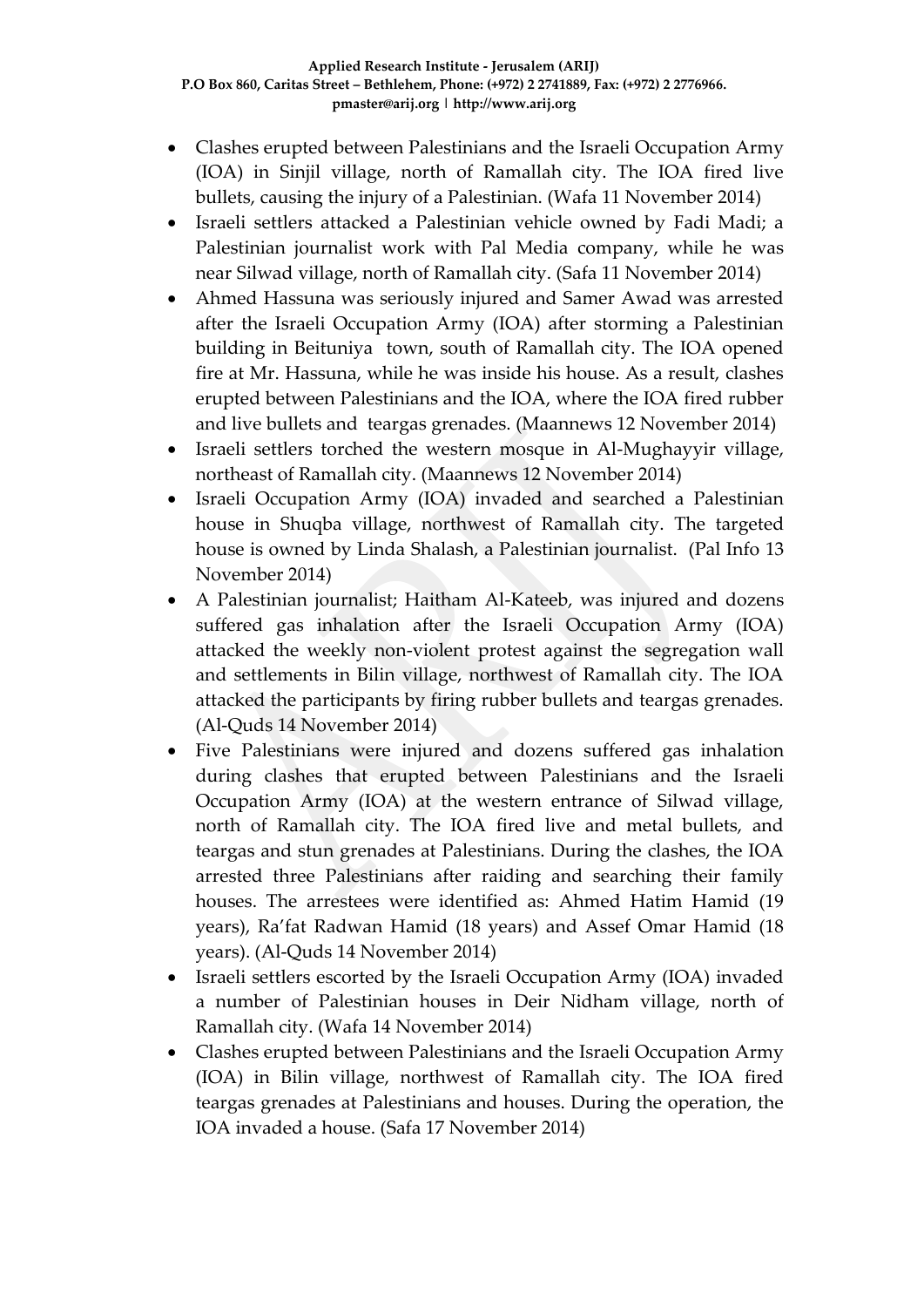- Israeli Occupation Army (IOA) raided the central of Ramallah city and fired teargas grenades at Palestinians, causing dozens of suffocation cases. (Al-Quds 19 November 2014)
- Clashes erupted between Palestinians and the Israeli Occupation Army (IOA) in Al-'Am'ari refugee camp, south of Ramallah city. (Al-Quds 19 November 2014)
- Clashes erupted between Palestinians and the Israeli Occupation Army (IOA) at 'Atara military checkpoint, north of Ramallah city. During the clashes, the IOA arrested a Palestinian. (Al-Quds 19 November 2014)
- Clashes erupted between Palestinians and the Israeli Occupation Army (IOA) near the Israeli Jail of Ofar in Ramallah governorate. (Al-Quds 19 November 2014)
- Israeli settlers invaded and toured in Sateh Marhaba neighborhood in Al-Bireh city. As a result, clashes erupted between Palestinians and the Israeli settlers. As a result, the Israeli Occupation Army (IOA) stormed the neighborhood and fired teargas grenades at Palestinians. (Maannews 19 November 2014)
- Israeli settlers opened fire and injured a Palestinian; identified as: Ibrahim Mahmoud 16 years) while he was near Beitin village, east of Ramallah city. (Maannews 19 November 2014)
- Israeli settlers opened fire at a Palestinian vehicle in Silwad town, north of Ramallah city. The targeted vehicle is owned by Riad Mer'I Hamad. (Sama News 20 November 2014)
- Israeli settlers escorted by the Israeli Occupation Army (IOA) stormed Al-Mughayyir village, northeast of Ramallah city, and tried to torch a Palestinian house(Al-Quds 20 November 2014)
- Israeli Occupation Army (IOA) demolished a residential caravan in At-Tayba village, northeast of Ramallah city. The targeted caravan is owned by Yousif Ka'abnih. (PNN 20 November 2014)
- Clashes erupted between Palestinians and the Israeli Occupation Army (IOA) in Abud village, northwest of Ramallah city. The IOA fired rubber bullets and teargas grenades at Palestinians and houses, causing dozens of suffocation cases and the injury of Nebal Hassan Abed Al-Majed (22 years). Note that Ms. Abed Al-Majed was inside her house when she injured. (Wattan 21 November 2014)
- Clashes erupted between Palestinians and the Israeli Occupation Army (IOA) at the western entrance of Silwad village, northwest of Ramallah city. The IOA fired rubber bullets and teargas grenades at Palestinians, causing dozens of suffocation cases. During the clashes, the IOA arrested Abed Ar-Rahman 'Atsha Hamid (21 years) and Hussen Anwar Hamid (35 years). (Wafa 21 November 2014)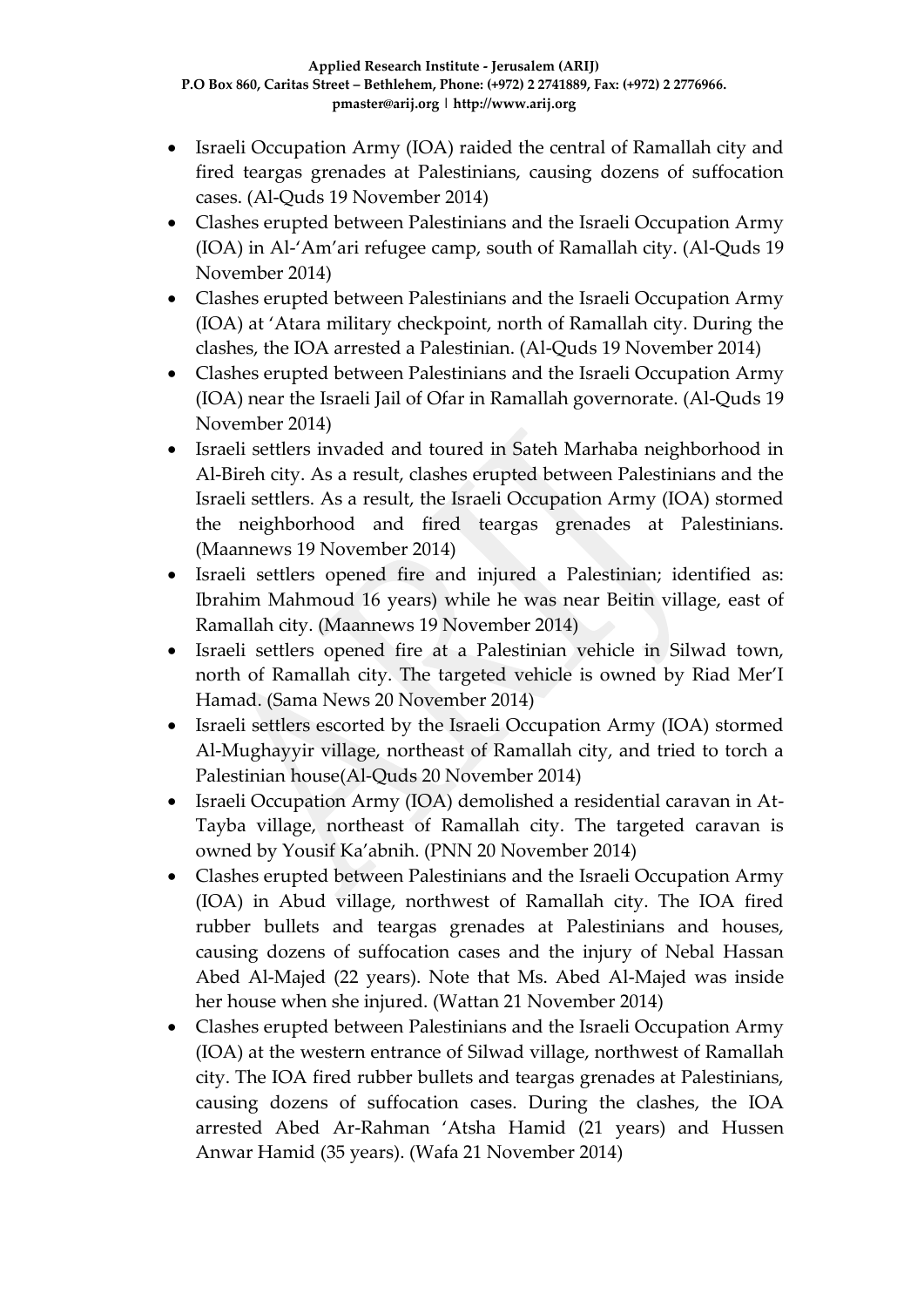- Israeli Occupation Army (IOA) attacked the weekly non-violent protest against the segregation wall and settlements in Bilin village, west of Bethlehem city. The IOA fired rubber bullets, teargas and stun grenades at participants and houses, causing dozens of suffocation cases. During the operation, the IOA arrested an international activist. (Wafa 21 November 2014)
- Israeli Occupation Army (IOA) raided the weekly non-violent protest against the segregation wall and settlements in An-Nabi Saleh village, north of Ramallah city. The IOA fired live and rubber bullets and teargas grenades, causing dozens of suffocation cases and the injury of Narmeen At-Tamimi and Basil Ar-Rimawi. (Wafa 21 November 2014)
- Clashes erupted between Palestinians and the Israeli Occupation Army (IOA) in Al-Jalazoun refugee camp, north of Ramallah city. The IOA fired teargas and stun grenades at Palestinians. (Wafa 21 November 2014)
- Israeli Occupation police pull over Palestinian PM's car in West Bank. Rami Hamdallah was traveling to Ramallah; police said the convoy was speeding, according to Ma'an. Israel Police on Sunday stopped the convoy of the Palestinian prime minister in the West Bank, Ma'an news agency reported. The convoy of Rami Hamdallah was traveling between Tulkarem and Ramallah, when it was stopped for about half an hour by police, according to the report. Police said the convoy was held up because it was speeding near the settlement of Eli, but an official from Hamdallah's office denied that to Ma'an. This is not the first time Hamdallah was pulled over by Israeli police: In January, his car and another were stopped for speeding and "overtaking other vehicles in a dangerous way," a police spokesman said at the time. Ehab Bseiso, a spokesman for Hamdallah, at the time said the incident "shines a light on the many violations committed against Palestinians every day." (Maannews 23 November 2014)
- Israeli settlers torched a Palestinian house in Abu Falah village, northeast of Ramallah city, and wrote anti-Palestinian slogans on the walls. The targeted house is owned by Abed Al-Karem Hussen Hamilah. (Maannews 23 November 2014)
- Israeli Occupation Army (IOA) closed the entrance of Deir Qaddis village, northwest of Ramallah city. The IOA prevented Palestinians from entering or leaving the village. (Wattan 23 November 2014)
- Israeli Occupation Army (IOA) invaded and toured in several areas and neighborhoods in Ras Karkar, Kharbitha Bani Harith, Deir Ammar, Beitillu villages in Ramallah governorate. (Al-Quds 27 November 2014)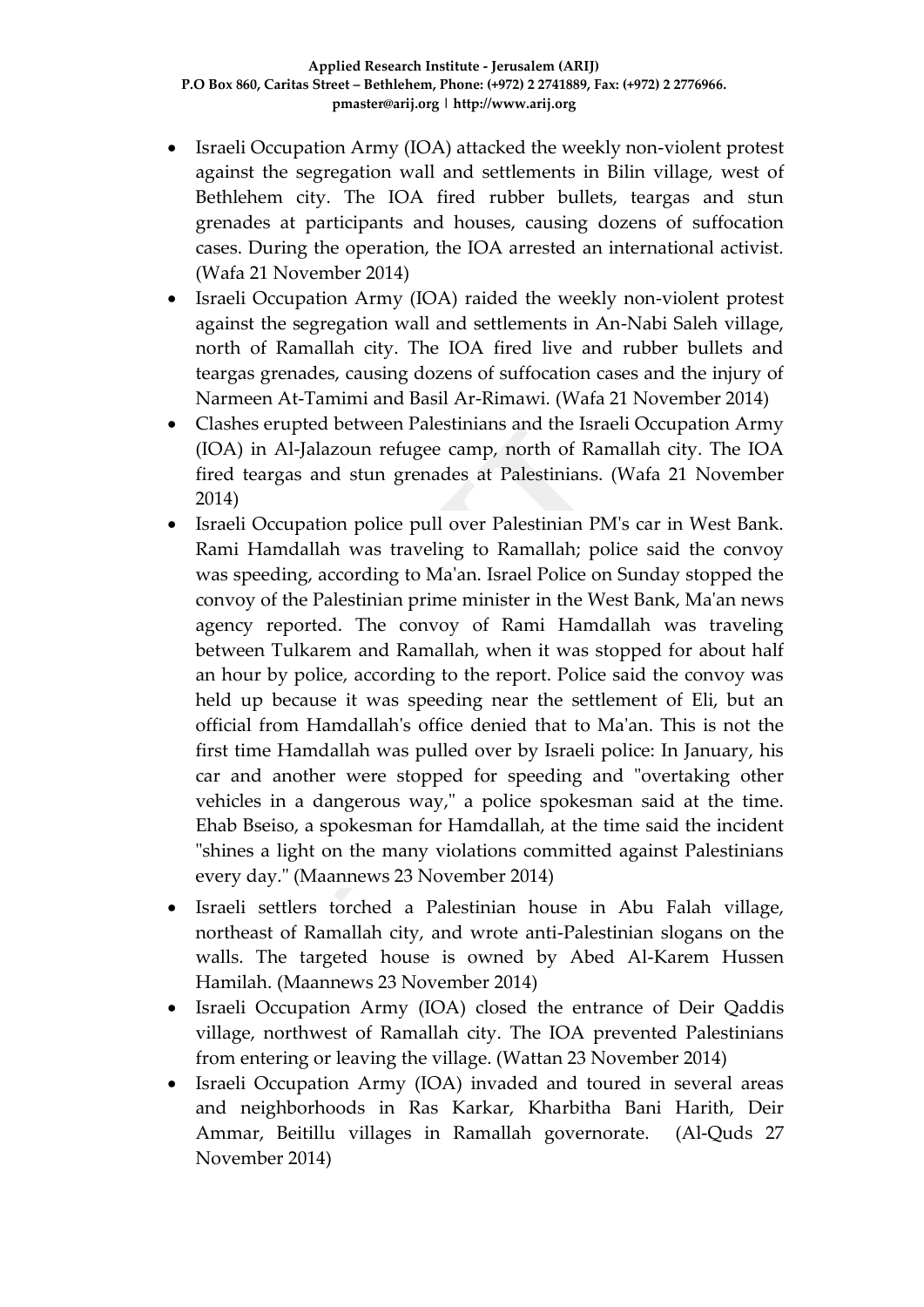- Dozens of Palestinians suffered gas inhalation during clashes that erupted between Palestinians and the Israeli Occupation Army (IOA) in Silwad village, north of Ramallah city. The IOA fired rubber bullets and teargas grenades at Palestinians and houses. (Zaman Press 28 November 2014)
- Israeli Occupation Army (IOA) attacked the weekly non-violent protest against the segregation wall and settlements in Bilin village, northwest of Ramallah city. The IOA fired rubber bullets, teargas and stun grenades at participants, causing dozens of suffocation cases and the injury of Mutaz Mohammad Abu Rahma (16 years). (Al-Quds 28 November 2014)
- Ahmed Al-Barghouthi (14 years) was injured and dozens suffered gas inhalation after the Israeli Occupation Army (IOA) raided the weekly non-violent protest against the segregation wall and settlements in An-Nabi Saleh village, north of Ramallah city. The IOA fired live and rubber bullets and teargas and stun grenades at participants. (Al-Quds 28 November 2014)
- Israeli Occupation Army (IOA) closed the southern entrance of Beitillu village, north of Ramallah city. The IOA prevented Palestinians from entering and leaving the village. (Shasha 29 November 2014)
- Clashes erupted between Palestinians and the Israeli Occupation Army (IOA) in Beitillu village, north of Ramallah city. The IOA fired rubber bullets and teargas grenades, causing dozens of suffocation cases, and the injury of others. (Al-Quds 30 November 2014)
- Israeli settlers living in Pesagot settlement escorted by the Israeli Occupation Army (IOA) attacked a Palestinian house at the eastern part of Al-Bireh city. The targeted house is owned by Yousif Qar'an. As a result, clashes erupted between Palestinians and the IOA, where the IOA fired teargas grenades at Palestinians. (Wattan 30 November 2014)
- Israeli settlers stormed and toured in Palestinian land and areas between Burqa and Silat adh Dhahr villages, northwest of Nablus city. (Safa 30 November 2014)
- Israeli Occupation Army (IOA) erected a military checkpoint at the entrance of Silwad village, north of Ramallah city. The IOA stopped and searched Palestinian vehicles and checked ID cards. (Zamn Press 30 November 2014)

# **Jericho**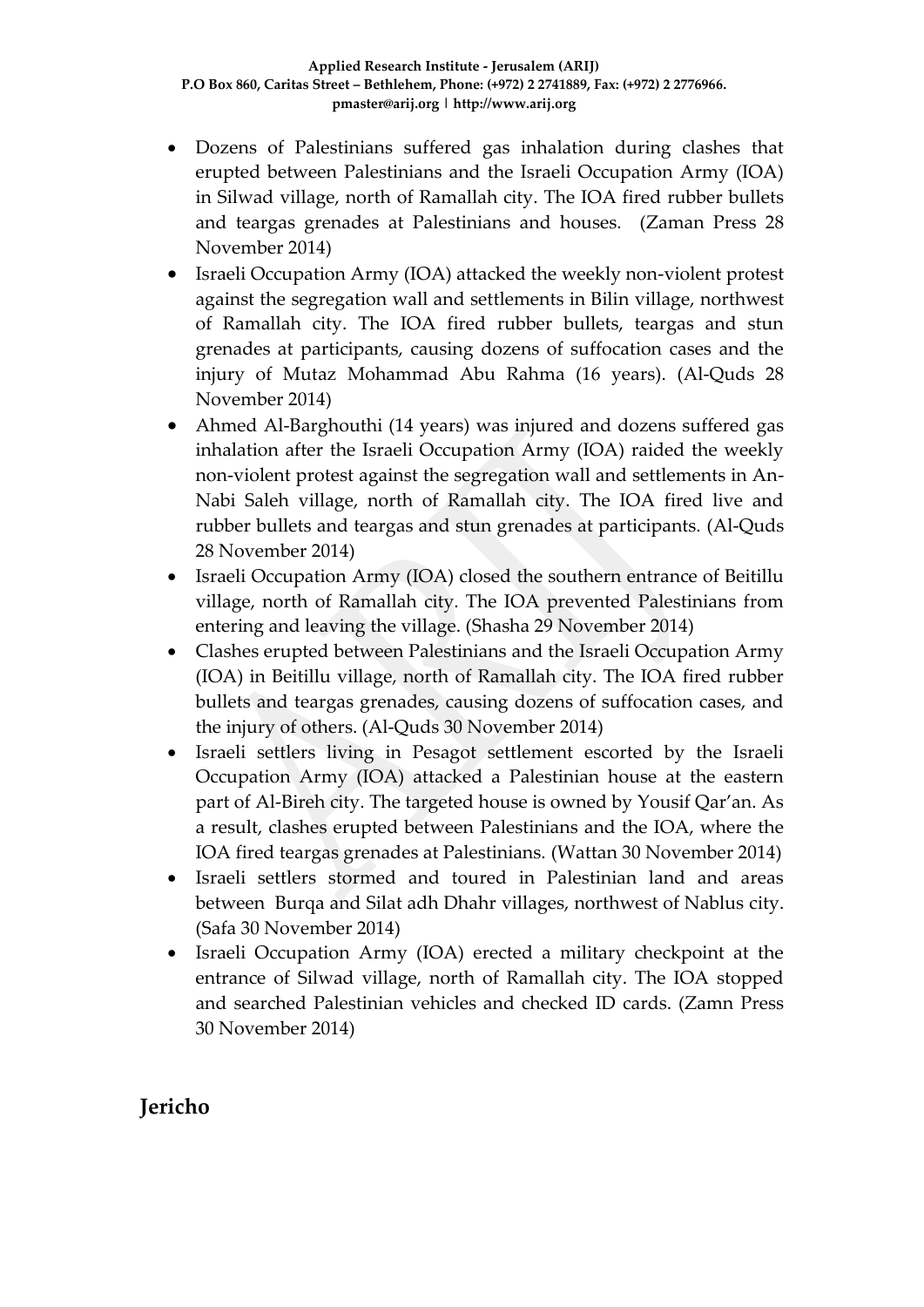- Israeli Occupation Army (IOA) handed out military orders to demolish 7 Palestinian houses in Istah area in Ein Ad-Duyuk At-Tahta village, north of Jericho city. (ARIJ Filed workers 20 November 2014)
- Israeli settlers tried to storm Ein Ad-Duyuk Al Fauqa village, north of Jericho city. (Wattan 23 November 2014)
- Israeli Occupation Army (IOA) attacked a non-violent protest in An-Nabi Musa village, south of Jericho city. The IOA fired rubber bullets and teargas and stun grenades, causing dozens of suffocation cases. (Wafa 28 November 2014)

# **Salfit**

- Israeli settlers living in Ayil Mitan outpost, located west of Deir Istiya village, north of Salfit city, razed Palestinian land to build new housing units in the outpost. Noted that the Israeli Civil Administration, decaled on October 2014, that the IOA will take 100 dunums of Palestinian nature reserve, to expand and legalize the outpost. (Pal Info 3 November 2014)
- Israeli bulldozers razed Palestinian land, south of Qarawat Bani Hassan village, north of Salfit city. (Safa 9 November 2014)
- Israeli settlers razed Palestinian land in Haris, Kafl Haris and Deir Istiya villages in Salfit governorate to expand Arial and Barqan industrial zones. (Pal Info 17 November 2014)
- Israeli settlers gathered at the main entrance of Iskaka village, northwest of Salfit city, and closed it and hurled stones at Palestinians and vehicles. (Wafa 21 November 2014)
- Israeli settlers living in Ariel settlement pumped wastewater at Ein Wadi Al-Fawara spring in Kafr Ad-Dik village, west of Salfit city. (Al-Quds 24 November 2014)
- Israeli settlers living in Arial industrial settlement razed Palestinian land near the settlement to expand its area. (Pal Info 26 November 2014)

# **Tulkarem**

 Israeli Occupation Authorities started to expand Salit settlement by razing about 100 dunums of Palestinian land in Al Hadab area in Kafr Sur village, south of Tulkarm city. The targeted land is owned by: Khalid Abd Al-Qadir, Ibrahim Mdalal, and Harb, Az-Zabda and Taeh families. (Wattan 6 November 2014)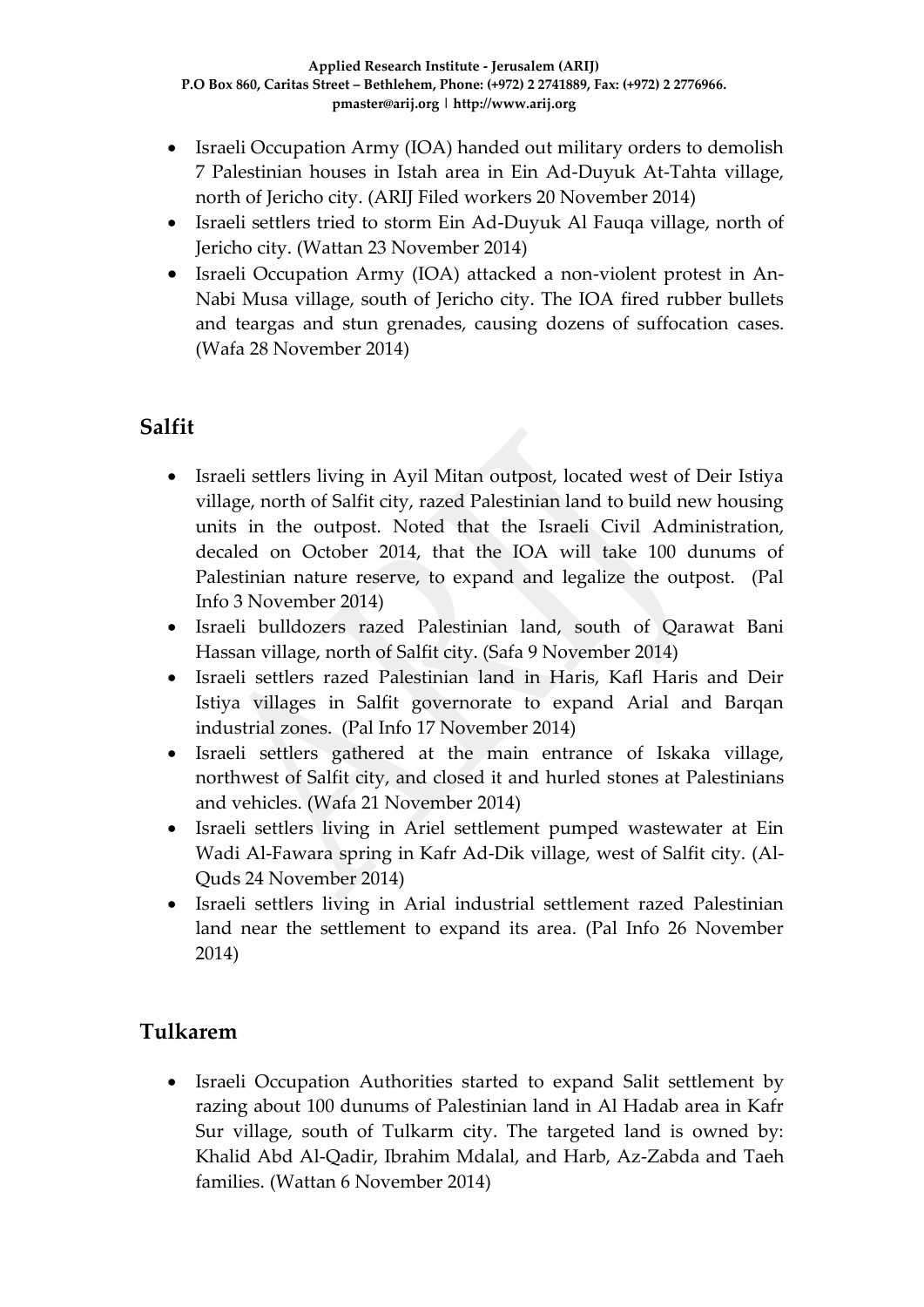- Clashes erupted between Palestinians and the Israeli Occupation Army (IOA) in Seida village, northeast of Tulkarm city. The IOA fired live and rubber bullets, teargas and stun grenades, causing dozens of suffocation cases and the injury of Abd Al-Raziq Wael Ashqar (20 years). (Panorama FM 9 November 2014)
- Israeli Occupation Army (IOA) stormed and searched dozens of Palestinian houses in Tulkarm city. (Raya 25 November 2014)

# **Nablus**

- Israeli Occupation Army (IOA) intensified its presence in Huwara village, south of Nablus city, and questioned dozens of Palestinians. The IOA forced a number of Palestinians to close their commercial structures in the village. (Wafa & Pal Info 2 November 2014)
- Israeli Occupation Army (IOA) prevented a number of Palestinians from opening their commercial structures in Huwara village, south of Nablus city. (Wafa 3 November 2014)
- Israeli Occupation Army (IOA) along with the Israeli bulldozers demolished three Palestinian houses in Khirbet At-Tawel near Aqraba village, southeast of Nablus city. The Israeli bulldozers also, razed the main road led to Khirbet At-Tawel. (Wafa 3 November 2014)
- Israeli Occupation Army (IOA) invaded and searched a Palestinian house in Qusrin village, northwest of Nablus city. (Maannews 6 November 2014)
- Israeli settlers escorted the Israeli Occupation Army (IOA) stormed Joseph tomb, near Balata refugee camp, east of Nablus city, and performed Talmudic rituals. Clashes erupted between Palestinians and the IOA, where the IOA fired teargas and stun grenades at Palestinians. (Maannews 6 November 2014)
- Israeli Occupation Army (IOA) closed Huwara military checkpoint, south of Nablus city. The IOA prevented Palestinians from crossing the checkpoint. (Wafa 6 November 2014)
- Three Palestinians were injured and dozens suffered gas inhalation during clashes that erupted between Palestinians and the Israeli Occupation Army (IOA) near Huwara military checkpoint, south of Nablus city. The IOA fired rubber bullets, teargas and stun grenades. The injures Palestinians were identified as: Yazan Mohammad Faris (17 years), Khalid Iyad Habash (14 years) and Ref'at Bilal Nouri (16 years). (Panorama FM 7 November 2014)
- Clashes erupted between Palestinians and the Israeli Occupation Army (IOA) in Beit Furik village, southeast of Nablus city. The IOA fired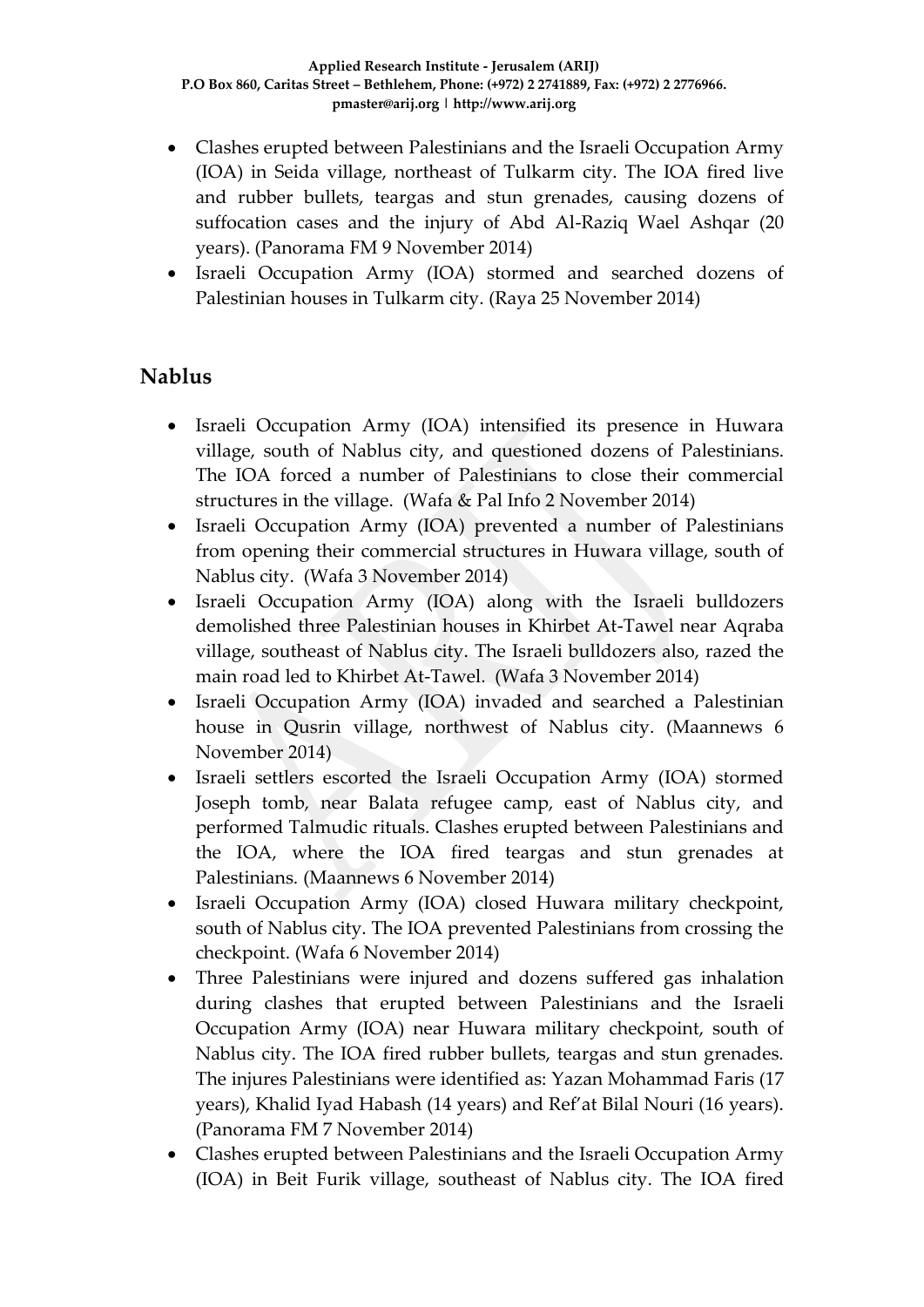teargas grenades, causing dozens of suffocation cases. (Panorama FM 7 November 2014)

- Israeli settlers living in Yetzhar settlement uprooted tens of olive trees in Burin village, south of Nablus city. (Pal Info 7 November 2014)
- Israeli Occupation Army (IOA) stormed and toured in Bani Jame' neighborhood in Aqraba village, southeast of Nablus city. (PNN 9 November 2014)
- Israeli Occupation Army (IOA) and Israeli settlers invaded Huwara village, south of Nablus city, and carried out provocative actions. (PNN & Pal Info 9 November 2014)
- Israeli Occupation Army (IOA) invaded Beit Furik village, east of Nablus city. (Pal Info 9 November 2014)
- Israeli Occupation Army (IOA) forced Palestinians to close their commercial stores in Huwara village, south of Nablus city, under the claim that the Israeli settlers will demonstrate near the village. (Wattan 11 November 2014)
- Two Palestinians were injured and dozens suffered gas inhalation during clashes that erupted between Palestinians and the Israeli Occupation Army (IOA) in Beit Furik village, southeast of Nablus city. The IOA fired live bullets and teargas grenades at Palestinians. (Al-Quds 11 November 2014)
- Israeli settlers destroyed about 30 Palestinian vehicles during their demonstration started from Za'tara military checkpoint to Huwara military checkpoint. (NBPRS 11 November 2014)
- Israeli setters destroyed the contents of 3 stone crushers in Huwara village, south of Nablus city. (Al-Quds 11 November 2014)
- Israeli Occupation Army (IOA) tightened its procedures at Huwara military checkpoint, south of Nablus city. The IOA stopped and searched Palestinian vehicles and checked ID cards. (Pal Info 12 November 2014)
- Clashes erupted between Palestinians and the Israeli Occupation Army (IOA) in Al-Lubban Ash-Sharqiya village, south of Nablus city. The IOA fired teargas and stun grenades, causing dozens of suffocation cases. (Wafa 12 November 2014)
- Clashes erupted between Palestinians and the Israeli Occupation Army (IOA) in Deir Hattab village, east of Nablus city. The IOA fired teargas and stun grenades, causing dozens of suffocation cases. (Pal Info 13 November 2014)
- Clashes erupted between Palestinians and the Israeli Occupation Army (IOA) in Askar refugee camp in Nablus city after the IOA stormed a Palestinian house owned by Abu Hashiya family, and transformed it to a military base. During the clashes, the IOA fired rubber bullets and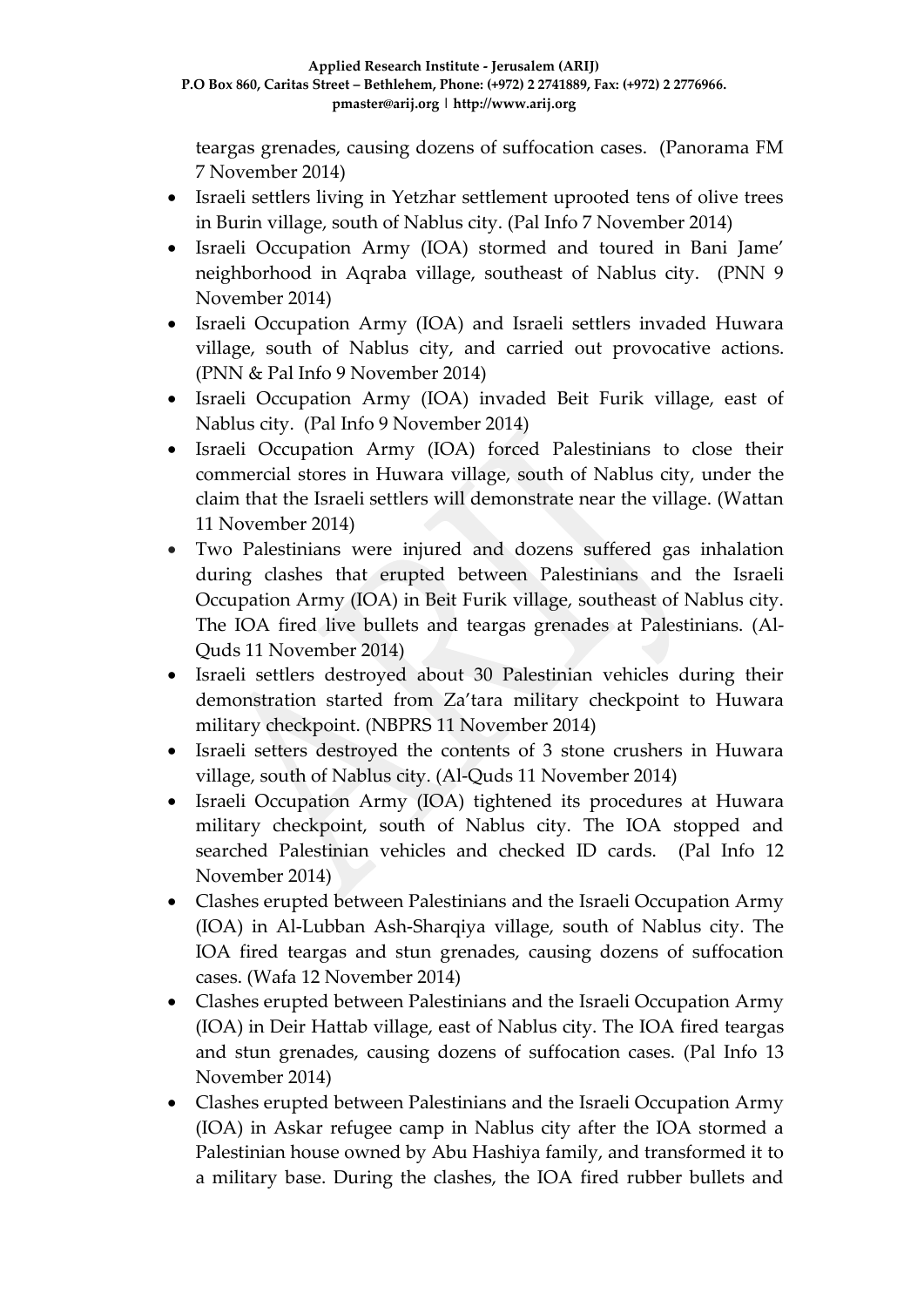teargas grenades, causing dozens of suffocation cases and the injury of 4 people. (RB2000 13 November 2014)

- Two Palestinians identified as: Yazan Odeh and Rawdawn Khamus, were injured after the Israeli Occupation Army (IOA) assaulted them in Huwara village, south of Nablus city. (Wafa 14 November 2014)
- Clashes erupted between Palestinians and the Israeli Occupation Army (IOA) at Huwara military checkpoint, south of Nablus city. The IOA fired rubber bullets and teargas grenades at Palestinians, causing dozens of suffocation cases. (Al-Quds 14 November 2014)
- Israeli Occupation Army (IOA) raided and searched dozens of Palestinian houses in Beit Furik village, southeast of Nablus city, and questioned residents. (Panorama FM 18 November 2014)
- Israeli Occupation Army (IOA) invaded and searched dozens of Palestinian houses and shops in Qusra village, south of Nablus city. (RB2000 18 November 2014)
- Israeli settlers escorted by the Israeli Occupation Army (IOA) tried to attack Mr. Awad Az-Zaban in Burin village, south of Nablus city. Clashes erupted between Palestinians and the IOA in the village, where the IOA fired teargas grenades at Palestinians, causing dozens of suffocation cases. (PNN 18 November 2014)
- Israeli settlers escorted by the Israeli Occupation Army (IOA) carried out provocative actions at the road link between Madama and Burin villages, south of Nablus city. (Wafa 18 November 2014)
- Israeli settlers escorted by the Israeli Occupation Army (IOA) attacked a Palestinian school in Urif village, south of Nablus city. The IOA fired teargas and stun grenades at Palestinians. (RB2000 18 November 2014)
- Israeli Occupation Army (IOA) closed Huwara military checkpoint, south of Nablus city and prevented Palestinians from crossing it. (Wafa 18 November 2014)
- Israeli settlers attacked Palestinian vehicles while they were stopping at Huwara military checkpoint. The Israeli settlers also, stormed Huwara village, south of Nablus city and attacked Palestinian houses and destroyed a number of windows. (Maannews & Pal Indo 19 November 2014)
- Israeli settlers hurled stones at Palestinian vehicles while they were at the entrance of Al-Lubban Ash-Sharqiya village, south of Nablus city. A number of vehicles were destroyed. (Maannews 19 November 2014)
- Israeli settlers invaded three Palestinian houses in Burin village, south of Nablus city and destroyed their contents. Two of the targeted houses are owned by: Attala Abu Sufian, Marwan An-Najar. (Pal Info 19 November 2014)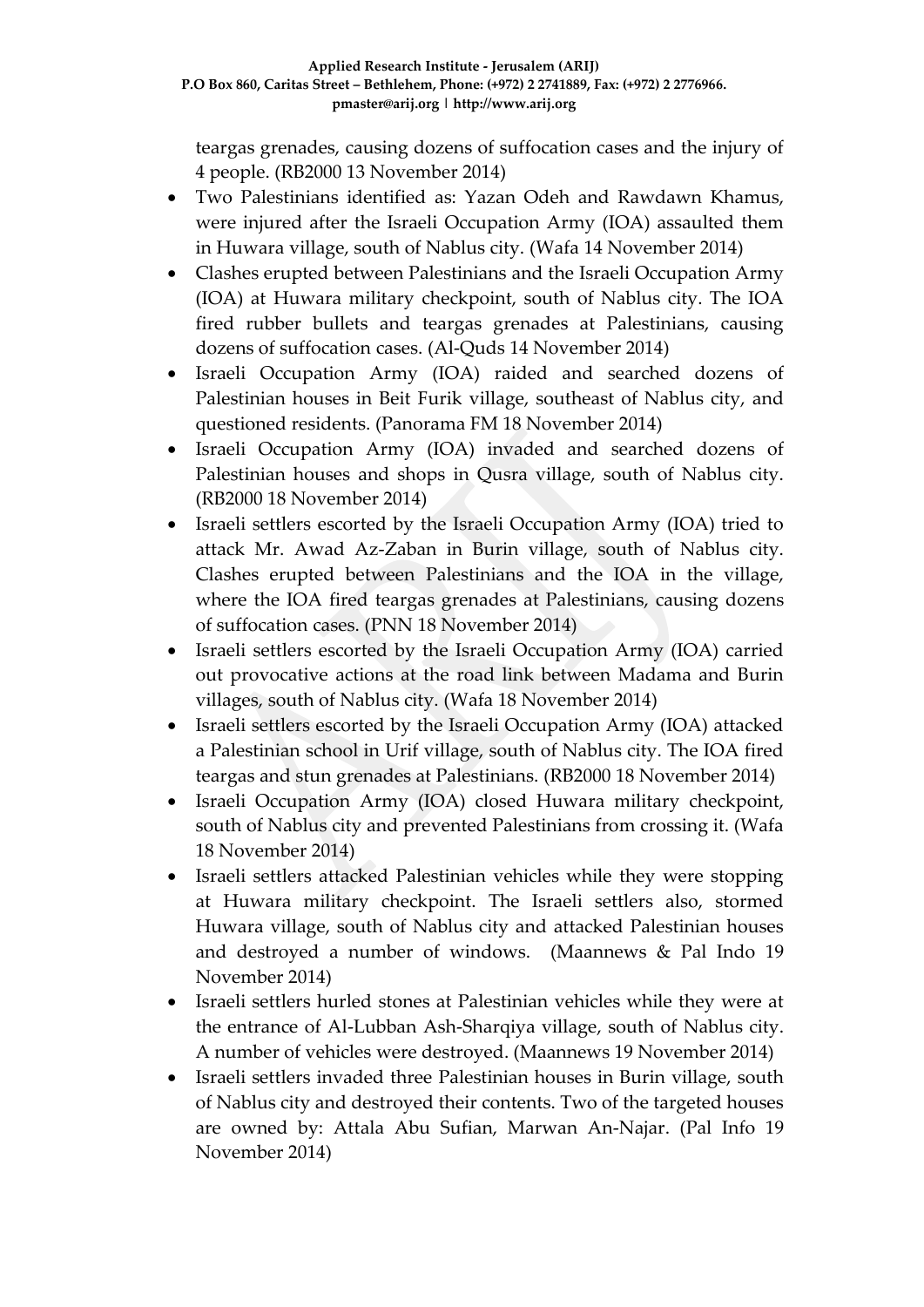- Clashes erupted between Palestinians and the Israeli Occupation Army (IOA) in Askar refugee camp in Nablus city. The IOA attacked Palestinians with live bullets, causing the injury of: Yousif Munir Adawi (18 years), Tamer Masimi (18 years) and Hassan Khalid Masimi (20 years). (Wafa 20 November 2014)
- Israeli Occupation Army (IOA) stormed Huwara village, south of Nablus city and imposed a curfew on Palestinians. During the operation, the IOA attacked Palestinians by firing teargas grenades at their houses. (Maannews 20 November 2014)
- Israeli settlers escorted by the Israeli Occupation Army (IOA) stormed Joseph tomb at the eastern part of Nablus city and preformed Talmudic rituals. Clashes erupted between Palestinians and the IOA, where the IOA fired live and rubber bullets and teargas grenades, causing dozens if suffocation cases and the injury of Tamer Al Masimi, Hassan Al-Masimi and Yousif Al-Adi. (Al-Quds 20 November 2014)
- Israeli Occupation Army (IOA) stormed and searched a Palestinian house in Beit Furik village, southeast of Nablus city. The targeted house is owned by Sameh As-Safi. (Pal Info 21 November 2014)
- Clashes erupted between Palestinians and the Israeli Occupation Army (IOA) in Deir Al-Hatab village, east of Nablus city. The IOA fired rubber bullets at Palestinians, causing the injury of Ahmed Jaber Odeh (17 years) and Mohammad Abd Al-Wahab Amran (16 years). (Pal Info 21 November 2014)
- Israeli settlers living in Yetzher settlement attacked two Palestinian taxi driver by firing teargas grenades at them. (Sama News 21 November 2014)
- Israeli Occupation Army (IOA) stormed and searched several Palestinian houses in Huwara village, south of Nablus city. (Wafa 23 November 2014)
- Israeli settlers attacked three Palestinian shepherds while they were near Aqraba village, southeast of Nablus city. (Al-Quds 23 November 2014)
- Israeli Occupation Army (IOA) closed Huwra military checkpoint, south of Nablus city. (Al-Quds 23 November 2014)
- Israeli Occupation Army (IOA) invaded and searched a Palestinian house owned by Ahmed Al-Haj Ali (80 years) in Nablus city, and tried to arrest the owner of the house. During the operation, the arrested Adel Dwikat. (Al-Quds 24 November 2014)
- Israeli Occupation Army (IOA) imposed a curfew in Huwara village, south of Nablus city. The IOA forced dozens of Palestinians to close their shops. (Maannews 25 November 2014)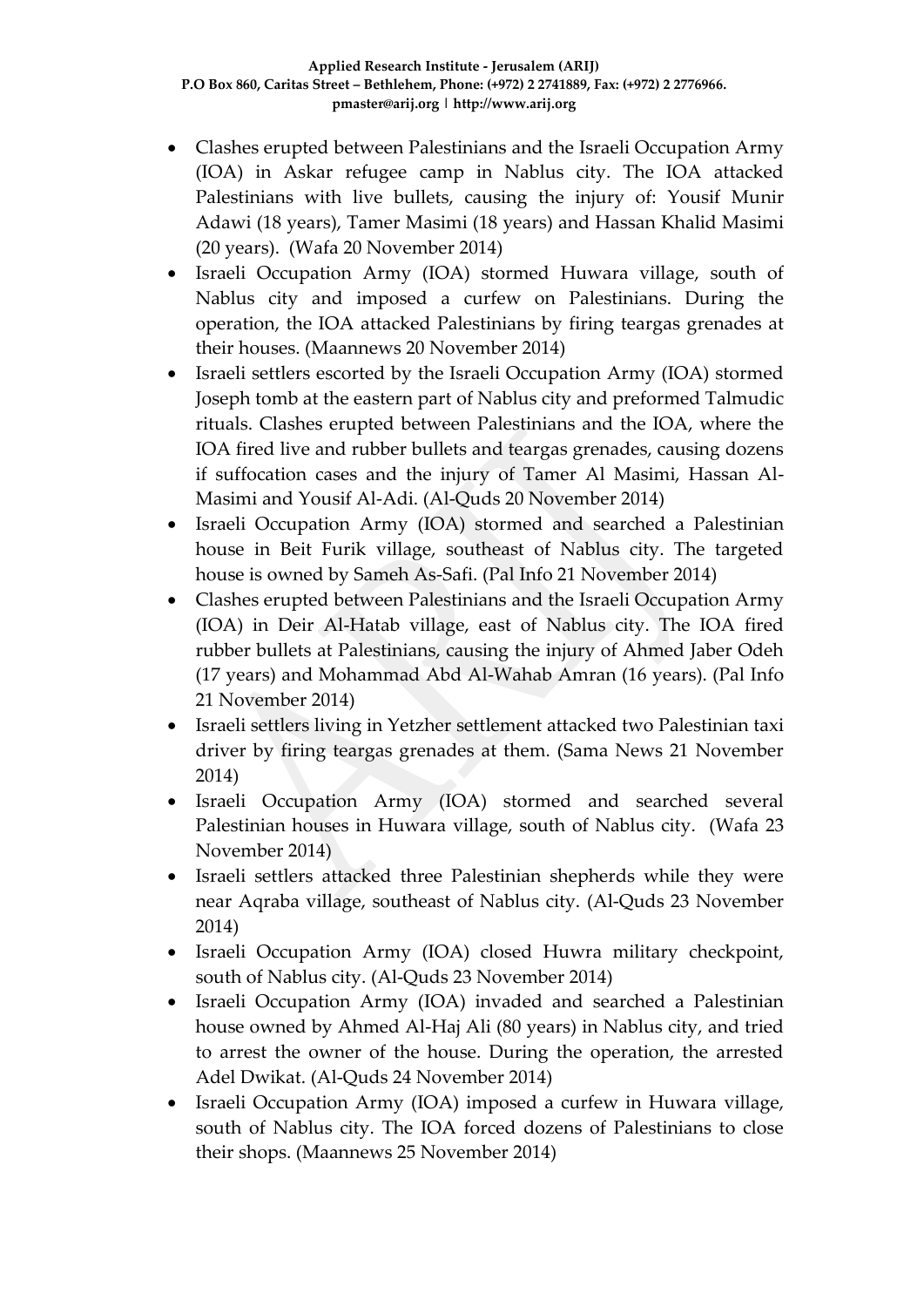- Israeli Occupation Army (IOA) closed for few hours the entrance of Deir Sharaf village, northwest of Nablus city. (Al-Quds 26 November 2014)
- Israeli Occupation Army (IOA) closed Huwara military checkpoint, south of Nablus city. The IOA prevented Palestinians from crossing the checkpoint. (Wafa 26 November 2014)
- Administrative Process: Expropriated land included in Plan to build 640 housing units in the settlement of Eli. Palestinian village council heads of A-Sawaya, Luban a-Sharqiya, and Qaryut, with Bimkom – Planners for Planning Rights and Yesh Din, today petitioned the Supreme Court demanding it prevent the Civil Administration from approving a detailed master plan for the settlement of Eli. According to the petition, 221 dunams not declared as state land are included in the settlement master plan. Their inclusion in the settlement plan effectively expropriates these lands, without public announcement or right of appeal, gravely violating the rights of residents of the neighboring Palestinian villages. The petition also calls on the Court to order the Civil Administration to halt all new construction and refrain from granting construction permits in the plan area. The petition was submitted after the Civil Administration rejected an objection to the plan submitted by Bimkom and the councils of A-Sawaya, Luban a-Sharqiya, and Qaryut, claiming the master plan does not include a new declaration of state land, only a "technical" correction of mistakes made during the 1983 declaration of state lands. Submitted by Attorneys Michael Sfard, Shlomy Zachary, and Muhammad Shuqier from Yesh Din's legal team, the petition argues that Eli's master plan now includes some 1,000 dunams and authorizes the construction of 620 housing units, of which many have already been built illegally prior to the plan. According to Supreme Court rulings and several State commitments, settlements may be established or expanded only when land has been declared government property or if it was purchased by Israeli citizens. And yet, the plan for the settlement of Eli includes extensive areas never declared as state land. According to onsite measurements, 221 dunams - approximately 22 percent of the total plan area – are not included in the only declaration of state land completed in the area in 1983. The Civil Administration's "Blue Line Team" re-examined the borders of the 1983 declaration and decided on substantial and extensive changes without any due process. In so doing, the State has effectively violated the Palestinian residents' right to appeal the decision at the Military Appeals Committee. In addition to violating the rights of Palestinian residents in the neighboring villages, the settlement master plan is a substantive violation of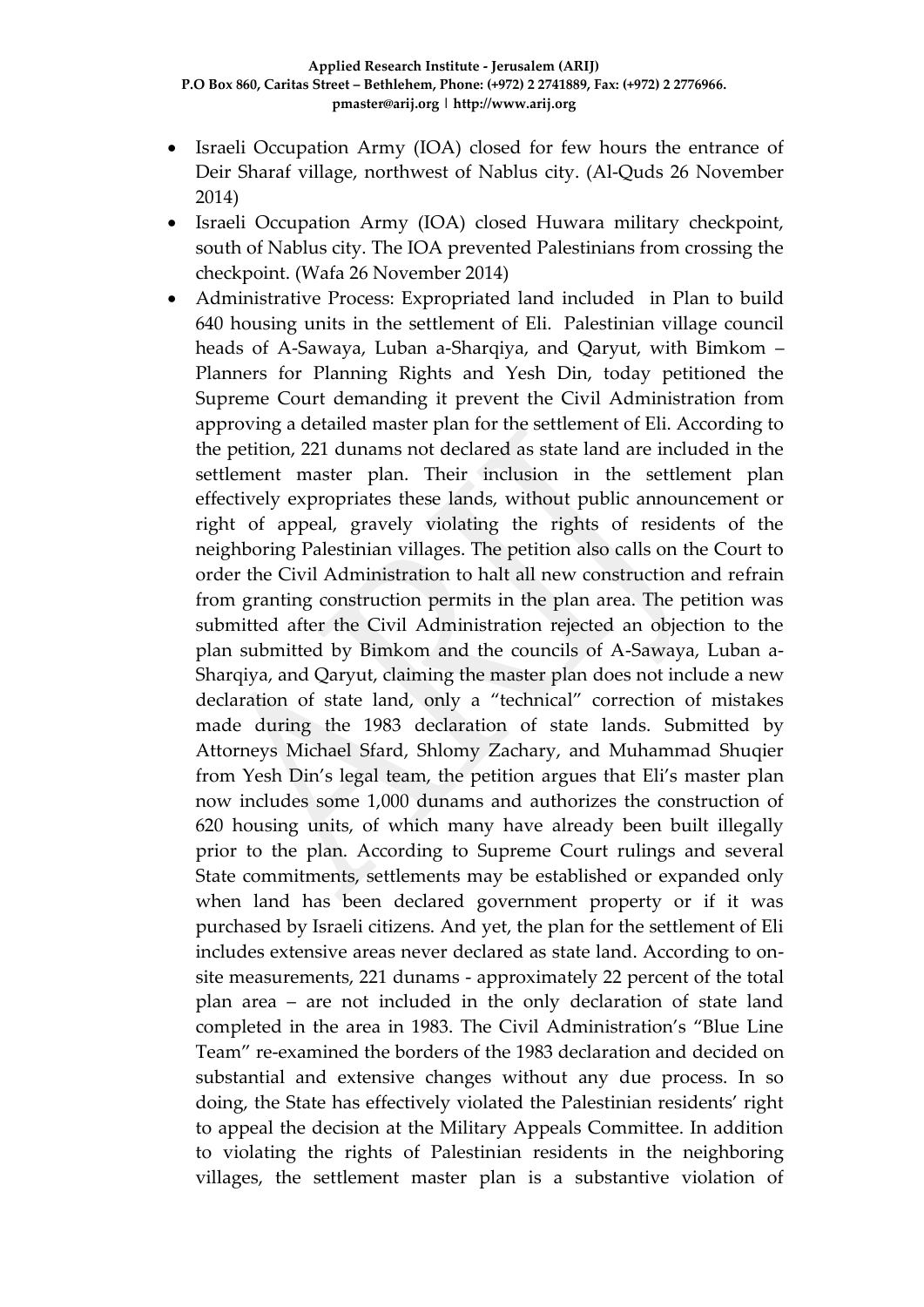administrative norms, as the Civil Administration's Blue Line Team is not authorized to declare state land. Architect Alon Cohen-Lifshitz of Bimkom: "Israel declares that it does not build settlements on land other than state land. Yet the Civil Administration's Blue Line Team has declared various lands to be government property without any possibility of appeal. This practice enables the ongoing theft of Palestinian property, both private and collective." Attorney Shlomy Zachary of Yesh Din's legal team comments on the petition: "The Civil Administration's shortcuts to promote construction plans in settlements repeatedly lead to violations of the rights of Palestinian residents and communities. The thirst for land annexation and expropriation is unquenchable. In addition to the daily price Palestinians must pay, this process also contradicts the basic principles of the rule of law." [\(Yesh Din](http://www.yesh-din.org/postview.asp?postid=287) 26 November 2014)

## **Gaza**

- Israeli Occupation gunboats opened fire at Palestinian fishing boats while they were sailing at As-Sudaniya and Al-Waha shores, northwest of Gaza city. (Al-Quds 3 November 2014)
- Israeli Occupation Army (IOA) opened fire at Palestinian houses and agricultural structures at the eastern part of Al-Qarara town, northwest of Khan Younis city, south of Gaza strip. (Pal Info 4 November 2014)
- A Palestinian was injured after the Israeli Occupation Army (IOA) opened fire at him while he was at the eastern part of Jabaliya town, north of Gaza strip. (Wattan 7 November 2014)
- Israeli Occupation Army (IOA) opened fire at Palestinians while they were working in their land, east of Abbsan town, east of Khan Younis city, south of Gaza strip.(PNN 8 November 2014)
- Israeli Occupation gunboats opened fire at Palestinian fishing boats while they were sailing at Rafah shore, south of Gaza strip. A number of Palestinian fishermen were injured and two boats were torched. (Wafa 10 November 2014)
- Israeli Occupation Army (IOA) and bulldozers stormed and razed Palestinian land, east of Deir Al-Balah town in the central of Gaza strip. (Pal Info 10 November 2014)
- Israeli Occupation gunboats opened fire at Palestinian fishing boats, while they were sailing at Beit Lahiya shore, north of Gaza strip. (Pal Info 12 November 2014)
- Israeli Occupation gunboats opened fire at Palestinian fishing boats while they were sailing at As-Sudaniya shore, northwest of Gaza city. (Wafa 12 November 2014)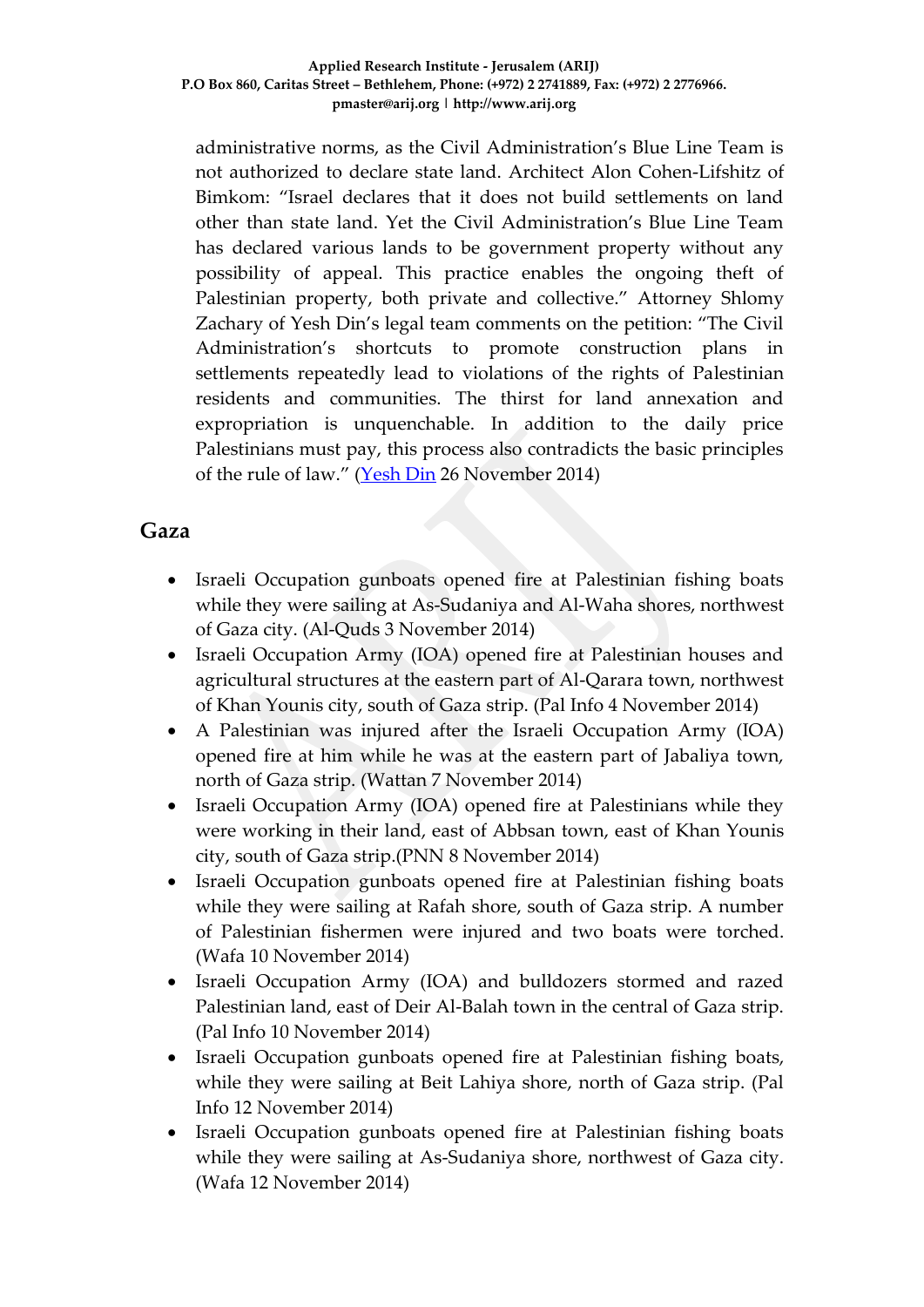- Israeli Occupation gunboats opened fire and destroyed a Palestinian fishing boat while it was sailing at Rafah shore, south of Gaza strip.(Pal Info 13 November 2014)
- Two Palestinians were injured after an Israeli landmine exploded in Al-Khaza'a town, east of Khan Younis city, south of Gaza strip. (Pal Info 13 November 2014)
- Israeli Occupation Army (IOA) opened fire at Palestinian houses and land in Al-Khaza'a town, east of Khan Younis city, south of Gaza strip. (Al-Quds 13 November 2014)
- Israeli Occupation Army (IOA) opened fire at Palestinian houses and land at the eastern part of Abbsan town, east of Khan Younis city, south of Gaza strip. (Wattan 14 November 2014)
- Abed Al-Fatah Ad-Daya (20 years) from As-Sabra neighborhood in Gaza city, was injured after an Israeli bomb exploded in the neighborhood. (Al-Quds 14 November 2014)
- Israeli Occupation Navy opened fire at a Palestinian fishing boat while it was sailing at Rafah shore, south of Gaza strip. (PNN 18 November 2014)
- Israeli Occupation Army (IOA) opened fire at Palestinians, houses and land at the eastern part of Al-Khaza'a town, east of Khan Younis city, south of Gaza strip. (Pal Info 19 November 2014)
- Israeli Occupation gunboats opened fire at Palestinian fishing boats while they were sailing at Rafah shore, south of Gaza strip. (Pal Info 19 November 2014)
- Ibrahim An-Namnam (22 years) was injured after the Israeli Occupation Army (IOA) opened fire at him while he was near the border fence, east of Jabaliya town, north of Gaza strip. (Maannews 21 November 2014)
- Israeli Occupation Army (IOA) opened fire at a Palestinian farmer and killed him, while he was working in his land at the eastern part of Jabaliya town, north of Gaza strip. The Palestinian martyr identified as: Fadel Mohammad Halawa (32 years). (Wafa 23 November 2014)
- Abed Ar-Raziq Al-Qadi (17 years) was injured after the Israeli Occupation Army (IOA) opened fire at him while he was near the border fence at the eastern part of Rafah city, south of Gaza strip. (Al-Quds 23 November 2014)
- Israeli Occupation Army (IOA) fired a number of missiles at Palestinian land, east of Al-Burij refugee camp in the central of Gaza strip. (Al-Quds 27 November 2014)
- Israeli Occupation gunboats opened fire at Palestinian fishing boats while they were sailing at As-Sudaniya shore, northwest of Gaza strip. (Al-Quds 28 November 2014)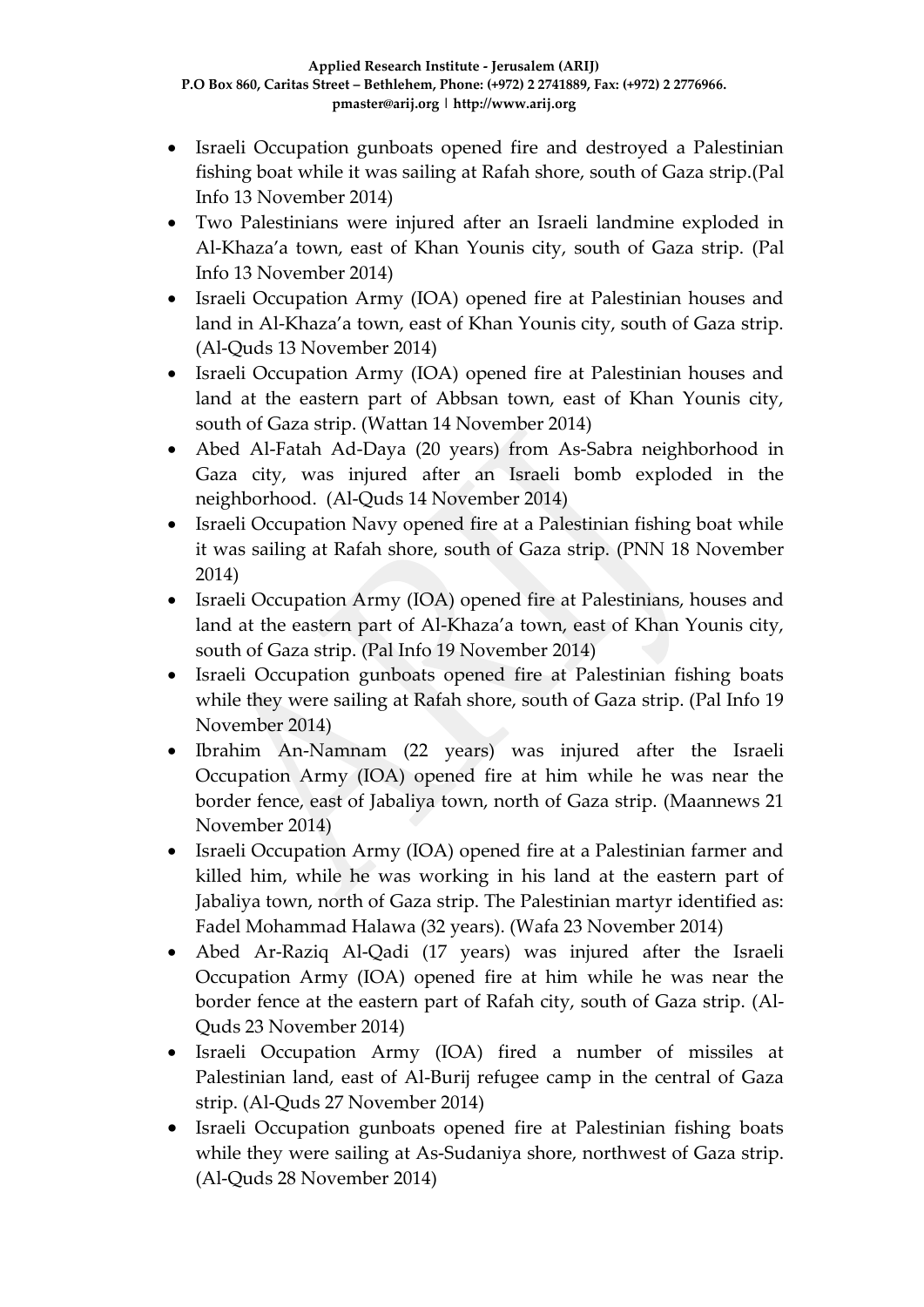- Israeli Occupation Army (IOA) opened fire at Palestinian farmers and land at the eastern part of Khan Younis city, south of Gaza strip. (Al-Quds 28 November 2014)
- Israeli Occupation Army (IOA) opened fire at a Palestinian while he was at the eastern part of Jabaliya town, north of Gaza strip. (Al-Quds 28 November 2014)
- Israeli Occupation Army (IOA) opened fire at Palestinians, houses and land in Al-Khaza'a town, east of Khan Younis city, south of Gaza strip. (Pal Info 29 November 2014)
- A Palestinian child was injured after the Israeli Occupation Army (IOA) opened fire at him while he was near the border fence, northwest of Beit Lahiya town, north of Gaza strip. (Wattan 30 November 2014)
- Israeli Occupation Army (IOA) opened fire at Palestinian land at the eastern part of Al-Qarara town, northeast of Khan Younis city, south of Gaza strip. (Pal Info 30 November 2014)
- Israeli Occupation gunboats opened fire at Palestinian fishing boats while they were sailing at Beit Lahiya shore, northwest of Gaza strip. (Pal Info 30 November 2014)

### **Others**

- An Israeli report issued by the Israeli Channel 2, declared that the security system to protect the Israeli Jewish families (58 families) who recently move to live in Silwan town in Jerusalem city, the system will cost about NIS 70 million each year. (NBPRS 2 November 2014)
- Planning panel meeting Monday to discuss new Jewish neighborhood in East Jerusalem. Plan for more than 600 housing units in Ramat Shlomo was advanced by PM Netanyahu last week, sparking new diplomatic crisis with United States. Site is important nature zone for birds, deer and hyraxes. The District Planning and Building Committee will discuss Monday the construction of 640 housing units in Ramat Shlomo, a Jewish neighborhood situated over the Green Line in East Jerusalem. The construction plan is one of two in East Jerusalem [declared by Prime Minister Benjamin Netanyahu last week,](http://www.haaretz.com/news/diplomacy-defense/.premium-1.622950) reportedly as part of the response to Palestinian violence in the capital. The U.S. administration has [already condemned construction in both](http://www.haaretz.com/news/diplomacy-defense/.premium-1.623241)  [areas.](http://www.haaretz.com/news/diplomacy-defense/.premium-1.623241) The construction plan is to extend over 76 dunams (19 acres) in the northern part of the ultra-Orthodox Ramat Shlomo neighborhood and will bring it very close to the Palestinian neighborhood of Beit Hanina. This plan was discussed a few years ago but rejected when it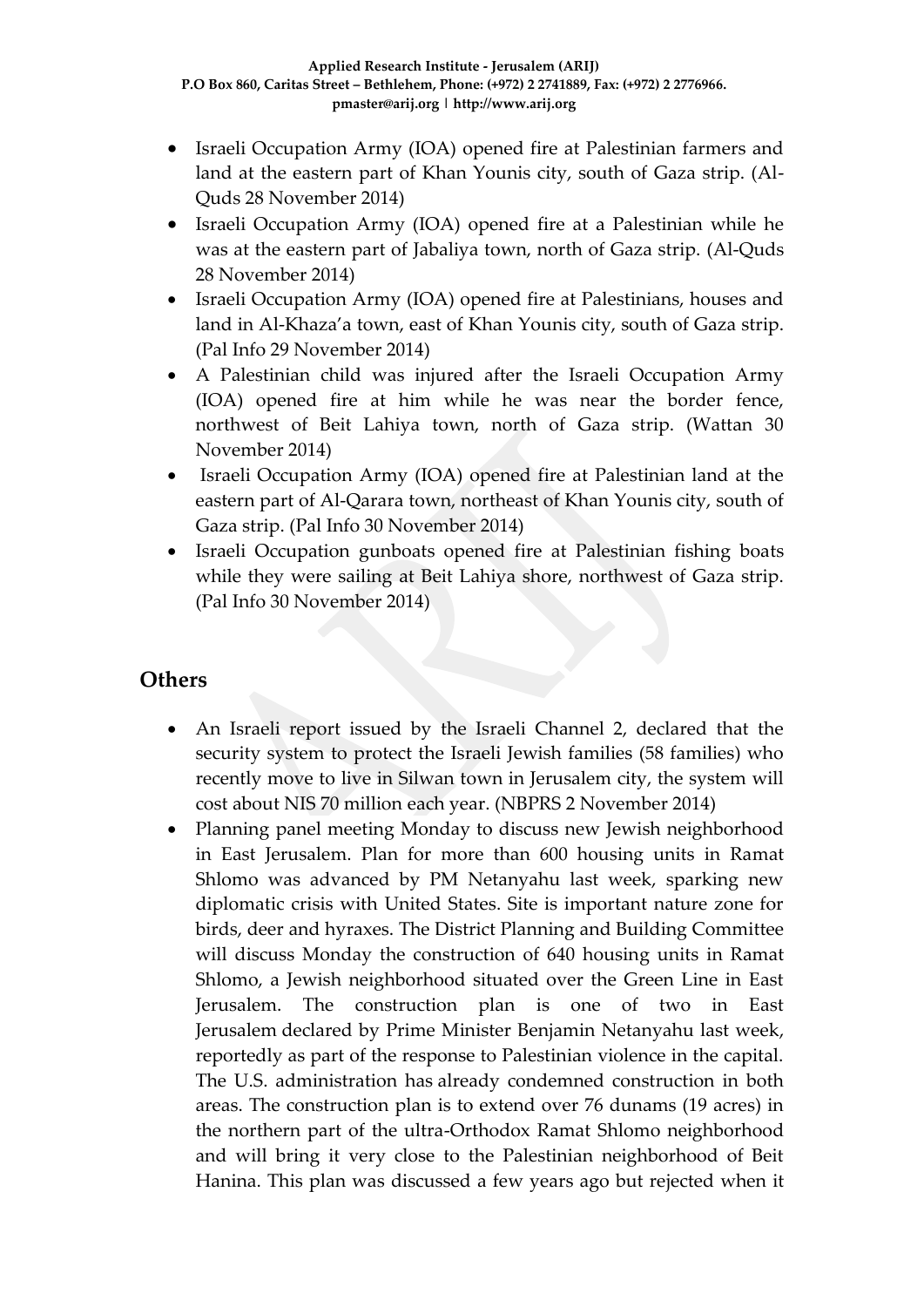#### **Applied Research Institute - Jerusalem (ARIJ) P.O Box 860, Caritas Street – Bethlehem, Phone: (+972) 2 2741889, Fax: (+972) 2 2776966. pmaster@arij.org | http://www.arij.org**

was realized that in order to build the neighborhood, land would have to be expropriated from Palestinian owners. That is because while the neighborhood itself is built on Jewish-owned land, the road to it passes through Palestinian-owned land. However, the area of the plan was earmarked for future construction in Jerusalem's new master plan, despite vigorous objections from environmental groups. Although the areas in question are privately owned, the plan was submitted to the district planning committee by the Jerusalem municipality and Moriah, a municipality-owned infrastructure company. Planning officials said Sunday they believed the submission was made by these bodies so the expropriation of land could be moved forward. Most of the area planned for the new neighborhood has been marked in an urban nature survey by the Society for the Protection of Nature in Israel as Atarot Stream South. The SPNI survey describes the site as rich in terms of nature, with a herd of deer, hyraxes and other mammals, and as an important feeding and hunting zone for birds that winter in Jerusalem and nest there in spring. It is also home to a variety of reptiles and insects, the report states, and is one of the westernmost sites where hyraxes have been observed. The new plan joins an older one to expand Ramat Shlomo that was approved by the district planning committee in 2010. That sparked a major diplomatic crisis with the United States because the approval came during an official visit by Vice President Joe Biden to Israel. A crisis with the United States also broke out last week over the decision to advance the current plan. A few hours after the prime minister announced the construction in East Jerusalem, State Department spokeswoman Jen Psaki said that such construction is not "conducive to what they state they want to achieve, which is peace in the region and a two-state solution." Psaki said U.S. policy was clear and "continues to oppose unilateral steps that would prejudge the outcome of negotiations on Jerusalem." The European Union also criticized the planned construction in East Jerusalem and asked Israel for clarifications. [\(Haaretz](http://www.haaretz.com/news/diplomacy-defense/.premium-1.624219) 3 November 2014)

 Israel advances plan for 500 settler homes in East Jerusalem. Plans to build homes on private land in haredi neighborhood of Ramat Shlomo have been kept low profile in an apparent bid to avoid friction with Washington. An Israeli government committee on Monday advanced plans for 500 settler homes in East Jerusalem, an official said, in the face of disapproval from the United States at construction beyond the Green Line. The Interior Ministry panel's preliminary approval of the new homes for Ramat Shlomo, a neighborhood built on West Bank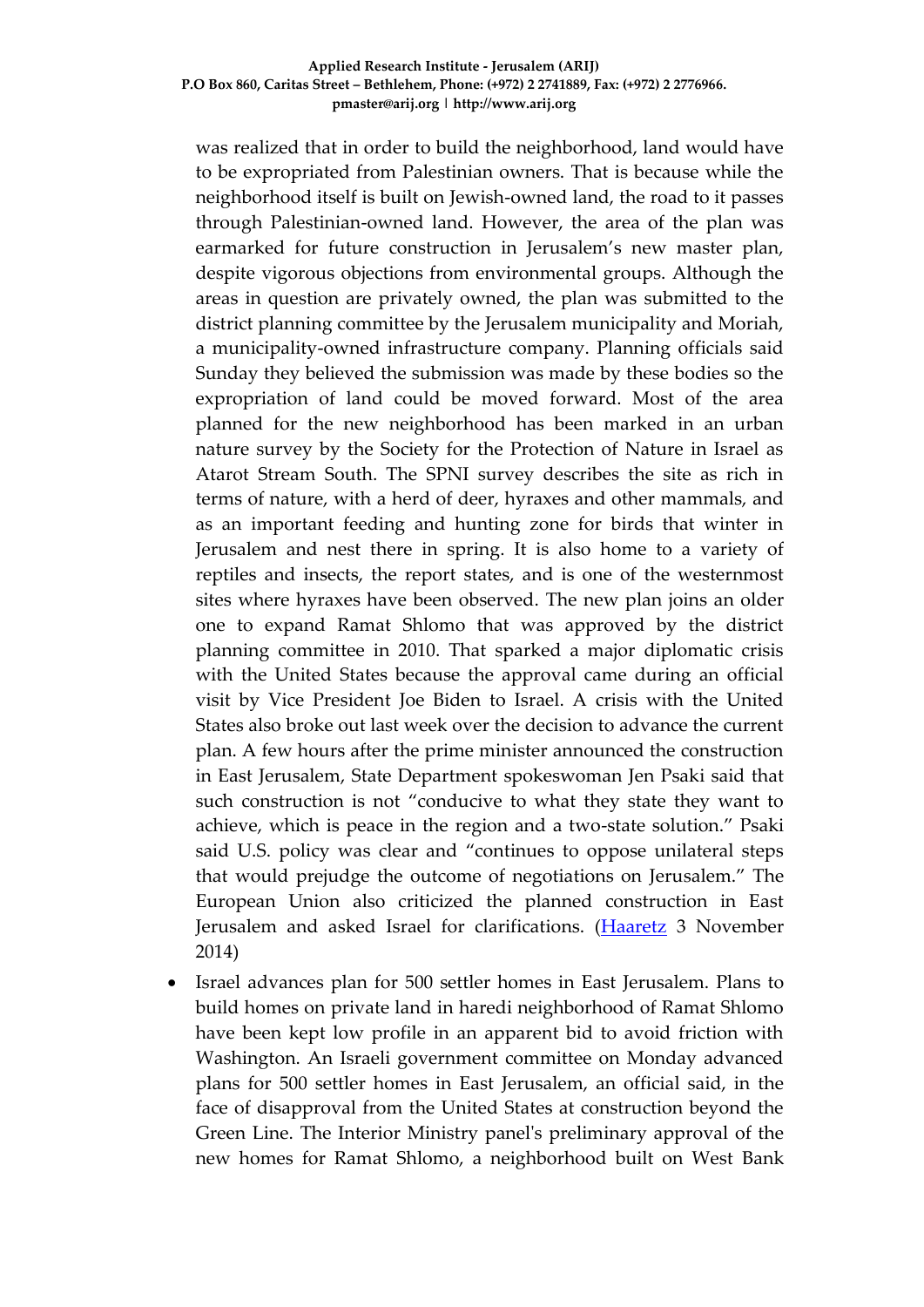territory captured in the 1967 Six-Day War and annexed to Jerusalem in a move not recognized abroad, was kept low profile in an apparent bid to avoid friction with Washington. The plans have been postponed for several years because of low chances they would be approved, but approved in an unscheduled meeting after Netanyahu gave his blessing to construction in the capital. The new housing units will be built on private land that belongs to a haredi group, and will join the construction of some 1,600 other housing units already approved that will be built on Israel Land Authority lands. The 500 new housing units will be built in an area between the haredi Ramat Shlomo neighborhood and the Arab Beit Hanina. This is only the first step in a long series of approvals needed before actual construction can begin and the process should take years. Still, it is likely to further upset Washington, which has condemned the plans amid rising tensions in the city. A week ago, Prime Minister Benjamin Netanyahu ordered plans for some 600 housing units for Ramat Shlomo and another 400 for Har Homa, another East Jerusalem neighborhood, to be advanced. [\(Ynetnews](http://www.ynetnews.com/articles/0,7340,L-4587602,00.html) 4 November 2014)

 Housing Minister: 'No Limits from Any Gentile' on Construction. Construction and Housing Minister Uri Ariel visits Rachel's Tomb, says it is time to build freely for Jews throughout the Land of Israel. Construction and Housing Minister Uri Ariel (Jewish Home) visited Rachel's Tomb Tuesday, and called for the government to build freely for Jews in the Land of Israel. "It is time that there will be full construction, in Jerusalem, Judea, Samaria, the Negev and Galilee," he said, "without any limitations from any gentile or anyone else, like we learned from previous generations." Ariel used the Hebrew word "goy," which means "gentile" but also "nation," and he could well have been using it in the second sense, or purposely employing a double entendre. Danish Foreign Minister Martin Lidegaard, who arrived on a visit to Israel on Monday, condemned Israel's **[announcement of new construction](http://www.israelnationalnews.com/News/News.aspx/186976)** in the Ramat Shlomo neighborhood of Jerusalem. According to a report, Lidegaard's condemnation came ahead of a meeting with Israeli Foreign Minister Avigdor Liberman. Later, in a joint conference with Liberman, Lidegaard said that he condemns the construction of the housing units because it "hinder(s) negotiations and the two-state solution." The Committee for Planning and Building in Jerusalem officially approved the construction of 400 housing units in Ramat Shlomo in Jerusalem Monday, **just [one week](http://www.israelnationalnews.com/News/News.aspx/186640)** after Prime Minister Binyamin Netanyahu officially approved over 1,000 housing units in that neighborhood and in Har Homa that have been slated for construction since as far back as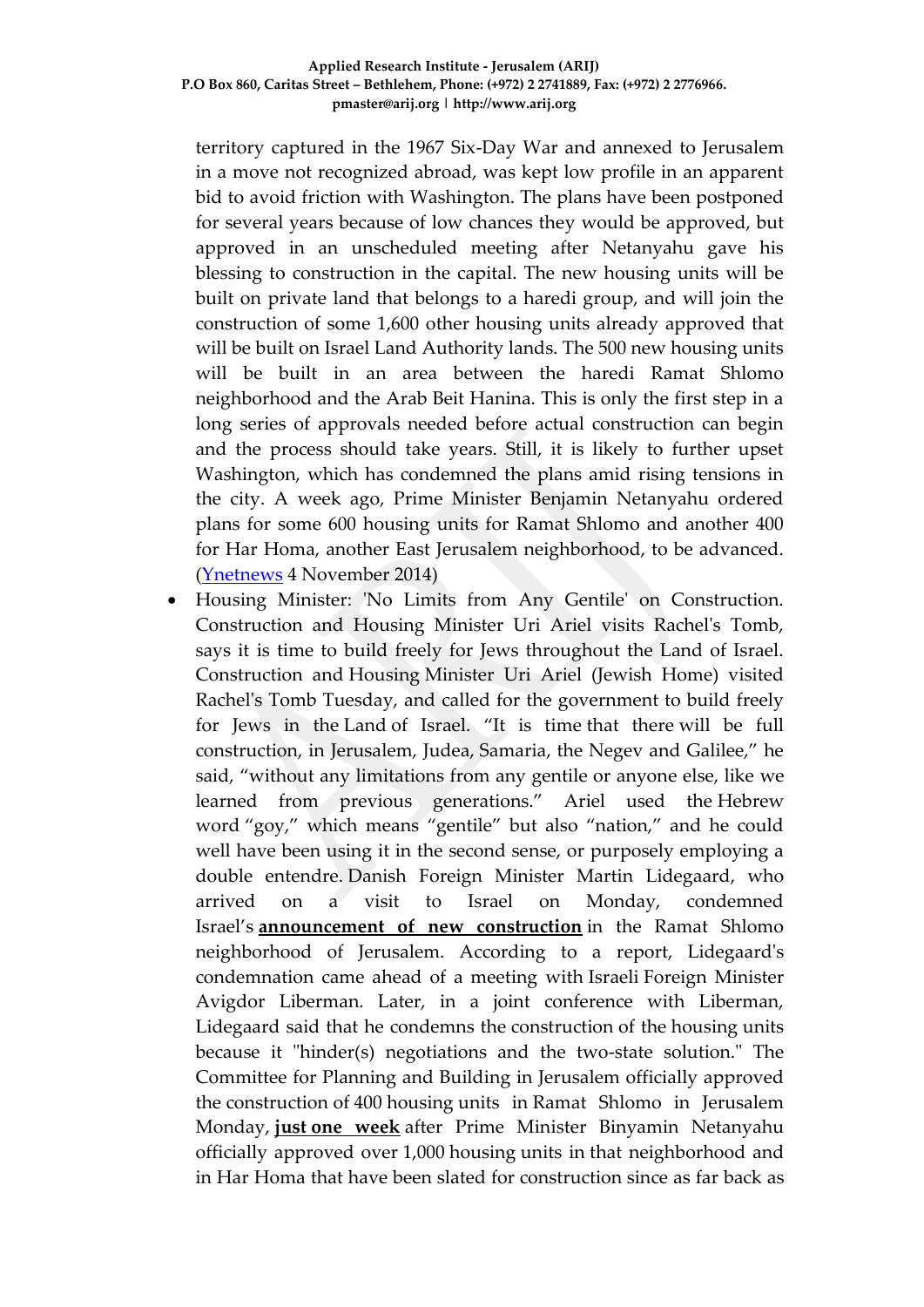2010. The move is sure to draw international criticism, as similar moves have been met so far with threats and ire from **[the UN](http://www.israelnationalnews.com/News/News.aspx/186710)**, **[EU](http://www.israelnationalnews.com/News/News.aspx/186710)**, **[and](http://www.israelnationalnews.com/News/News.aspx/186676)  [US](http://www.israelnationalnews.com/News/News.aspx/186676)**. [\(Israeli National News](http://www.israelnationalnews.com/News/News.aspx/187012#.VFi8uPmUepc) 4 November 2014)

 Right-wing MKs submit bill to apply Israeli law to West Bank settlers. Gal-On: Bill is a combination between annexation and apartheid. Senior MKs on the Right on Tuesday sought to apply all laws to Israelis living in Judea and Samaria, with a bill that would require the IDF to issue orders identical to laws the Knesset passes. According to the initiative, within 45 days of the Knesset passing a law, the OC Central Command would order that it apply to the West Bank. The cabinet discussed taking similar action with labor laws earlier this week, requiring Israeli businesses in the West Bank to provide Israeli minimum wage and benefits to all employees, Israeli and Palestinian, among other changes. The new legislation was proposed by Land of Israel Caucus heads Yariv Levin (Likud) and Orit Struck (Bayit Yehudi), and was co-sponsored by coalition chairman Ze'ev Elkin (Likud), Bayit Yehudi faction chairwoman Ayelet Shaked, Shas faction chairman Avraham Michaeli, Knesset Law, Constitution and Justice Committee chairman David Rotem (Yisrael Beytenu) and United Torah Judaism faction chairman Menahem Eliezer Moses. According to Levin and Struck, the bill would not change the status of the land in the West Bank and does not violate the tenets of international law by which Israel behaves in the area. Levin and Struck explained that 350,000 Israeli citizens live in the West Bank who vote for the Knesset, but their lives are not run by Israeli law and government, rather by the Defense Ministry. As of now, only 16 laws were applied to the West Bank via legislation, which could be seen as a step toward annexation, including tax laws, the requirement to serve in the IDF and criminal law. Any other laws were applied via a military order. The bill's explanatory portion states that "the law in Judea and Samaria today relies on Ottoman, Jordanian, British and Israeli laws, as well as many [military] orders... This system creates legal confusion and intolerable differentiation between the rights and duties of Israeli citizens who live in different parts of the land." The MKs called the situation "unacceptable from a democratic point of view," which they said harms the rights of Israelis living in the West Bank and leads to discrimination against them. "This bill will protect the rights and duties of Israeli residents of Judea and Samaria," Struck and Levin wrote in a joint statement. "There is no justified reason for Israeli citizens living in Judea and Samaria not to be able to have their rights and duties established by their representatives in the Knesset, who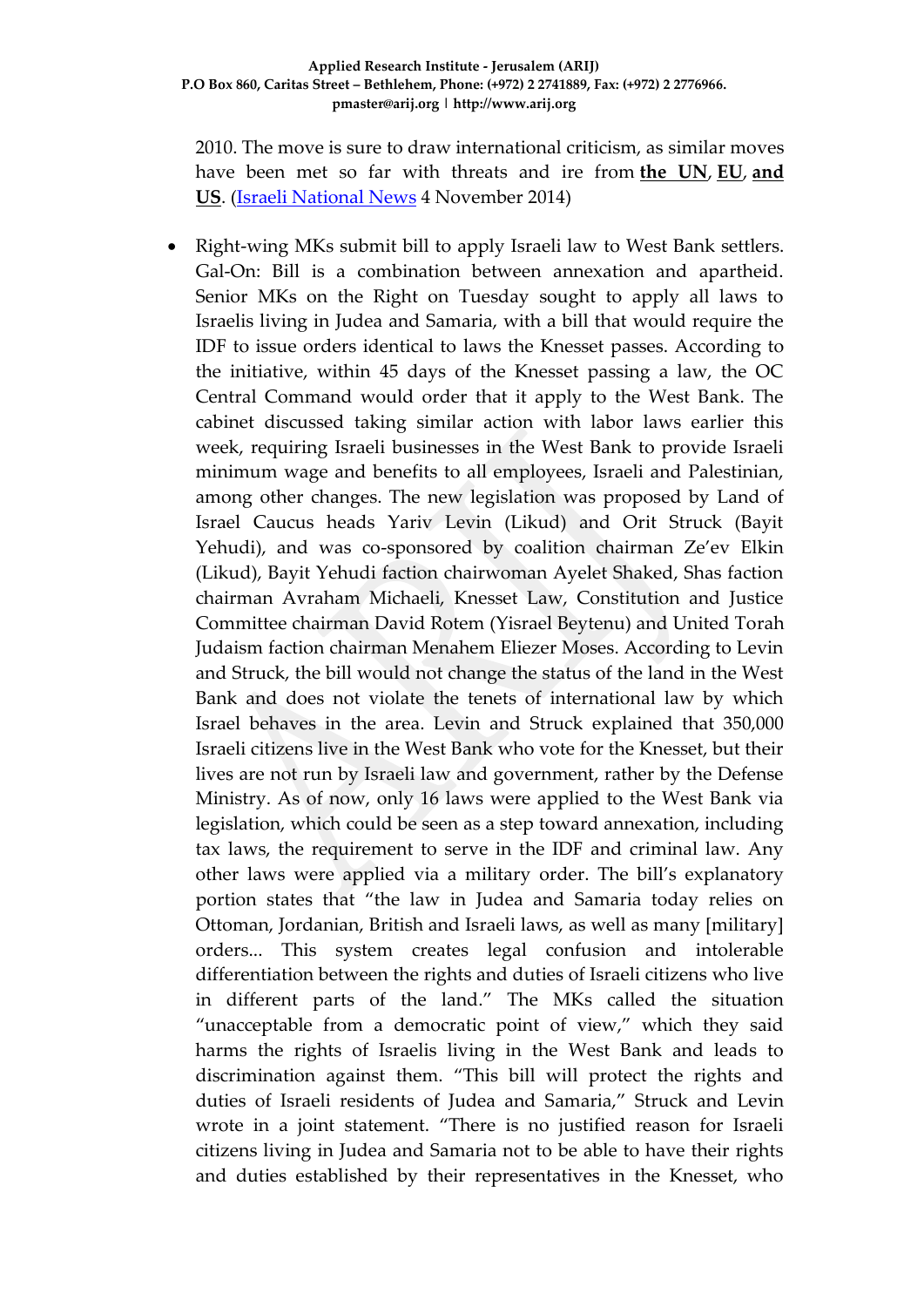were elected to do so, even if sovereignty is not applied to the land." Meretz leader Zehava Gal- On slammed the bill, calling it "a malignant combination of annexation and apartheid. "Applying Israeli law is de facto annexation of the occupied territories, and applying it only to settlers creates racial discrimination," she said. "This is another step in the bizarre campaign to do everything to discredit Israel in the world and turn it into a leper in the eyes of the international community." [\(JPOST](http://www.jpost.com/Israel-News/Politics-And-Diplomacy/Right-wing-MKs-submit-bill-to-apply-Israeli-law-to-West-Bank-settlers-380761) 7 November 2014)

- Ministers approve applying Israeli law in West Bank settlements. The bill - which would not apply to Palestinian population - was approved despite the AG's opposition. Despite the attorney general's opposition, the Ministerial Committee on Legislation approved Sunday MK Orit Strock's (Habayit Hayehudi) bill making state laws apply to West Bank settlements. The law would not apply to the Palestinian population in the territory. The bill was sponsored by key Knesset figures behind the effort to annex the settlements, Likud MK Yariv Levin, coalition chair Ze'ev Elkin (Likud) and Habayit Hayehudi faction chair Ayelet Shaked, along with Strock. Finance Minister Yair Lapid and Justice Minister Tzipi Livni cast the lone "no" votes, saying they would file an appeal, meaning the bill's progress would be postponed. Housing and Construction Minister Uri Ariel blasted Livni: "Sometimes it sounds like, as far as you're concerned, the settlers are fine for paying taxes, fighting and dying, but not for living." He added, "You won't convince me that serious action has been taken on this matter. What we have here is crude discrimination against residents of the State of Israel. Enough of the evasions. You know how to demand obligations, but when it comes to rights, you have all sorts of arguments against. It's a disgrace to the concept of a Jewish and democratic state. It's even more than disgraceful." Attorney General Yehuda Weinstein announced his opposition to the bill. In an opinion submitted to the ministerial committee, he said the bill would hurt the IDF Central Command's standing as sovereign in the West Bank. The bill would require that every law passed by the Knesset be published as a military regulation by the head of the IDF Central Command within 45 days of its approval, so that it would apply equally to the settlements. [\(Haaretz](http://www.haaretz.com/news/diplomacy-defense/.premium-1.625513) 9 November 2014)
- Leftists Livid: 44 Critical Roads Slated for West Bank Settlement. Is the 'covert' building freeze due to be torpedoed entirely? Half of longstanding plan for new roads approved as leftists fume. The State of Israel's "building freeze" in West Bank may be drastically closer to breaking permanently, *IDF Radio* revealed Monday - as it has an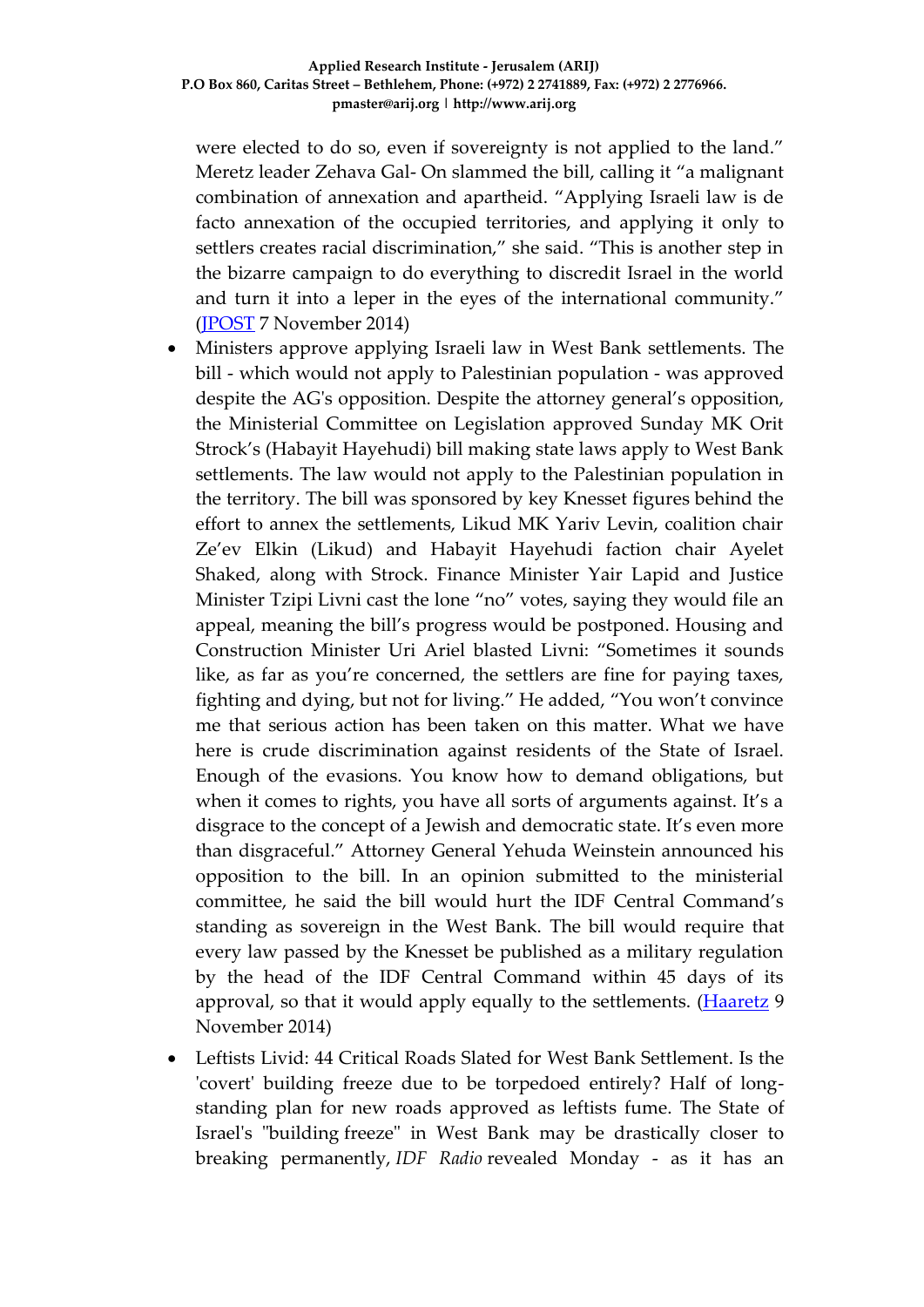#### **Applied Research Institute - Jerusalem (ARIJ) P.O Box 860, Caritas Street – Bethlehem, Phone: (+972) 2 2741889, Fax: (+972) 2 2776966. pmaster@arij.org | http://www.arij.org**

elaborate contingency plan in place to improve the entire road infrastructure in the region, across a 300 kilometer (186 miles) span. The plan has been formulated over more than two decades, sources revealed to the news agency, and includes 44 significant road update programs to strengthen Israeli settlements in West Bank. The plans have not yet been launched, sources say - but 24 of the programs have been pre-approved thus far, and may be implemented in the nottoo-distant future. Approved roads would see new highways built between Salfit city and (nearby) Bruchin; Modi'in and Givat Ze'ev; Dir Amar and Bitilu; a road bypassing Salfit to the North; Tzomet Anatot to Route 1; a road bypassing Tekoa; a connecting route between Shiloh and the Alon road; and roads bypassing Bituneh and Hawara. Other roads slated for confirmation include a bypass through Leben-a-Shrika, a road from Sha'ar Hagai to Mevo Horon, a bypass from Silat a' d'Har, a road from Ya'abed to Ta'anech, a road from the Ben Shemen interchange to Atarot (near Jerusalem), a bypass through Bitilu, a bypass through Harvata, a road from Har Adar to Nabi Samuel (near Jerusalem), a Baka-al-Sharika bypass, Route 531 to "Al-Fundak," a Hawara bypass, and an Ein 'Arik bypass. Still other planned routes include a route from Rt. 80 to Ma'ale Adumim, a road from Latrun to Rt. 443, an Eastern Givat Ze'ev bypass, a Beit Sahour bypass, a connection between Rt. 45 and Dolev, a Mahula bypass, a road between Rt. 443 and Ein 'Arik, a road between Ofra and Ba'al Hazor, a Kfar Tlot bypass, an extension of the Walaja bypass, an Ouja bypass, a road between Nahliel and Ras-Karakar, a turnoff from Route 90 to Almog, and an Eastern Halhul bypass. According to *IDF Radio*, in order to execute the plans, the State of Israel would have to declare some 25,000 dunams (6177 acres) of land as "state land." *IDF Radio* also revealed that part of the program was instituted in "a deal Netanyahu, the settlers, and the right-wing coalition closed two weeks ago" and that more road construction may be on the agenda in the not-so-distant future. [\(Israel National News](http://www.israelnationalnews.com/News/News.aspx/187273#.VGCkHvmUepc) 10 November 2014)

 Labor MK hits back at massive increase in Settlement Division budget. Stav Shaffir exposes increase in division's budget from NIS 58 million to NIS 140 million in 2015, says taxypayer money used for political organizations. The budget for the World Zionist Organization's Settlement Division, which was already the subject of public scrutiny, was increased in the 2015 State Budget from NIS 58 million to NIS 140 million, according to Labor MK Stav Shaffir, who raised the issue at a State Control Committee meeting on Monday. "It is simply absurd that in Israel in 2014 there is a body that receives hundreds of millions from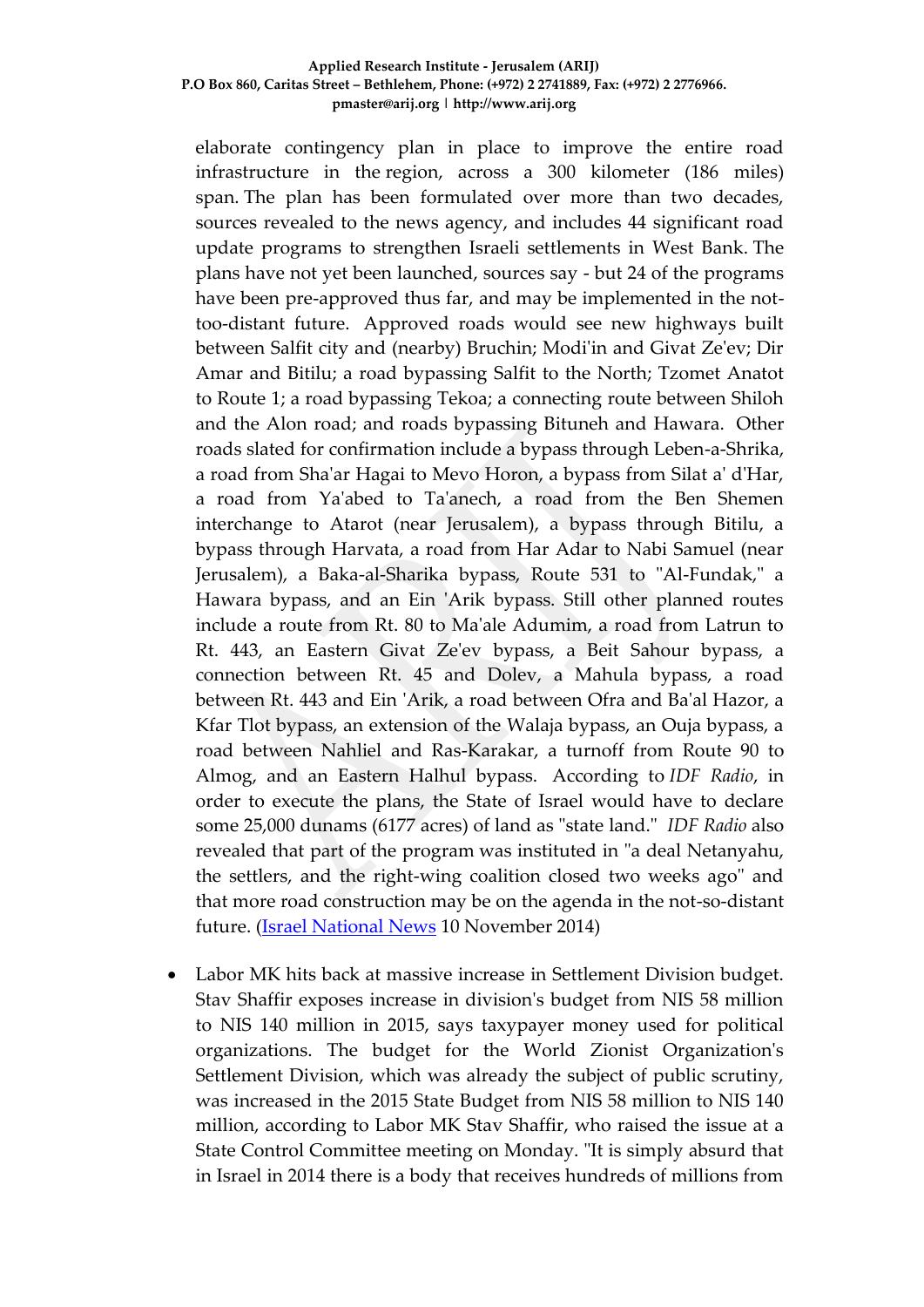#### **Applied Research Institute - Jerusalem (ARIJ) P.O Box 860, Caritas Street – Bethlehem, Phone: (+972) 2 2741889, Fax: (+972) 2 2776966. pmaster@arij.org | http://www.arij.org**

the country and does not have to be accountable to anyone about what they are doing with this money," Shaffir said at the meeting. "Taxpayer funds of the citizens of Israel that are directed to the division turn into political funds with the help of an extortionist lobby of the extreme right-wing," Shaffir continued. "And this fact does not concern the Finance Ministry, that not only does not put an end to the cash flow that has no supervision, it also gives them a treat." The State Control Committee held a special meeting on Monday surrounding the exposure of budgets transferred to the Settlement Divison, and to the West Bank specifically - a subject that arouses agitation among leftwing politicians. In the past, a heated conflict arouse between Shaffir and members of the Bayit Yehudi party, among them MKs Ayelet Shaked and Orit Strook. "I expect the Finance Ministry, that prides itself in transparency and new politics, not to enable one shekel to pass without knowing its specific destination and not to double the funds for those who hide from and deceive the public," said Shaffir. In the latest debates on the issue of the Settlement Division budget, several lawmakers rose up against the budget issue, with Shaffir leading the charge. The freshman MK claimed that while the Settlement Division promotes its aims to support the development of towns in southern Israel that border the Gaza Strip, most of the funds of the division go towards the settlements beyond the Green Line and others are sent to bodies that are considered political organizations. About a month ago, during a debate in a Finance Committee meeting, an uproar broke out after it was discovered that the primary investments of the Settlement Division were allocated within the borders of the West Bank and the funding increasing significantly each year. MK Zehava Gal-On of Meretz said "I sent a request in 2013 to implement the Freedom of Information Act for the Settlement Division and nothing has happened yet. I want answers, and to get an idea of how this business is being run." Shaffir added during the debate, "You told us the Settlement Division funds go to everyone. To the Negev, Galilee, Golan and every region in Israel equally. I have to say that before we found out where the funds go – the additions added to the base funding of the division, and the increase of the funding by hundreds of percentage points every year – all of these facts raised suspicion." "Left-wing organizations are painting a distorted picture of the budget," said Shaked. "They are ignoring the fact that the Negev and Galilee get funding from other places as well, while projects in Judea and Samaria solely get funding from the Settlement Division." She added that, "The Labor Party, which once worked to build settlements, now works towards tearing them down. The budget of the division increased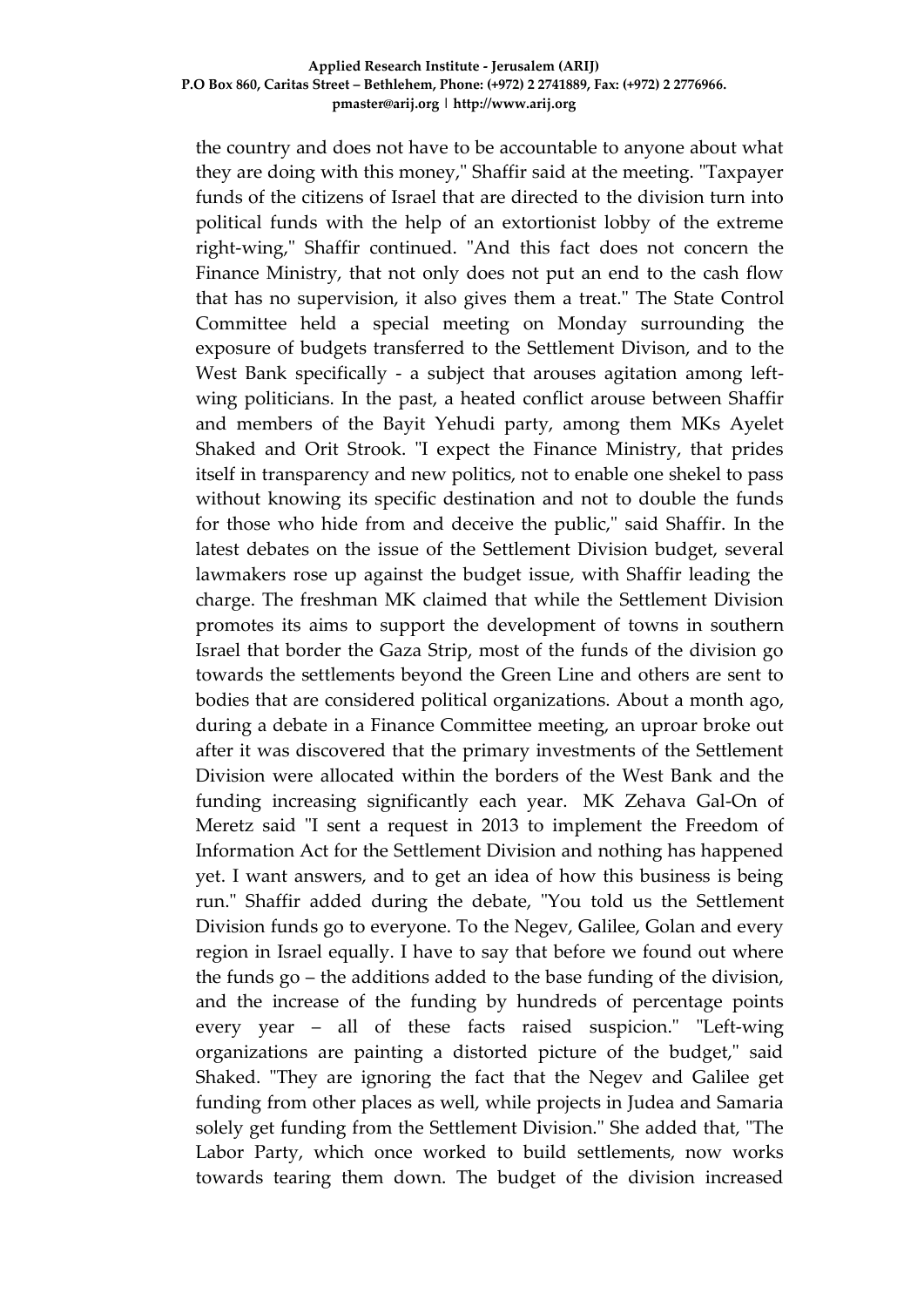because the operational arm of the government that sends projects to it during the year was approved by the government." ( $Y$ netnews 11 November 2014)

- Government passes controversial Jewish nationhood bill. After fierce verbal clashes between coalition members, Netanyahu administration approves contentious legislation officially designating Israel as home of Jewish people. The government passed on Sunday the contentious [Basic Law: Israel as the Nation-State of the Jewish People,](http://www.ynetnews.com/articles/0,7340,L-4594931,00.html) a controversial new bill which is threatening to tear the governing coalition apart, in a 14-7 vote, which saw the coalition split in its support for the legislation. All of Yesh Atid's ministers voted against, as did Justice Minister Tzipi Livni, while all of the Likud, Yisrael Beiteinu and Bayit Yehdui minister voted in favor. Culture Minister Limor Livnat abstained from the vote, and was the sole Likud minister not to follow the party line. The bill recognizes Israel's Jewish character, institutionalize Jewish law as an inspiration for legislation, and delists Arabic as an official language. The bill is expected to go to the Knesset later this week for its first reading, but its final form is likely to be more moderate. Arab rights groups call it racist, and the attorney general has expressed reservations. "This is a law that Ben-Gurion and Jabotinksy would have opposed," Yesh Atid Chairman Yair Lapid said, slamming the proposed version of the bill, which is actually two different proposals being voted on one after the other. The cabinet debate took a turn for the dramatic with harsh tones, table slamming, and round-robin attacks from ministers Lapid, Livni, German, Piron, and Peri on Prime Minister Netanyahu for advancing the legislation. "You are proposing legislation which will ruin our democracy. You want a religious state." "We wouldn't have gotten to this point if Livni had acted otherwise," Netanyahu responded, referring to the justice minister's decision to postpone a ministerial committee debate on the issue. "A feeble policy does not serve the present reality." [\(Ynetnews](http://www.ynetnews.com/articles/0,7340,L-4595070,00.html) 23 November 2014)
- Knesset Approves \$5.2m for East Jerusalem "Settlement Security". The Israeli Knesset Finance Committee recently approved an additional 20 million NIS (roughly \$5.2 million) for funding security in settlements built in occupied East Jerusalem. Estimations made by Israeli Finance Ministry place the cost of protecting each settler in these Palestinian neighborhoods amounts to approximately 30,000 shekels per year, according to Al Ray Palestinian Media Agency. The Israeli Housing and Construction Ministry claim that the additional funds are a onetime increase aimed at purchasing more surveillance cameras and other technology, and will be reduced in years to come. Funding for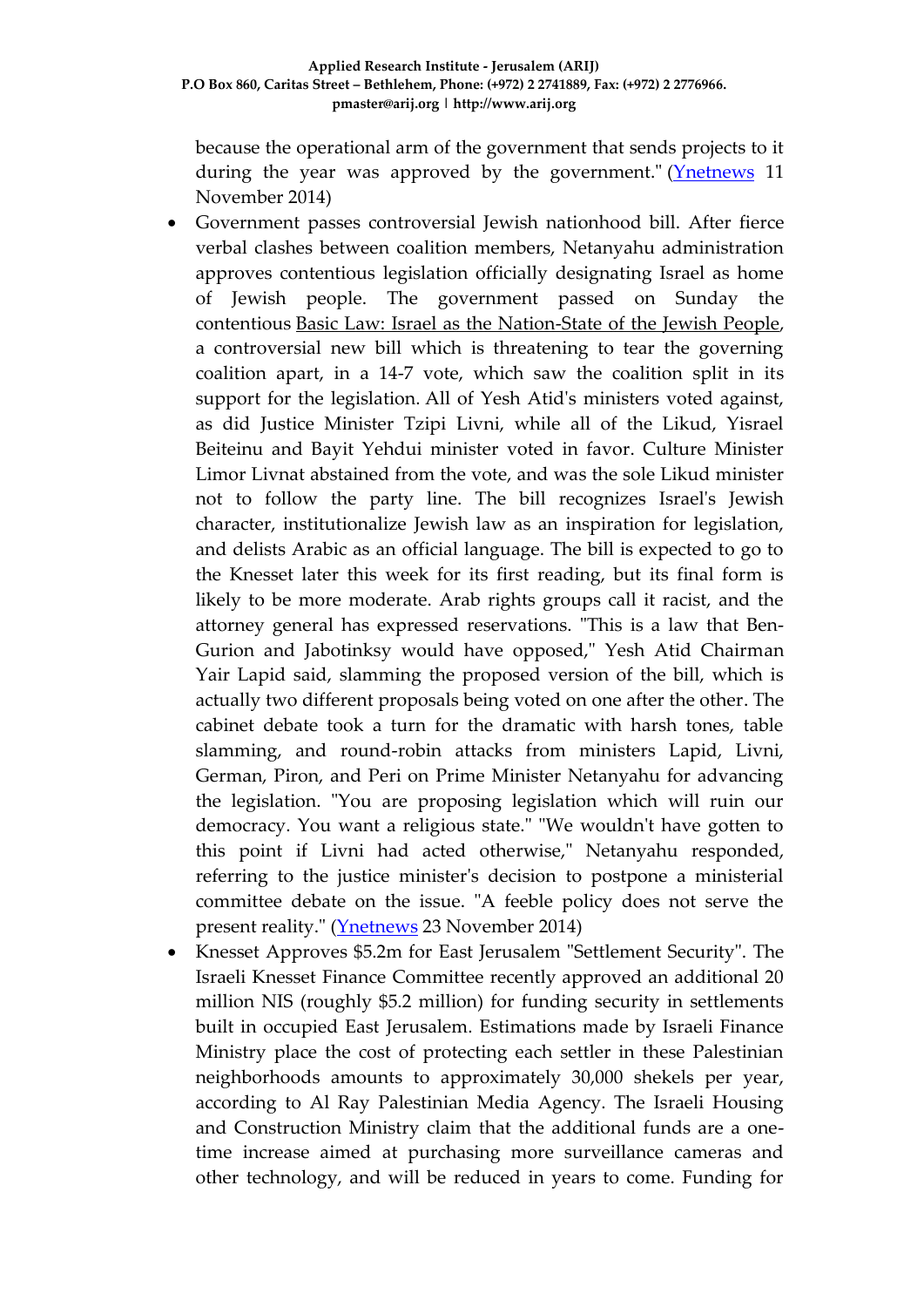the security of Jewish settlers in occupied East Jerusalem has reportedly risen at a constant rate over the years, from 7 million shekels in 1991 to double this figure in 1995, and to some 51 million shekels by the year 2010. Al Ray notes that the Israeli Housing Ministry currently employs 370 security guards in East Jerusalem to protect settlers in the Old City's Muslim Quarter, as well as settlements in Abu Tor, Silwan, Ras al-Amud, A-Tur , and Sheikh Jarrah. As many as 500,000 Israeli settlers now live in various developments throughout the occupied Palestinian territories, in contravention of established international law. (IMEMC 23 November 2014)

 PM orders \$18m allocated to create space for homes at settlement. Finance minister balking at PM's demand, which would relocate Border Police base to provide room for more housing at Beit El, wants issue to be brought before cabinet for vote. Prime Minister Benjamin Netanyahu has ordered the Finance Ministry to allocate funds to move a Border Police base in order to make room for additional housing in the West Bank settlement of Beit El. However, Finance Minister Yair Lapid is refusing to transfer the funds, demanding instead that the issue be brought to the cabinet for a vote. Netanyahu's order is pursuant to a deal reached in summer 2012, under which Givat Ulpana – a neighborhood of Beit El that the High Court of Justice had ordered demolished because it was illegally built on private Palestinian land – was vacated voluntarily, thereby avoiding the need for forcible eviction. Under the deal, temporary housing was set up for the 30 families who lost their homes, and the state approved construction of 30 new apartments for the use of the Beit El Yeshiva; the latter are currently being built. The government also agreed to plan and fund four public buildings in the settlement and to relocate a Border Police base from Beit El so that 300 housing units could be built in its stead. Since all the other land around Beit El is privately owned by Palestinians, there is nowhere else for the settlement to expand to. The police base itself is located on state land. The base is intended to be moved across the road, to land previously seized for military purposes and on which an abandoned base now stands. The government has hitherto declined to say how much the move would cost, and has even denied that any such agreement existed. But Netanyahu recently asked the treasury to allocate 70 million shekels (\$18.1 million) to finance the base relocation and the other projects in Beit El. Lapid, however, refused, arguing that a sum of that magnitude, and for a project of that nature, requires a cabinet decision. And since Netanyahu is reluctant to bring the issue to the cabinet – for both diplomatic and political reasons – the relocation is currently stuck. But Beit El residents have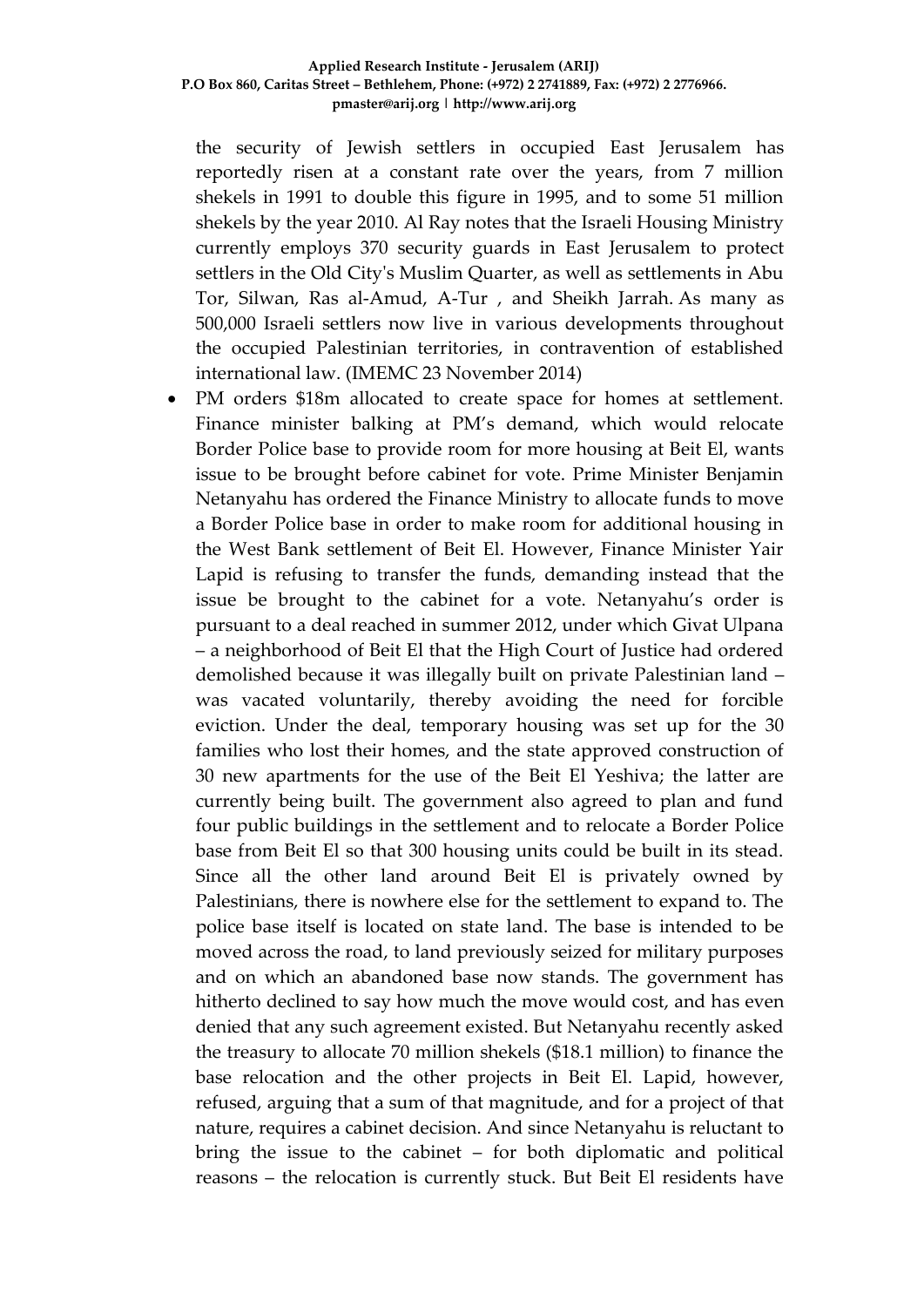been pushing the government to move forward. In an interview with Arutz Sheva last September, the former chief rabbi of the settlement, Rabbi Zalman Melamed, said, "The prime minister promised that if I called for refraining from any real opposition to the destruction of the Ulpana houses, 300 housing units would be built, and another 30 units would be built for the yeshiva, and other things. But the prime minister cheated me and isn't keeping his promise."Melamed said that when the 300 houses came up for approval, "the prime minister stopped it and is preventing it from happening. I'm disappointed and frustrated over this." In an interview with Beit El's local newsletter last Friday, Housing and Construction Minister Uri Ariel said the project "has been on my desk for a long time already, and I'm working to find a solution that will enable construction of the 300 houses. Unfortunately, even after I obtained an explicit order from the prime minister for the finance minister to fund the relocation [of the base], the finance minister has been refusing, so construction of the houses isn't happening." Ariel demanded that Netanyahu "work to carry out the agreements he personally promised to Rabbi Melamed." No response was received from the Prime Minister's Office at press time. [\(Haaretz](http://www.haaretz.com/news/national/.premium-1.628350) 25 November 2014)

 AG: No indictments over illegal West Bank construction. Legal watchdog group Yesh Din petitions High Court, demands builders in Ofra settlement be brought to justice. The legal watchdog group Yesh Din petitioned the High Court of Justice on Thursday against Attorney General Yehuda Weinstein's decision not to prosecute officials who admitted to illegally constructing a sewage treatment plant for the West Bank settlement of Ofra. According to Weinstein, because the state has not brought criminal charges against illegal construction over the years in the West Bank, even the few individuals who have been investigated cannot be charged because that would be unfairly discriminating against them in relation to others who have not been charged. In February 2012 the chairman of the Yesha Council of Settlements and then-deputy chairman of the Mateh Binyamin Regional Council, Avi Roeh, was interrogated under warning by the police southern district fraud squad on charges of constructing a sewage purification plant for the settlement of Ofra on private Palestinian land and issuing fraudulent permits to do so. Roeh admitted to the police that this was the case, but Weinstein declined to prosecute Roeh and then-regional council chairman Pinhas Wallerstein. This ran contrary to Weinstein's repeated public statements about the need to prosecute those responsible for illegal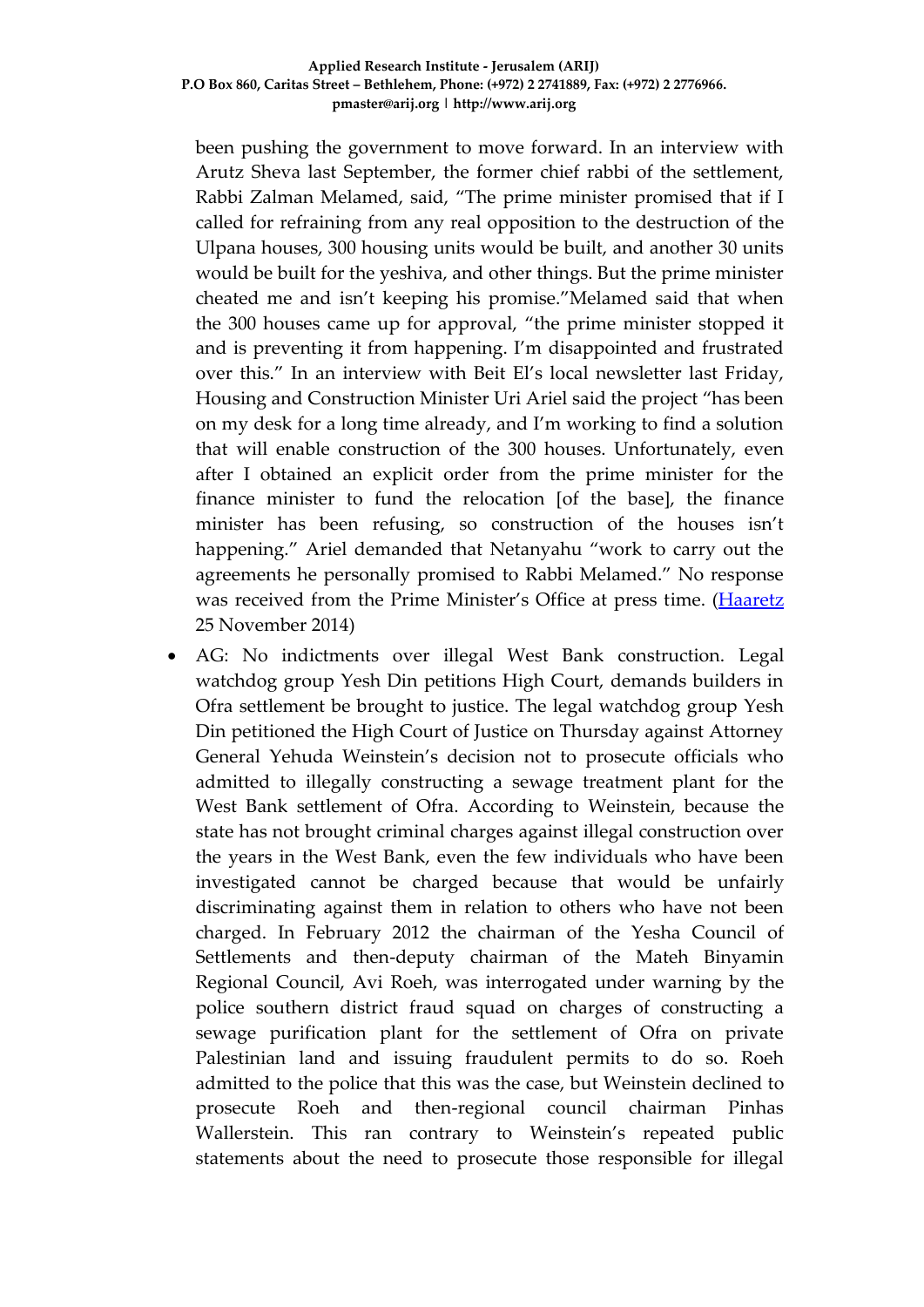#### **Applied Research Institute - Jerusalem (ARIJ) P.O Box 860, Caritas Street – Bethlehem, Phone: (+972) 2 2741889, Fax: (+972) 2 2776966. pmaster@arij.org | http://www.arij.org**

construction in the West Bank. The facility in question was built in 2008, when threats of fines and prosecution over the channeling of sewage into a nearby wadi led Wallerstein and Roeh to build a waste treatment facility on lands belonging to the village of Silwad without obtaining the proper permits. The plant was funded by the state to the tune of millions of shekels. When the Civil Administration issued a stop-work order, the council issued a fictitious construction permit to the firm building the facility. In 2008, the owners of the land and Yesh Din petitioned the High Court against the construction and the state pledged not to operate the facility until its legal status was put to rest. Yesh Din also brought a civil suit, still pending, and filed a police complaint in the matter. Roeh told police during questioning that the permit he had signed was "not final" because he knew the land was privately owned. Wallerstein, who is currently a consultant to the Ministry of the Development of the Negev and the Galilee, was also questioned under warning at the time, and admitted that he had initiated the project and that the council did not own the land. However, according to a letter sent to Yesh Din by Weinstein's aide, Adi Menahem, a month after the decision was made to close the case without bringing charges, "The establishment of the purification facility was intended to meet the needs of an important public … this does not justify in any way illegal construction, but public need, financing by the state and the time that has elapsed since construction must be taken into account. In this case, this would be a precedentsetting indictment because until now there has hardly been criminal enforcement of planning and building offenses in Judea and Samaria." Menahem said the attorney general had decided "that it would be incorrect to begin criminal enforcement and serve a preliminary indictment in the case of construction for public needs." In its petition to the High Court, Yesh Din stated: "The attorney general has repeatedly granted complete immunity to the settlers' leaders with regard to building offenses and the stealing of private Palestinian land," and called the attorney general's reasoning for closing the case "scandalous." In a similar case, the state asked the High Court not to prosecute a developer, Yoel Tzur, who built 14 buildings and prefabricated housing in the Ulpana neighborhood of the settlement of Beit-El, on private Palestinian land. Tzur admitted under questioning that he knew the land was privately owned. In that case as well, State Prosecutor Shai Nitzan decided to close the case because administrative enforcement had been implemented, and this obviated the need for criminal enforcement. Another hearing on this case is to be held next month. [\(Haaretz](http://www.haaretz.com/news/diplomacy-defense/.premium-1.629158) 30 November 2014)